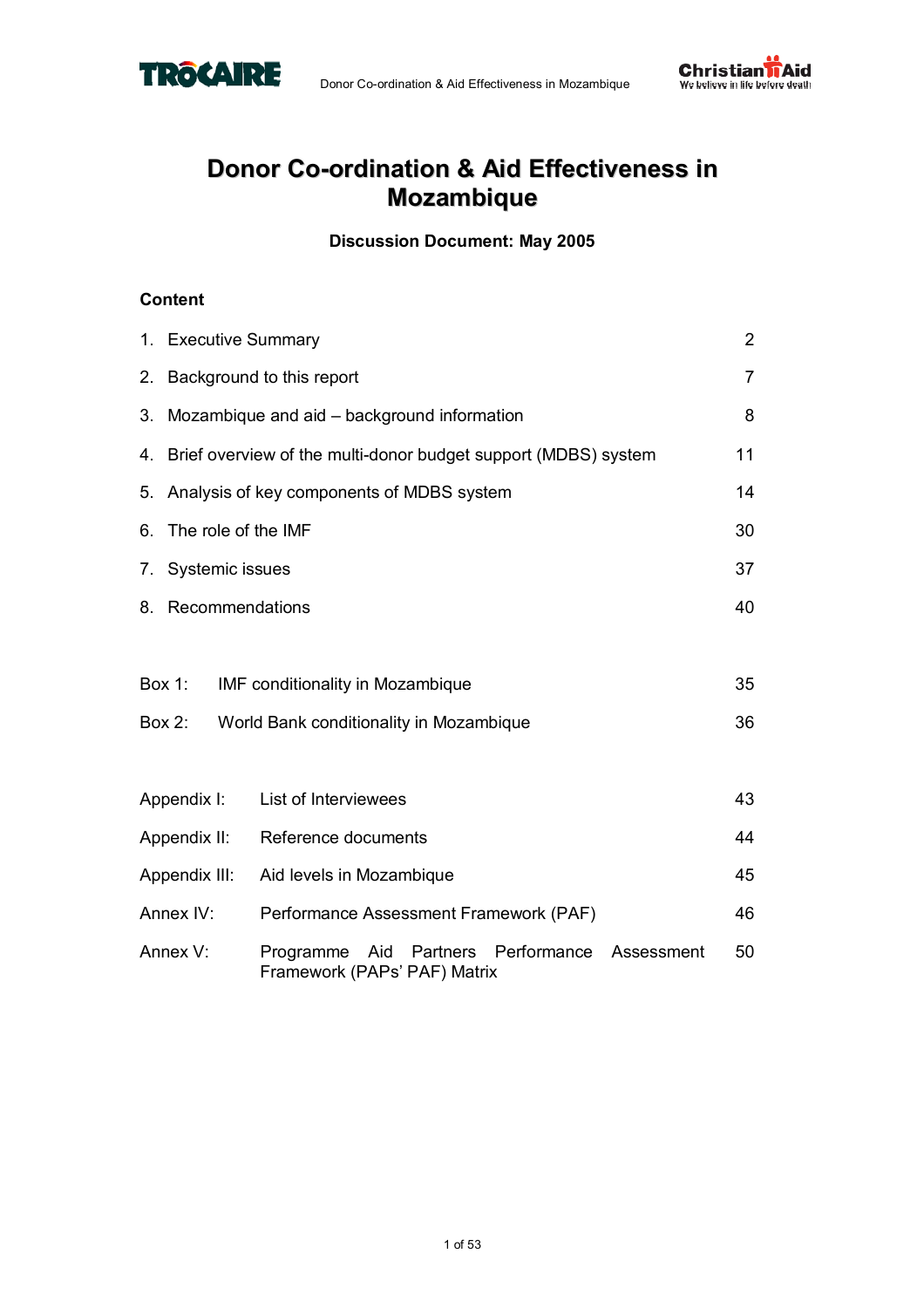



### **1. Executive Summary**

The purpose of this document is to inform policy development in Christian Aid and Trócaire and to help us to look critically at the emerging agendas of donor harmonisation and budget support globally. It is intended to help us identify areas that pose particular challenges – to donors, government and civil society. Therefore it focuses necessarily on the problematic issues that are outstanding, with an implicit recognition of the strides that have been taken in Mozambique.

Indeed, the multi-donor budget support system (MDBS) in Mozambique is a sophisticated and innovative process which is near unique in development cooperation. The Government of Mozambique and the donors who are leading the process have to be commended for the work done and the commitment to putting the 'aid effectiveness' agenda into practice. The result is a dynamic system with an inbuilt approach to learning. The approach to joint identification of priorities and targets, and to mutual accountability is notable. In addition, the increasing integration of work done under sectoral working groups, which include civil society, is very positive.

Despite the clear attempt to bring development cooperation to a new stage of evolution, there are critical systemic issues which need to be addressed, both with regard to the MDBS system and overall aid management in Mozambique.

Firstly, donors are failing to adequately reduce and streamline conditionality within the Performance Assessment Framework (PAF). There is a lack of clarity around the implications for the Government of Mozambique (GoM) of failing to reach jointly agreed targets or for breach of the underlying principles of the Memorandum of Understanding (MoU). This is compounded by the extent of bilateral conditions and administrative requirements amongst G16 members.

Secondly, the MDBS system appears to be giving the GoM more space to negotiate realistic and achievable performance targets. Yet, despite the rhetoric of mutual accountability, there is still a clear asymmetry of power and accountability between the G16 donors and the GoM. The system is making the GoM more accountable to donors, possibly at the expense of GoM accountability to civil society and Parliament.

Thirdly, civil society and Parliament have limited capacity and need substantial and sustained support if they are to play effective roles in holding the GoM accountable for policy development and implementation. The G16 donors and the international finance institutions have a role to play in ensuring that their processes do not undermine systems of domestic accountability, including budget processes. Trócaire and Christian Aid propose a range of actions to increase space and capacity for civil society and parliamentary engagement and oversight in national planning and financial management.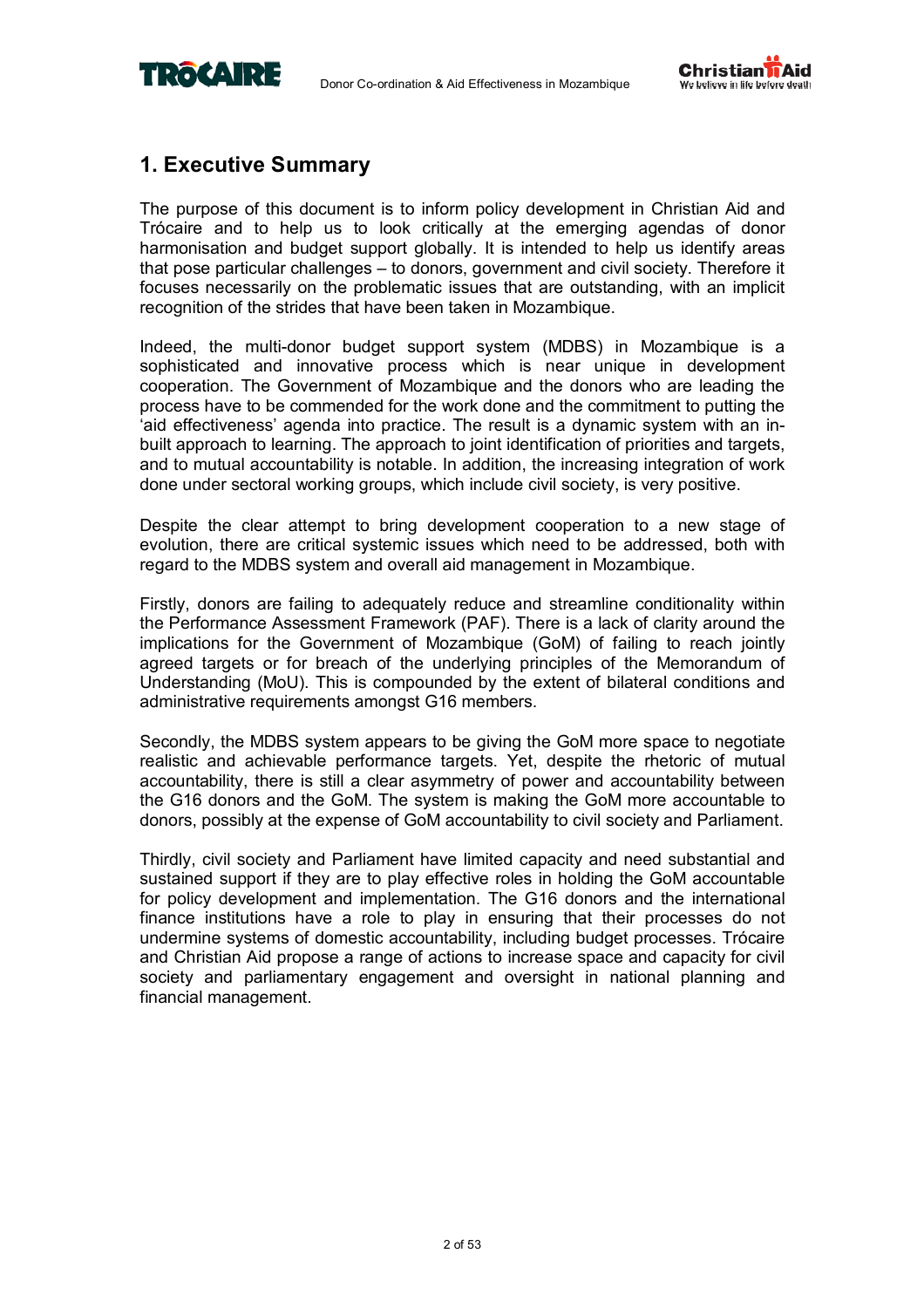



Finally, the document raises the question as to how far the PARPA can be countryowned when its macroeconomic policy is significantly determined by negotiations which take place only between the IMF and GoM. There is a need for a broader process for discussion of macroeconomic policy. The IMFís dominant role in setting the parameters for macro-economic policy is given further weight by the inclusion of an off-track IMF programme as potential grounds for suspension of the MoU. This leaves the GoM in a permanent state of vulnerability. We propose that donors affirm that an off-track PRGF will not result in automatic budget support suspension.

Christian Aid and Trócaire also propose the elaboration of macro-economic policy for the government's new poverty reduction strategy - PARPA II - in a multi-stakeholder macro-economic forum, where the IMF would share and justify its assumptions and policy advice. Contested policy should be subject to independent analysis.

### **Recommendations**

### **1. GoM planning and aid management**

The GoM needs to develop an overall external assistance management strategy. This should take the form of a joint agreement with all donors (not just budget support donors) on aid modalities, coordination, harmonisation and conditionality. It should include monitorable targets for donorsí performance and a clear articulation of the consequences for the GoM of failure to comply with the principles of this agreement. The obvious donor coordination framework would be the UNDP-led Development Partners Group.

To address the lack of articulation between line ministry and central government (e.g. Ministry of Planning and Finance [MPF]) harmonisation efforts, the GoM needs to show stronger leadership in developing a coherent planning system to include all ministries. This is linked to the need for donors to subordinate policy dialogue at sector level to the GoM's dialogue with its line ministry. Donors must ensure that their interventions reinforce rather than undermine coherence in overall national policymaking.

As PARPA II is under development, this is an important opportunity to implement the above recommendations.

### **2. The MoU and PAF**

Predictability is seriously hampered both by donor failure to adhere to disbursal agreements in the MoU and the liberal use of exceptions in Annex 10. Donors must be held to account on their commitment to reduce these exceptions.

The current target in the PAF for eliminating bilateral conditional and administrative and reporting requirements is inadequate. A revised target should be adopted as part of annual transparent reporting on each donorís individual performance under the Programme Aid Partners' (PAP's) PAF.

Conditions attached to projects and programmes which are outside of the MoU also need to be streamlined and harmonised, within an overarching system as in Recommendation 1. Overall PAF conditionality should be reduced and streamlined in accordance with the GoMís priority areas under PARPA. Agreement should be reached on both the criteria for and a reduced upper limit of PAF conditions.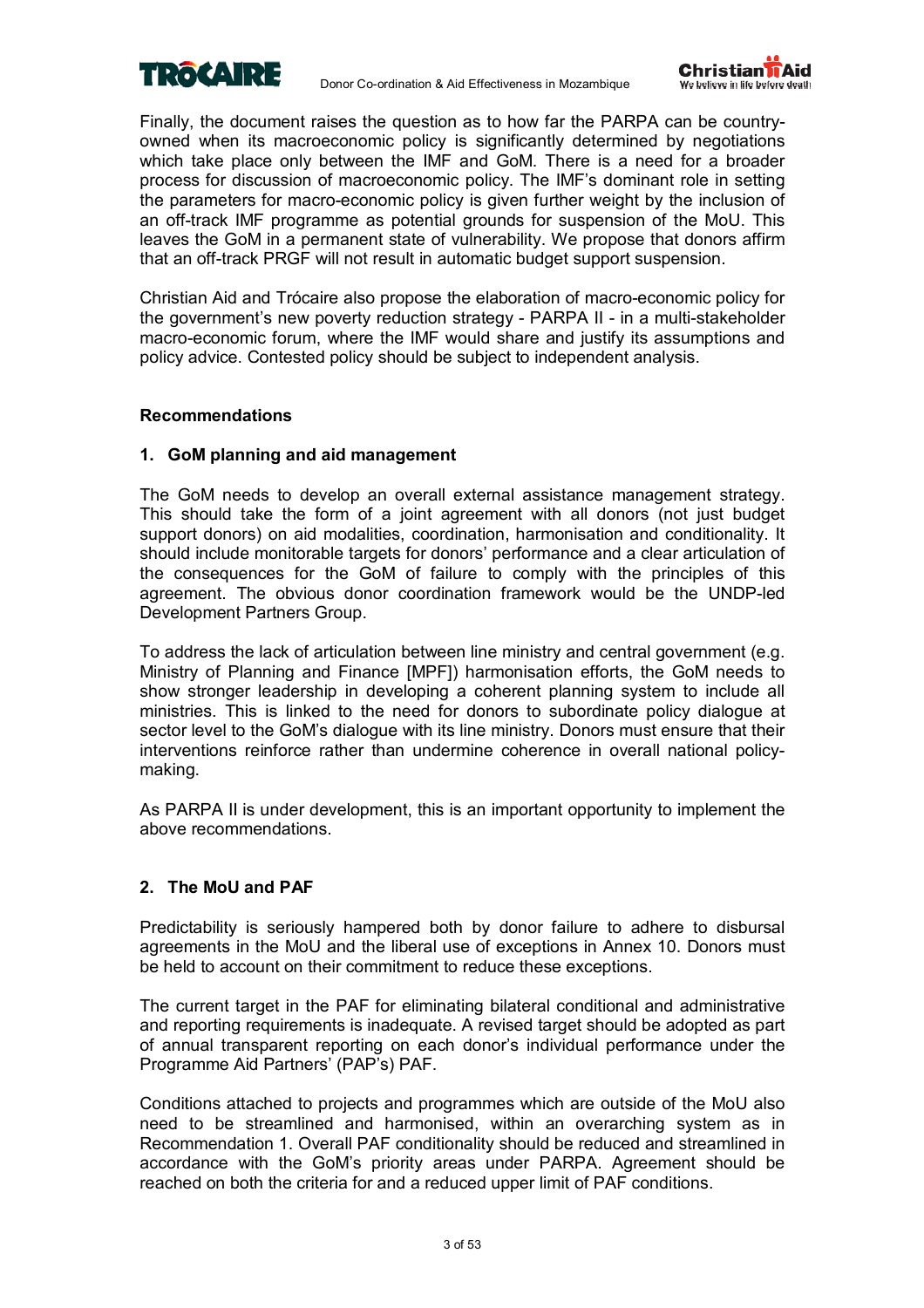



### **3. The MoU and Mutual accountability**

The imbalance in accountability between the GoM and the G16 in the MoU needs to be addressed.

The underlying principles  $-$  and particularly that of adherence to pursuing sound macro-economic policies, with reference to an on-track IMF programme or equivalent judgement, should be clarified. All donors should reach agreement with their headquarters that an off-track IMF programme will not result in automatic suspension of budget support. This should be captured in the MoU.

The PAP's PAF needs to be simpler, more progressive in terms of commitments and it should contain targets for each commitment and indicator. Individual donor performance should be tracked, rather than an overall assessment of the performance of the donors as a group.

Further mechanisms to ensure a high degree of commitment of donors under the MoU should be explored  $-$  including the suspension of under-performing G16 donors or delivery of a minimum per cent of aid flows in budget support.

Annual reporting on the PAPís performance should be carried out independently and made publicly accessible. At a minimum, the report should be presented to the Parliament and Poverty Observatory. A summary in accessible language should be printed in national newspapers also. Donors should also report to their home parliaments on targets in the Paris declaration on aid effectiveness and against targets set locally  $-$  such as those in the PAP's PAF.

### **4. Capacity Development and the GoM**

There is a need for greater cooperation and the establishment of agreed, coordinated systems (including joint funding mechanisms) for capacity development in the GoM. It is vital that capacity development is long-term and prioritises the government's role in selecting both priorities and processes for capacity development, including the selection of consultants. The commitment of the PAP's PAF to take this issue further needs to be followed up but it also needs to be articulated with capacity development efforts by non-G16 donors. An appropriate forum for discussion may be the UNDP / World Bank-led Development Partners Group.

### **5. The Role of the IMF**

In the short term, there is a need for a formal agreement between the GoM, parliament and IMF that existing PRGF targets and mechanisms will not predetermine the outcome of the PARPA II.

IMF advice to the GoM on the development of the PARPA macro-economic framework should be subject to scrutiny by other stakeholders, including Parliament, civil society members (non-governmental organisations (NGOs), private sector and academics), and other donors. The IMF should justify its assumptions and policy advice to a multi-stakeholder macro-economic working group and to Parliament. It should illustrate how feedback from this group and Parliament impacts on its policy advice going forward.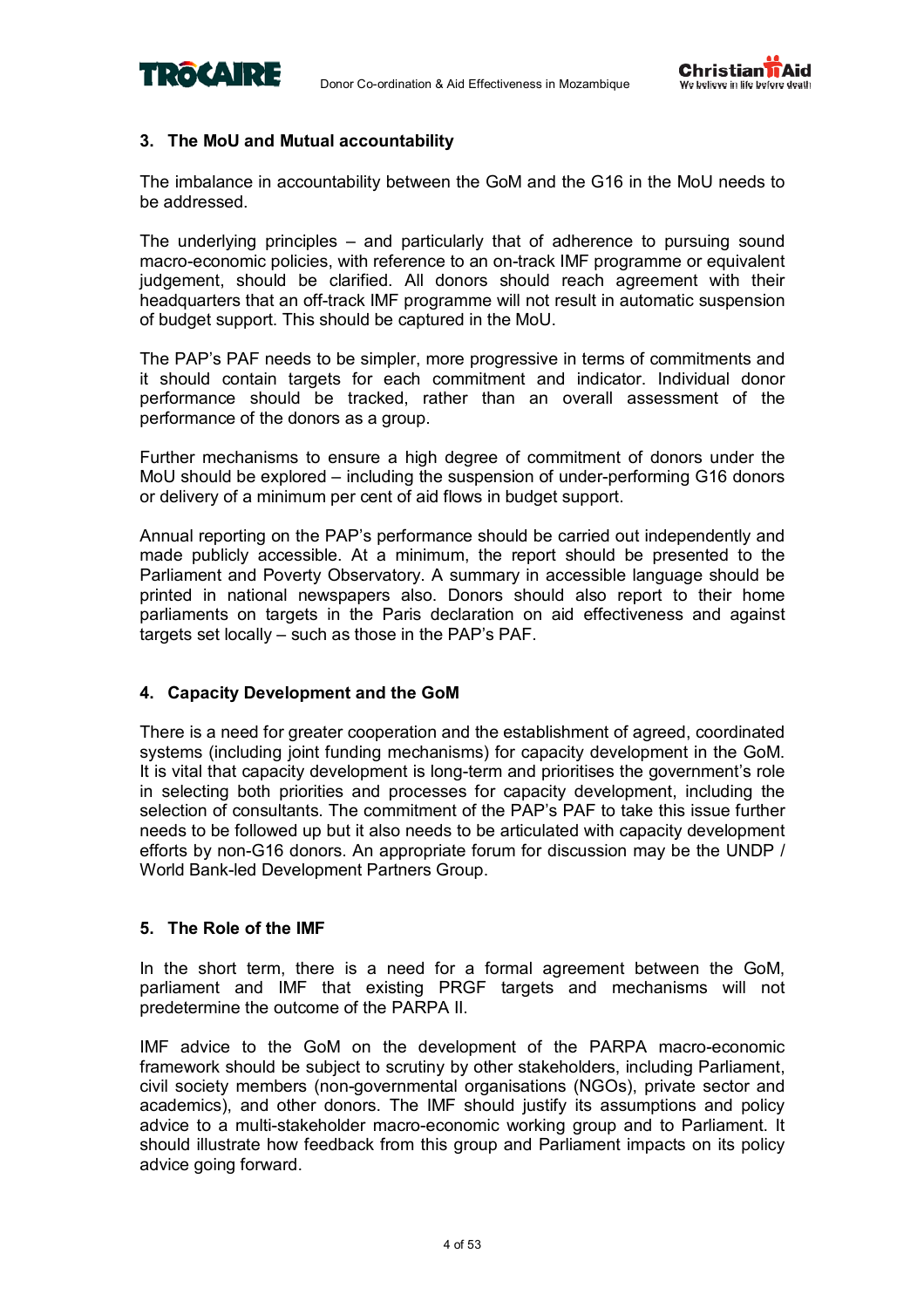



The GoM should work together with this multi-stakeholder group to identify areas where independent analysis is warranted, particularly where IMF macro-economic policy proposals are likely to have an impact on poverty reduction. However, the primary role of such a multi-stakeholder macro-economic group should not be to monitor the IMF, but to hold broad-based debate on macro-economic policy in order to inform GoM policy.

On finalisation of PARPA II, a new PRGF programme (if one is deemed necessary by the GoM) should be drawn up based only on policy and targets in the PARPA II.

In general, IMF conditionality should be contained in the overall donor conditionality framework, and in the G16 PAF. It should be reduced to include only verifiably macro-critical issues which are drawn from the PARPA / PES.

### **6. The World Bank**

There are concerns that while the Bank is coordinating Poverty Reduction Support Credit (PRSC)-related conditionality within the G16, the reform agenda promoting privatisation and deregulation is instead being pursued through the Bankís project lending. The Bank should commit to streamlining and alignment of all its lending and activities, under a joint agreement with all donors (not just budget support donors) on aid modalities, coordination, harmonisation and conditionality, as above.

There is a clear need for parliamentary scrutiny of World Bank loan agreements and their policy content. Given the lack of capacity for analysis and debate in Parliament, a broader strategy of scrutiny of Bank lending is required. This should be subject to the same scrutiny suggested for IMF policy under the proposed multi-stakeholder macro-economic group, above.

### **7. Civil Society**

The GoM needs to undertake initiatives to make the PES (annual budget implementation plan) and the annual report on the PES - BdoPES - more accessible and digestible to civil society, using appropriate media and language, along with provincial / district-level consultation. The GoM and PAPs need to agree how to make the PAF accessible in these fora.

With regard to the MDBS, the GoM and G16 should create more space for civil society participation in joint and mid-year discussions, without overloading the process. Dialogue sessions with civil society should be held before and at least twice during these reviews, with access by civil society to draft texts. A civil society declaration at the end of the reviews should be attached to the Aide Memoire.

In the meantime, the GoM must develop a comprehensive and meaningful strategy for participation in PARPA II decision-making, as part of the institutionalisation of democratic governance.

A wider, deeper and more sustained effort by donors to support civil society is needed. This should be based on an agreed approach to capacity development between representative civil society groups such as the G20, and donors with a commitment to supporting civil society.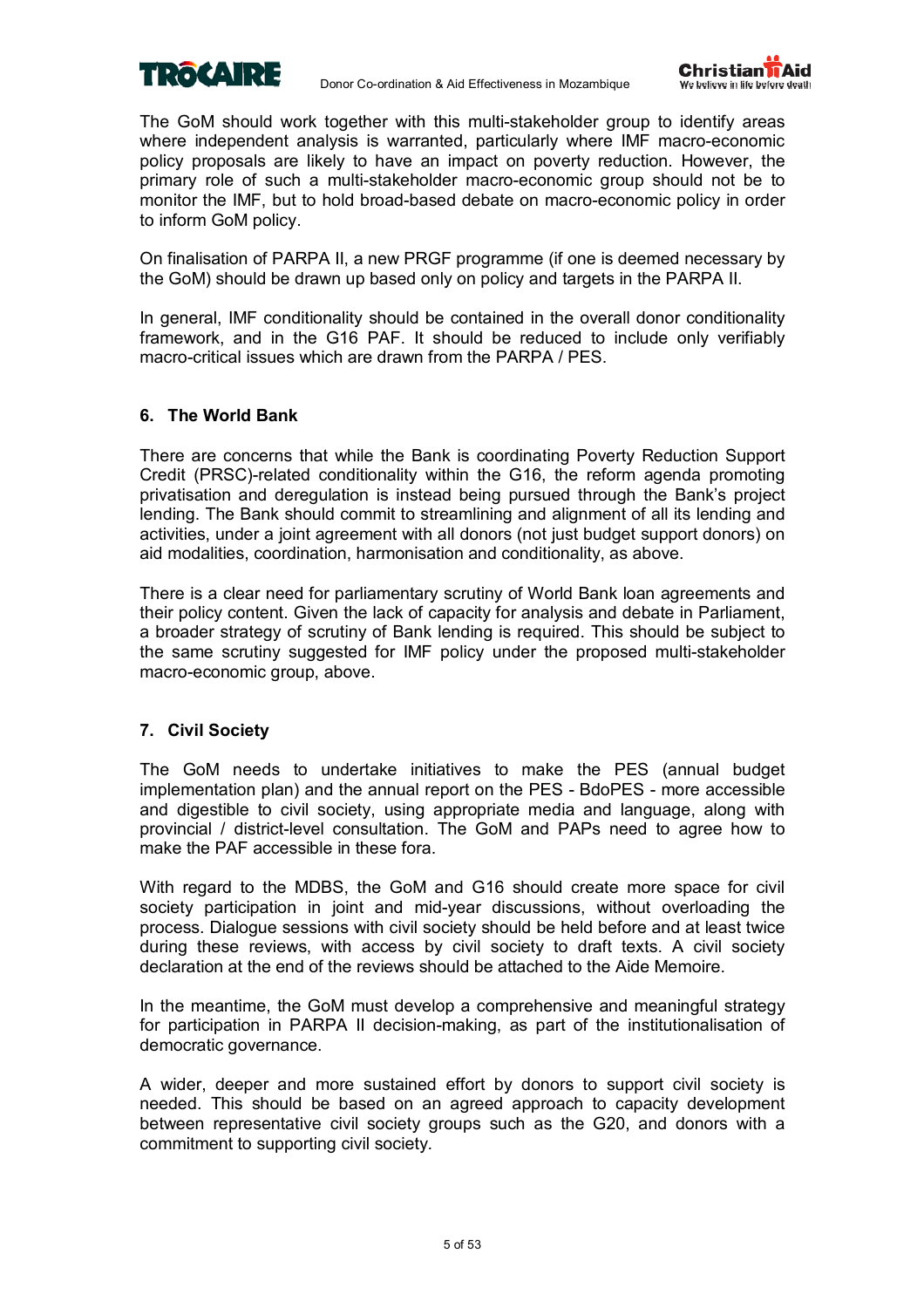



### **8. Parliament**

Donors should engage with Parliament under specific programmes to strengthen capacity to carry out their legitimate functions.

There is also a need for donors to create more space for parliamentary oversight through opening up the processes around the MoU to parliamentary scrutiny. The PAF should be formally presented to parliament as part of the PES, while the formal or informal mechanisms to present the PAP's PAF should also be determined.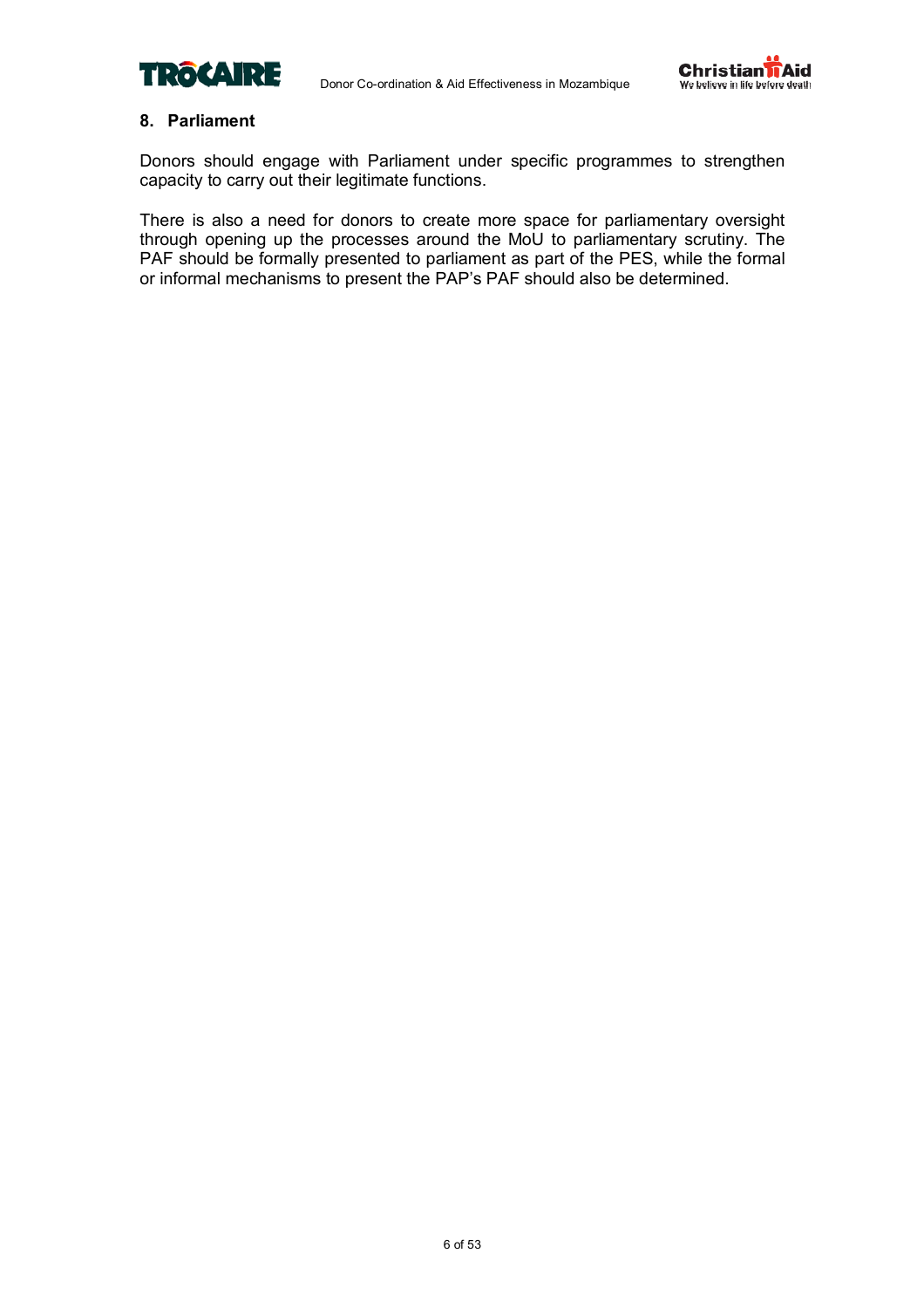



### **2. Background to this report**

Mozambique's multi-donor budget support system is frequently highlighted as a model of good practice and one which is in keeping with the Rome Declaration on Aid Effectiveness<sup>1</sup>. Indeed, the Mozambican model of donor accountability was specifically referred to in the draft Declaration for the Paris High Level Forum on Aid Effectiveness in March 2005, although the reference was subsequently removed.

In order to study this model in more detail, policy staff from Trócaire and Christian Aid undertook a research trip to Mozambique to ascertain the strengths and weaknesses of the Mozambican multi-donor budget support system. It was undertaken to look in particular at: the relationship between the multi-donor arrangement and the PRSP (PARPA); the role of civil society in a policy framework increasingly dominated by a group of budget support donors; and the role of the IMF in the development and implementation of macro-economic policy.

This document is the product of that research trip. It is intended as an informal report to inform policy development in our agencies and to feed into policy and advocacy positions with respect to, *inter alia*: ongoing reviews of PRSP and conditionality at the World Bank and IMF, debates on aid modalities in the UK & Ireland, and development of strategies for civil society and parliamentary capacity building. It is not a position paper, but aims to develop internal thinking on aid effectiveness, accountability, conditionality and participation, through the lens of a country case study.

There is a focus in this document on the challenges inherent in the process. However, we recognise the remarkable progress that has been made in Mozambique as the theory and principles of 'aid effectiveness' are put into practice. For Trócaire and Christian Aid, this is a rich area of learning which can inform work in other country contexts on multi-donor budget support. Outlining of the challenges should not be taken as a lack of understanding and support for the progress made so far. This is implicit in our work.

### Methodology

 $\overline{1}$ 

The research processes included secondary research and interviews with key stakeholders in Mozambique. This included bilateral and multilateral donors, international financial institutions, government representatives, parliamentary representatives and civil society. A full list of interviewees is in Appendix I and reference documents in Appendix II. Basic reference documents included: a Baseline Survey of donor performance with respect to alignment, harmonisation etc., carried out by Gerster and Harding in 2004; a Learning Assessment of the April 2004 Joint Review carried out by the same consultants; and the results of an OECD Development Assistance Committee (DAC) Survey carried out in preparation for the Paris High Level Forum on Aid Effectiveness on Feb 28 – March 2<sup>nd</sup> 2005.<sup>2</sup>

<sup>&</sup>lt;sup>1</sup> The 'Rome Declaration on Harmonisation' was issued in Italy on 25 Feb 2003 by heads of multilateral and bilateral development institutions, international financial institutions and developing countries. Progress in implementation of the Rome Declaration and further commitments to aid effectiveness were developed at the second High Level Forum on Aid Effectiveness and Harmonisation in Paris on Feb 28

n March 2<sup>nd</sup> 2005.<br>
2 OECD – DAC Survey on Progress in Harmonisation and Alignment 2004 – Mozambique Country Chapter.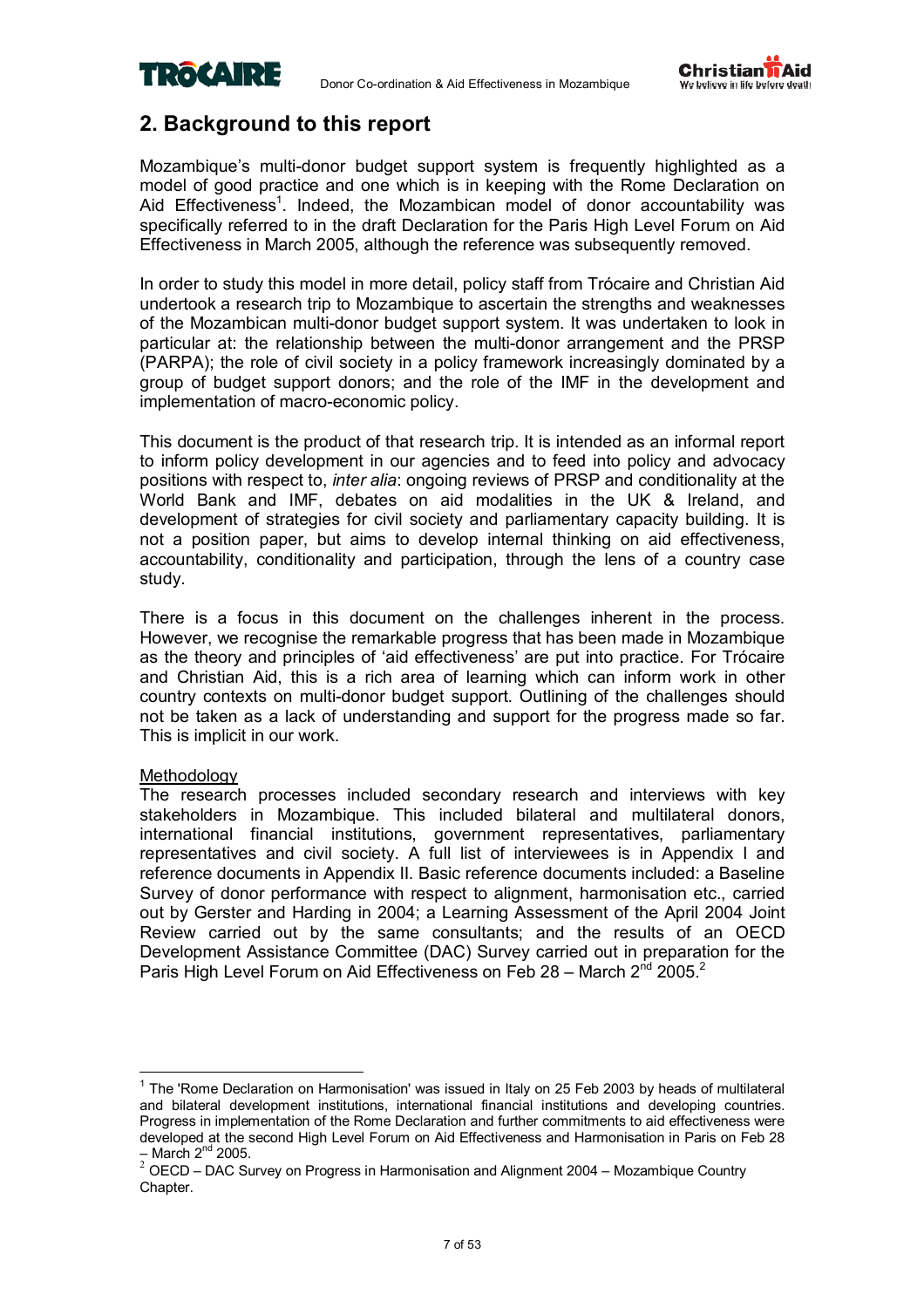



### **3. Mozambique and aid - background information**

The GoM is the recipients of one of the highest per capita ODA in Africa. Net ODA rose sharply in 2002, from 29.8% of GNI in 2001 to 55.4% of GNI in 2002. However it fell again to 25.2% of GNI in 2003. Total disbursements were US\$877m, \$933m, \$2,054m and \$1,033m in 2000 – 03 respectively.<sup>3</sup>

### **Table 1: Top ten donors in 2002 - 034**

| Donor       | <b>US\$ million</b> |
|-------------|---------------------|
| France*     | 240                 |
| Italy*      | 231                 |
| IDA*        | 159                 |
| <b>US</b>   | 148                 |
| Germany*    | 134                 |
| $EC^*$      | 115                 |
| Denmark*    | 60                  |
| UK*         | 56                  |
| <b>AfDB</b> | 54                  |
| Japan       | 53                  |

\* Current budget support donor

Out of total ODA to Mozambique, programme support accounts for c. 33%, leaving two-thirds of all aid delivered through project support.

In 2003, ODA funded 48% of the official state budget<sup>5</sup>. Budget support accounts for 18-19% of the state budget $6$ , as illustrated in Graph 1 below. The GoM intends to reduce dependency on aid to around 25% of budget expenditure by 2010. The share has already been reduced from 70% in 1995-96.

### **Chart 1**



 $\overline{1}$  $\frac{3 \text{ http://www.oecd.org/dataoecd/23/7/1882362_gif}}{1 \text{ high-Moto that } 2003 \text{ were an invalid work.}$ 

Internative that 2002 was an unusual year and is not representative of the general pattern of contributions. For example, France, Italy and Germanys contribution were unusually high in this year, as it appears that debt cancellation was included in their ODA contributions. Generally, the highest donors

are: IDA, EC, Sweden, US, AfDB and Japan.<br><sup>5</sup> Gerster and Harding (2004, p. 8), 'Baseline Survey on PAP Performance in 2003'.

<sup>6</sup> Interview, Jose Sulemane, MPF, January 2005; informal communication, T.Killick, March 2005.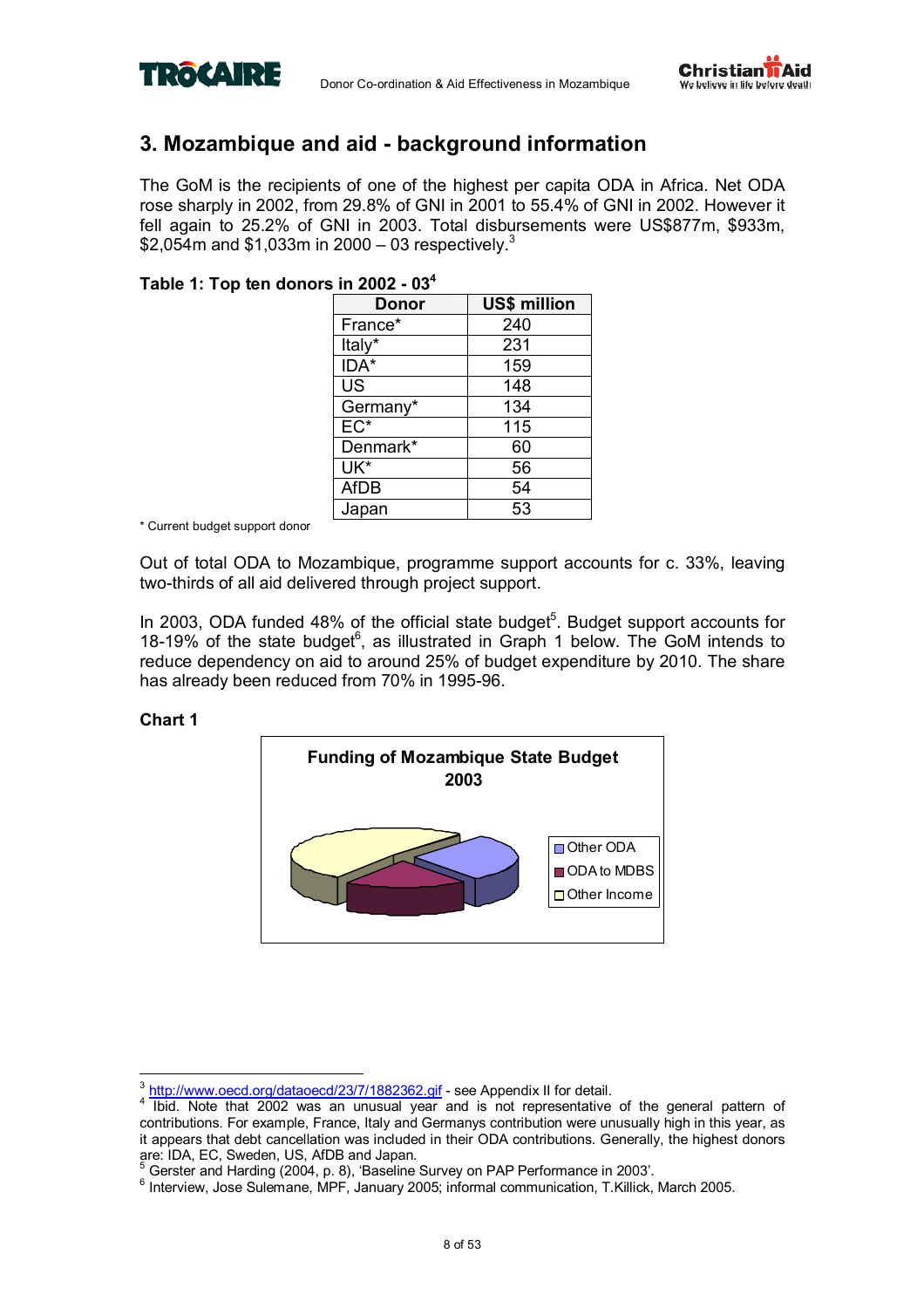



The GoM also wishes to see programme support take the place of project support. Prime Minister Luisa Diogo stated at the signing of the MoU in April 2004 that the GoM would like to attain a programme aid share (including sector support) of approximately 60% of total aid disbursements in the medium term, with projects and other forms of emergency assistance constituting the remaining  $40\%$ <sup>7</sup> In interviews for this report, GoM representatives pointed out that budget support is still a relatively low share of aid, compared to their optimal level. $8$ 

### **Budget Support**

As highlighted in Table 2 and illustrated in Graph 2, the financial commitment to budget support varies considerably across all donors. Some are substantially committed, delivering  $33 - 50\%$  of their aid through this modality, while other have smaller volumes and shares of aid at stake. Of the ten largest donors (Table 1), the US, AFDB and Japan are not in the G16.

| ≂<br><b>Donor</b>           | <b>Budget support</b><br>(US\$ million) | J--<br><b>Percent of total aid</b><br>given as budget<br>support* |
|-----------------------------|-----------------------------------------|-------------------------------------------------------------------|
| <b>World Bank</b>           | 60.0                                    | 40%                                                               |
| <b>European Commission</b>  | 58.0                                    | 45%                                                               |
| United Kingdom              | 50.0                                    | 37%                                                               |
| <b>Netherlands</b>          | 16.8                                    | 48%                                                               |
| Sweden                      | 13.3                                    | 23%                                                               |
| Switzerland                 | 7.4                                     | 30%                                                               |
| Ireland                     | 7.2                                     | 18%                                                               |
| Finland                     | 4.8                                     | 23%                                                               |
| Germany                     | 4.2                                     | 15%                                                               |
| France                      | 3.6                                     | 16%                                                               |
| <b>Belgium</b>              | 2.4                                     | 48%                                                               |
| Portugal                    | 1.5                                     | 16%                                                               |
| Norway                      | 11.0                                    | 20%                                                               |
| <b>Denmark</b>              | 8.8                                     | 16%                                                               |
| <b>Total budget support</b> | 249.0                                   |                                                                   |

### **Table 2: Per cent of donor aid given as direct budget support in 2003**

\*Source: Gerster and Harding (Baseline Survey) 2004, p. 9 (approximate figures).

 $\overline{a}$ 

 $7$  Gerster and Harding (2004a, p.8); Gerster and Harding (2004, p. 6).

<sup>8</sup> Jose Sulemane, MPF, interview, Jan 2005.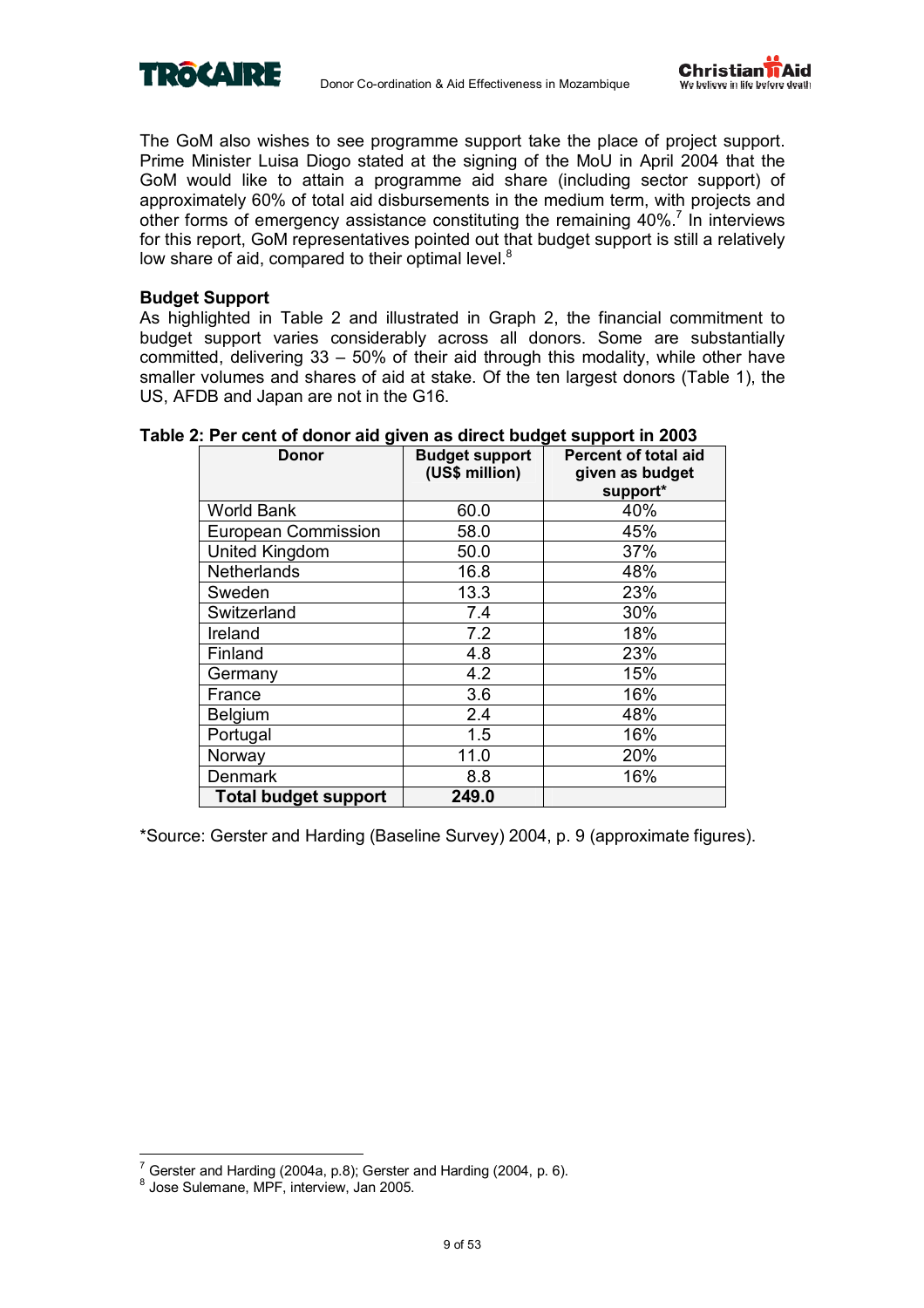







### **On & off-budget support**

A substantial portion (two-thirds) of all donor aid is delivered off-budget (i.e. not spent through or declared in the state budget). This is highly significant and is one of the core issues in relation to aid coordination in Mozambique.

According to Gerster and Harding's Baseline Study (2004, p. 9):

- 2 Programme Assistance Partners (PAPs) in the G16 have all support onbudget (World Bank), or all except NGOs / private sector support (Sweden);
- 7 PAPs intend to increase on-budget share, mainly by strengthening programme aid (Belgium, Denmark, Germany, Italy, Netherlands, Switzerland, UK)
- 4 PAPs require clarifications of reporting requirements (Finland, France, Ireland) or of the implications of moving more on-budget (EC);
- 1 PAP is not considering further measures (Portugal)

### **Multi-year arrangements**

The commitment to multi-year arrangements also varies considerably among the G16 donors. The 2004 baseline study carried out for the then-G15 found that 12 of the 15 donors have multi-year arrangements in place. However, three donors (Belgium, France, Germany) have arrangements of only two-year durations. A further eight have three-year arrangements and only one (EC) has four yearsí budget support in place. The World Bank has a four-year Country Assistance Strategy. The three donors that did not have multi-year arrangements in place in 2003 indicated that they would introduce them in the near future. No PAPs have a rolling multi-year arrangement.

The PAP's PAF commits the G16 to improve predictability by committing BS / Balance of Payments support in line with the GoM planning horizon (medium term expenditure framework) and on a rolling basis. There are no specific annual targets set however.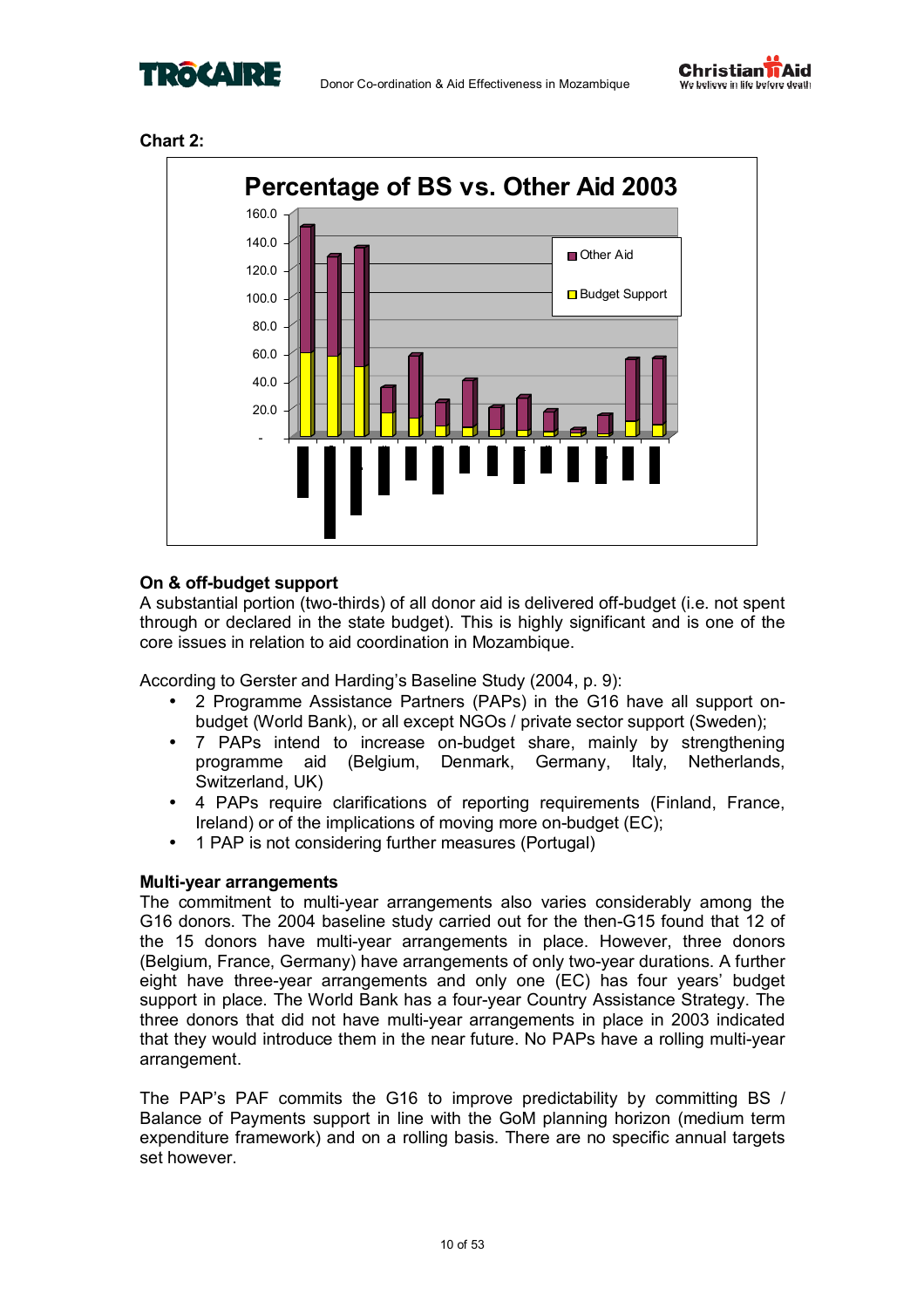



### **4. Brief overview of MDBS system**

### 4.1 Evolution of system

There has been donor co-ordination around budget support and programme aid since the mid-1990s, which became more formalised in 2000 with the Joint Donor Programme for Macro-Financial Support which involved 6 donors. By April 2004, a new Memorandum of Understanding signed by 15 donors (known as the G15) and the Government of Mozambique (GoM) superseded this Joint Donor Programme. In February 2005, the number of donors signing up to the MoU increased to 16, with Canada's accession to the group.<sup>9</sup>

A series of events between 2000-2003 led to a reframing of the budget support framework and the conditions around it. Firstly, a banking crisis involving serious fraud and recapitalisation of state-run banks led to the suspension of budget support by all donors and a suspension of the IMF programme. Bilateral donors realised that the risks in giving budget support were more related to governance concerns than to fulfilment of structural reforms, which had formed the basis for bilateral conditionality.

Despite having no explicit conditionality on governance issues at the time, bilateral donors nonetheless suspended budget support because of governance issues. It was clear that transparency and prior agreement on conditionality in this area was missing. Donors therefore decided to shift their focus to 'second generation reforms' such as governance and institution-building rather than 'first-generation' adjustment and stabilisation reforms under a new budget support agreement<sup>10</sup>.

Furthermore, the move towards increased budget support on the part of several 'likeminded' donors galvanised the process, whose scale was then significantly increased when the World Bank agreed in 2003 to bring its Poverty Reduction Support Credit (PRSC) programme within the frame of the MDBS. The PRSC amounts \$60m out of a total of c. \$233m in budget support provided to the GoM per annum. This injection of resources, along with the institutional weight of the World Bank, increased the need and momentum to have a formalised process with clear and transparent procedures.

### 4.2 Key characteristics of system

4.2.1 *PARPA*. The PARPA is the Mozambican PRSP, the first of which ran from 2001-2005. A new one is to be formulated during 2005. The PARPAís central objective is to reduce absolute poverty from its 1999 level of 70% to less than 60% by 2005 and less than 50% by 2010. It is based on promoting human development and creating a favourable environment for 'rapid, inclusive and broad-based growth' through six priority areas: education, health, agriculture and rural development, basic infrastructure, good governance and macro-economic and financial management.

4.2.2 The PARPA is operationalised through the annual *Plano Economico e Social* (the PES), which lays out the various economic and social performance indicators (c. 220 in total) and who is responsible for them. The implementation of the PES is evaluated annually through the *Balanço do Plano Economico e Social (BdoPES)* together with budget execution reports*.* These reports are supposed to be presented

<sup>&</sup>lt;u>nd and the community of the community of the Curan Commission, Finland, France, Germany, and the G16 are: Belgium, Canada, Denmark, the European Commission, Finland, France, Germany,</u> Ireland, Italy, Netherlands, Norway, Portugal, Sweden, Switzerland, the United Kingdom and the World Bank.

 $10$  Gerster and Harding (2004a).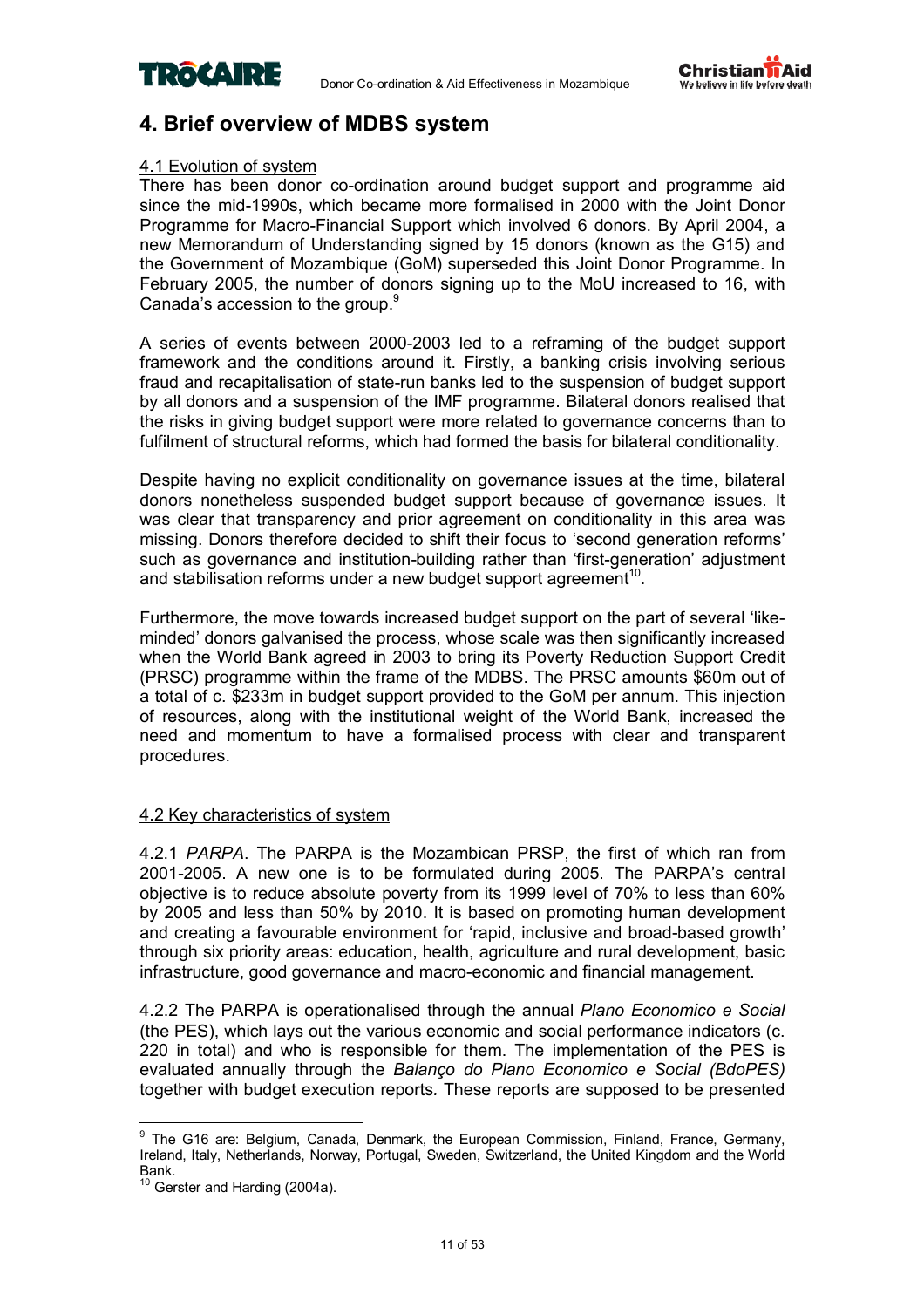

 $\overline{a}$ 



to Parliament and are accepted by donors as the annual PRSP Progress Report. The IMF and World Bank still carry out an annual Joint Staff Assessment of the PRSP.

4.2.3 *Memorandum of Understanding*. The MoU agreed between budget support donors ('Programme Aid Partners' – PAPs) in 2004 clarifies the performance and reporting commitments of both government and donors in supporting the implementation of the PARPA. The MoU was signed in the spirit of NEPAD, the Monterrey Consensus and the 2003 Rome Declaration on Harmonisation.

4.2.4 *Underlying principles*: The MoU is based around six key donor commitments, drawn from the Rome Declaration: alignment to GoM instruments and priorities; increasing predictability of aid flows; ensuring transparency of conditions and funding; eliminating bilateral conditions and reporting requirements; reducing transaction costs; and enhancing GoM capacity by providing appropriate assistance. The MoU sets out underlying principles and stipulates that a breach of any of these principles constitutes grounds for suspension of budget support. Underlying principles are: GoMís commitment to pursuing sound macroeconomic policies (with reference to IMF ëon-trackí status or an equivalent judgement; GoMís commitment to peace and to promoting free, credible and democratic political processes, independence of the judiciary, rule of law, human rights, good governance and probity in public life, including the fight against corruption; and GoMís commitment to fight poverty (with reference to the Millennium Development Goals), including through a pattern of public expenditure consistent with PARPA priorities.

4.2.5 *The Group of 15/16.* This is the name for the group of donors who have signed up to the budget support system and the MoU. The G15 included Belgium, Denmark, the EC, Finland, France, Germany, Ireland, Italy, Netherlands, Norway, Portugal, Sweden, Switzerland, the UK and the World Bank. In February 2005, Canada joined the group as well, bringing the total number of donors to 16 and changing the name to the G16. There is a significant variance amongst donors in terms of the proportion of their funds being channelled directly into the government budget.<sup>11</sup> Other donors, such as USA, Japan, the UNDP, the IMF etc., are involved in the process as observers.

4.2.6 *Performance Assessment Framework*. The PAF, which is drawn from the PES, is a multiyear monitoring framework that includes specific indicators and benchmarks by which to measure government performance for the first year and indicative indicators and benchmarks for the following two years. It acts as a matrix of conditions against which the GoM is prepared to be held to account. Donors would consider reducing or suspending aid should the government fail to meet any of the benchmarks contained in the PAF. However, it is hoped that this will be avoided as benchmarks in the PAF are negotiated with the government, so should be achievable. The first version of the PAF was agreed at the April 2004 Joint Review. The PAF is to be used at the Joint Review meetings as the basis for assessing GoM performance in year n-1 and for donors to make indicative commitments for year n+1. The PAF for year n+1 is negotiated at the time of the mid-term reviews (September).

4.2.7 *Response mechanism:* there are two mechanisms for disbursal and commitment – donors can choose a single response where all funds are committed simultaneously, or a split response, involving fixed and variable tranches. Under the single response, donors make commitments for year n+1 within four weeks of the

 $11$  For example, the EC puts in 45% of their overall aid budget for Mozambique into the budget, equivalent to \$58m, while Portugal puts in only 10%, or 1.5m. See Table 2 for a breakdown of donors and the proportion they are putting into the budget.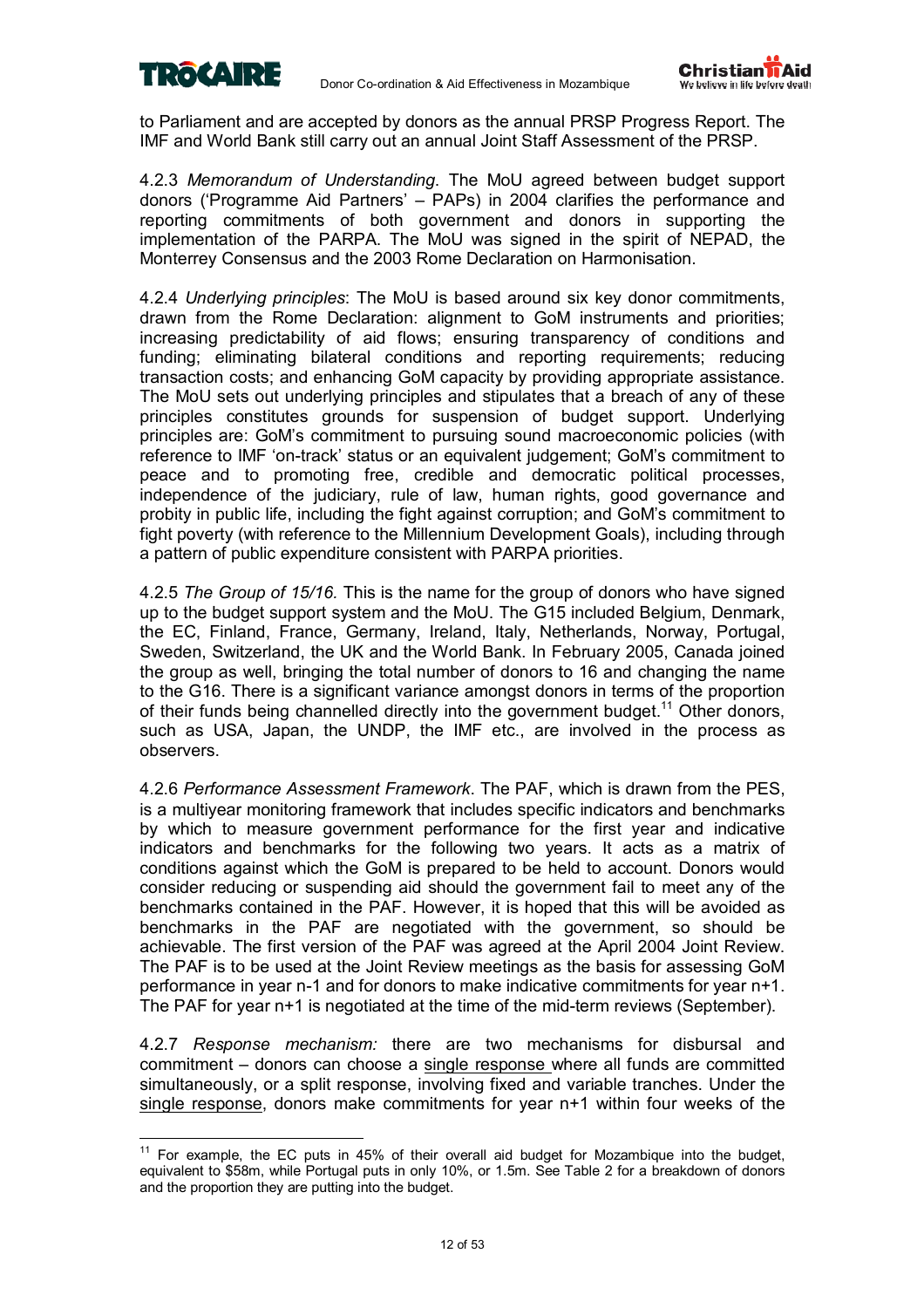



Joint Review, which takes place in April. They are obliged to confirm this commitment by the 31st of August. The commitment can only be changed if there is a breach of 'underlying principles'.

4.2.8 Under the split response donors commit a fixed tranche as above  $-$  making commitments within four weeks of the April Joint Review and confirming by  $31^{\overline{st}}$ August. Indicative commitments for the variable tranche for year n+1 also have to be made within four weeks of the Joint Review, but, unlike the single response allocations, this commitment is subject to change on the basis of further information on GoM performance on certain indicators in year n-1, or on performance up to the time of the Joint Review. Commitments have to be confirmed by 31<sup>st</sup> August in year n.

4.2.9 *Programme Aid Partnersí Performance Assessment Framework (PAPís PAF)*  The PAPs' PAF sets out benchmarks for monitoring donor performance based on commitments laid out in the MoU and derived essentially from the Rome Declaration. The PAPs' PAF was drawn up in September 2004, following a baseline study by independent consultants. It was reviewed in early 2005 by independent consultants, however a formalised plan for further reviews has yet to be agreed. There are currently no sanctions for donors who do not meet the commitments in the PAPís PAF, and at present performance targets are aggregate across all donors involved.

4.2.10 *Calendar* The **joint review** is backward looking and takes place in March / April. It occurs after the Ministry of Planning and Finance (MPF) reporting on the *Balanço do PES* for the previous year. It is focused on coming to a joint view on GoM performance, which serves as a basis for donor commitments for year n+1. The **midyear review** is forward-looking, and focuses on budgeting and agreeing on the PAF matrix for the following year. It takes place in August / September. This should happen prior to the MPF sending the annual budget and PES to parliament by September 30. To avoid confusion, it is probable that the mid-year review will be renamed a 'planning exercise'.

4.2.11 *Poverty Observatory* The Poverty Observatory is an annual consultative forum composed of representatives of the GoM, the donor community and domestic civil society. The purpose of the Poverty Observatory is to monitor the GoM and other development actors' implementation of the PARPA. Civil society is represented through a group called the G20, which includes churches, labour unions, networks of NGOs, the private sector and academics. The G20 has a steering committee of five member organisations, which coordinates the efforts of these organisations to contribute to the Poverty Observatory.

4.2.12 *Government-Donor Joint Budget Support Steering Committee: This* Committee is composed of the MPF and a troika of the current chair, previous and next chairs of the G16, as well as the EC and World Bank, due to their level of budget support.

4.2.13 *Development Partnersí Group:* Headed jointly by the UNDP and World Bank, this was traditionally the coordination forum for all donors. However, its role has been substantially weakened with the emergence of the MDBS system.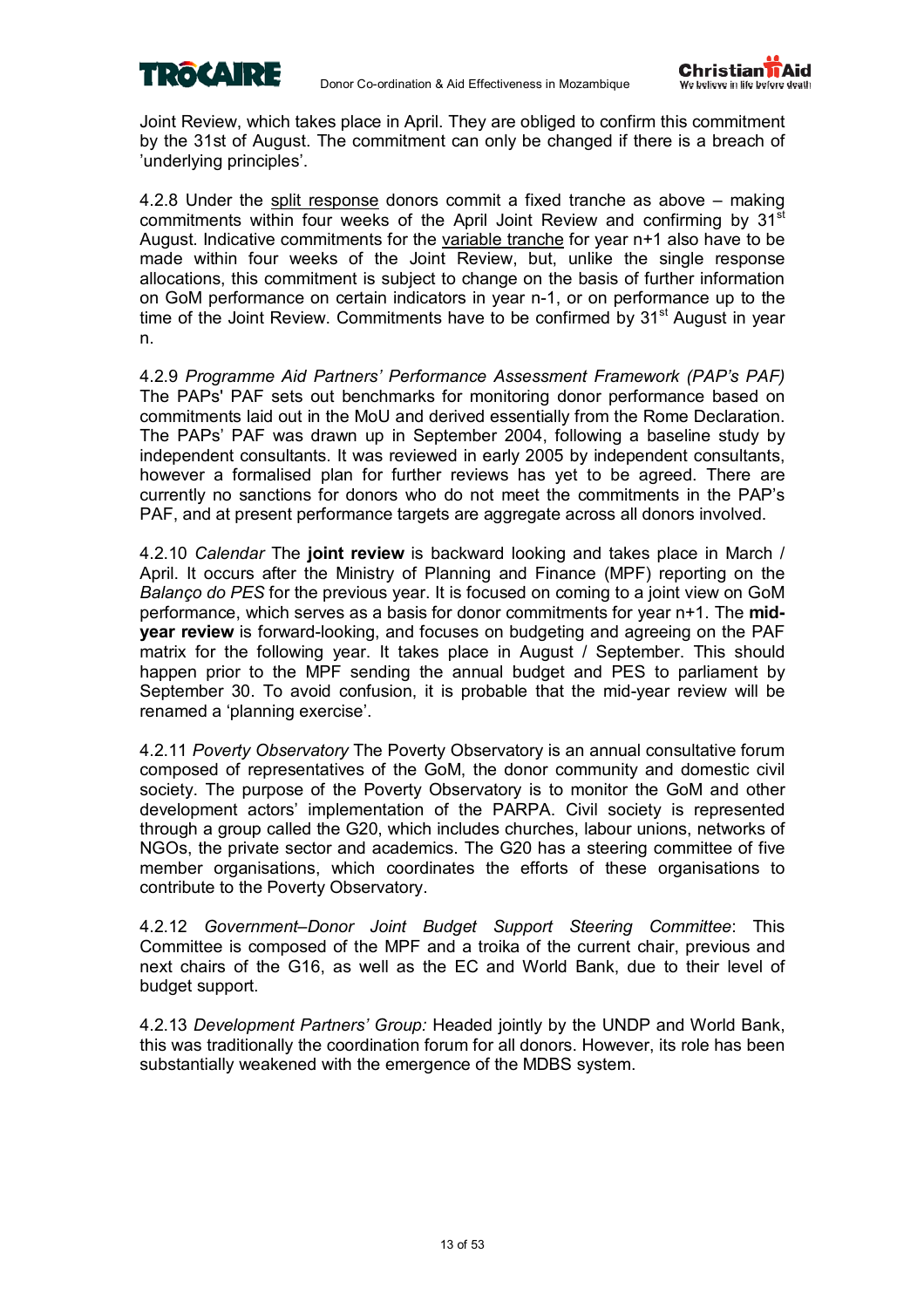



### **5. Analysis of key components of MDBS system**

In this section we analyse the key issues in the framework of donor commitments under the MoU. We begin by commenting on ownership and then discuss: alignment to GoM instruments and priorities; increasing predictability of aid flows; ensuring transparency of conditions and funding; eliminating bilateral conditions and reporting requirements; reducing transaction costs; enhancing GoM capacity by providing appropriate assistance; and mutual accountability.

### **5.1 Ownership**

### **5.1.1 Coordination and ownership**

The 2004 DAC Survey noted that the aid coordination in Mozambique was essentially donor driven and that it was complicated by the lack of a coherent agenda to cover all modalities (project, sector and general budget support).<sup>12</sup> This appears to remain true, although several donors interviewed for this research commented that GoM ownership and confidence in tackling budget support donors who failed to meet policy commitments was increasing.

The GoM felt that although there were some difficult discussions over the MoU / PAF the outcome was equal in the end. It was felt that under this new system there is a better balance of power, with the government's capacity to negotiate improving and donors not dominating as much as they did in the past. The GoM feel that they have to argue for practical, feasible targets, but that donors are flexible enough to accept these targets. This is corroborated by the SPA report on the 2004 Joint Review (March 28-April 5). The SPA mission found that the joint donor / GoM review of government performance led to an agreed and balanced assessment of progress.

The context is significant though. The joint and mid-year reviews take place in a forum involving many technical working groups, in all of which the GoM is likely to be heavily outnumbered by donor experts. One GoM representative noted that decisions can be taken in a situation where there is a 20:1 ratio of donor to government technical staff.<sup>13</sup>

**Risk to GoM:** From our analysis, the MoU is tilted in favour of the donors. Donor commitments to aid effectiveness targets are weaker, they can opt out of any provisions by including exceptions in Annex 10 and there is no effective sanction for failing to deliver on their commitments. Furthermore, the 'underlying principles' lack clarity and budget support is notoriously volatile, leaving the GoM in a permanent state of vulnerability. GOM confidence in donors' commitment is key therefore and must be further built through increased evidence of donor commitment to the MoU and a strengthened PAP's PAF.

**Risk to donors**: Donors in the G16 are taking a clear gamble, as there is a risk that public corruption could see aid funds diverted. However, continuing to fund projects that leave government sidelined and unaccountable is also a gamble. Donors should be encouraged for taking a risk in providing budget support as one of several modalities, but they must find ways of supporting and encouraging domestic accountability and allowing themselves to be held to account for failing to meet pledges they make.

 $\overline{a}$  $12$  OECD – DAC Survey on Progress in Harmonisation and Alignment 2004 – Mozambique Country Chapter. (para.  $2.1.5 - 2.1.7$ )

 $3$  J. Sulemane, interview, Maputo, Jan 2005.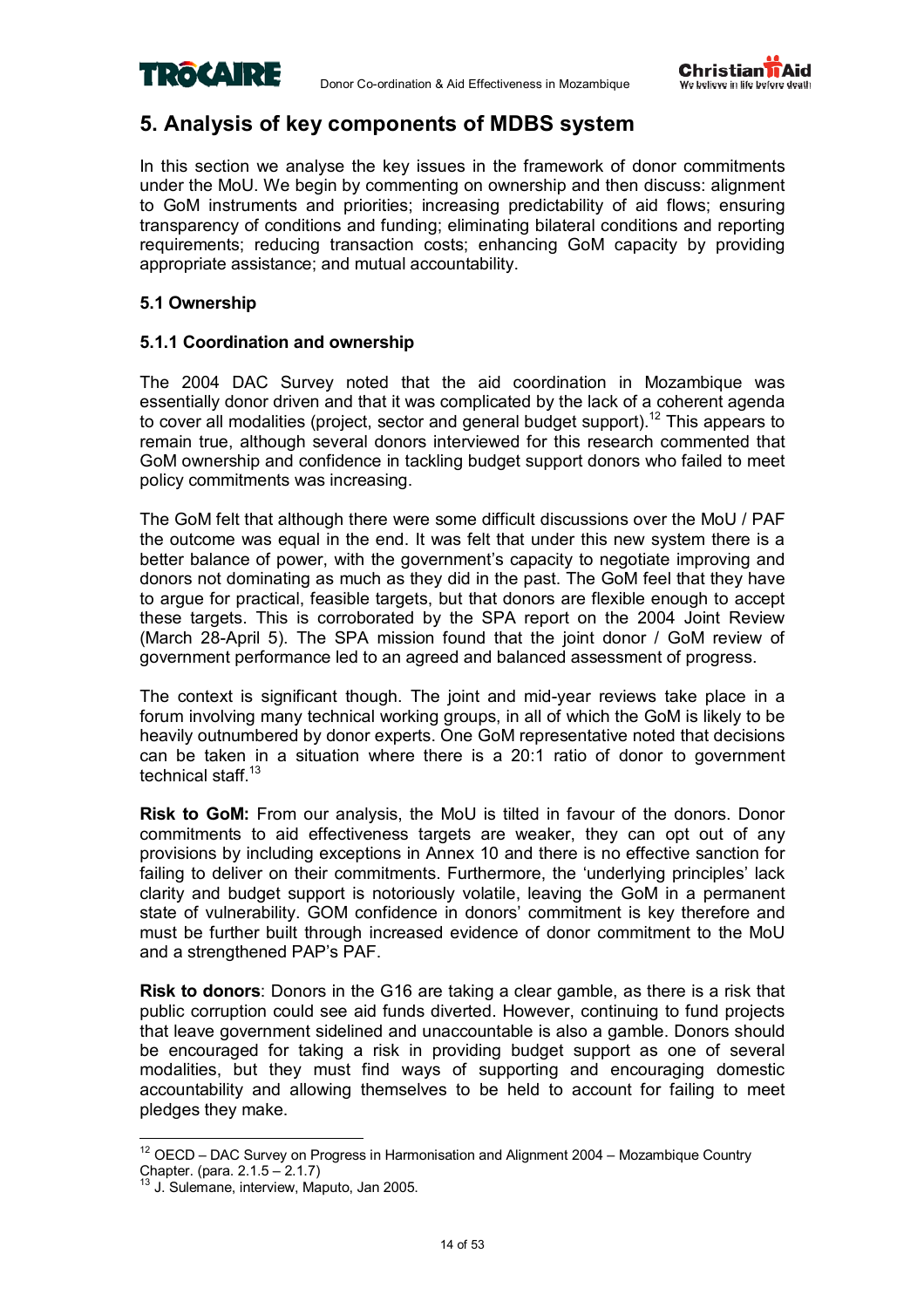



**Non-BS aid:** the current share of budget support in overall aid is 35 – 40%, leaving the bulk of aid being delivered outside of the MDBS system in project form. Given the proliferation and lack of coordination of projects, this raises questions around overall aid effectiveness and the potential for country ownership. It is possible that the MDBS system is increasing coordination around budget support at the expense of coordination of aid delivered under other modalities. As noted by the DAC, there is no overall mechanism to cover all modalities.

Furthermore, the role of line ministries and sectoral working groups needs to be clarified and articulated within a global strategy for aid management. As discussed below, there is a tension between these and the budget support process, which becomes a burden on effective aid management (Section 5.2).

**Role of the IMF**: The Fund continues to negotiate the macroeconomic policy parameters with the GoM alone, with input from donors but not from wider stakeholders. It is therefore not clear how far the PARPA is, or can be, a nationallyowned document when macroeconomic policies are agreed outside of the PARPA process (see Section 6).

We believe that the GoM needs to develop an overall external assistance management strategy. This should take the form of a joint agreement with all donors on aid modalities, coordination and harmonisation. It should include monitorable targets for donorsí performance and a clear articulation of the consequences for GoM of failure to comply with 'underlying principles'.

### **5.1.2 Broad country ownership: Parliament and civil society**

Broad country ownership is not limited to government alone, however. It also means ownership by other stakeholders, including the Parliament and civil society.

**Parliament***:* Parliamentary involvement in the PARPA, PES and PAF system is very limited and as a result their ownership of these processes remains minimal. Parliament was not consulted on the first PARPA and the PAF has not been submitted to the Parliament for debate heretofore, but this may change in future. Poor parliamentary involvement is due to both the capacity of MPs and the lack of will by elected representatives to scrutinise the government effectively. The parliament is selected through a list-system and MPs do not have constituencies. This means the incentives of parliamentarians are entirely focused on their party, not on the individuals that elect them in their constituencies. It is unlikely that domestic accountability will be developed via the legislature without electoral reform, Nevertheless improvements can be made and we propose means of supporting greater accountability and ownership through increased transparency and capacity building (Section 5.6).

**Civil society:** civil society ownership of the PARPA and PES is weak and understanding of the MoU and system very limited. It is clear that there are still serious problems with government accountability to civil society, particularly in terms of provision of information and insufficient time for consultation (as was seen with the previous PARPA and there is a risk of the same happening again for the PARPA II). Both donors and the government have collectively failed to communicate to civil society groups how the donor co-ordination process works, and how the PAF relates to the PES.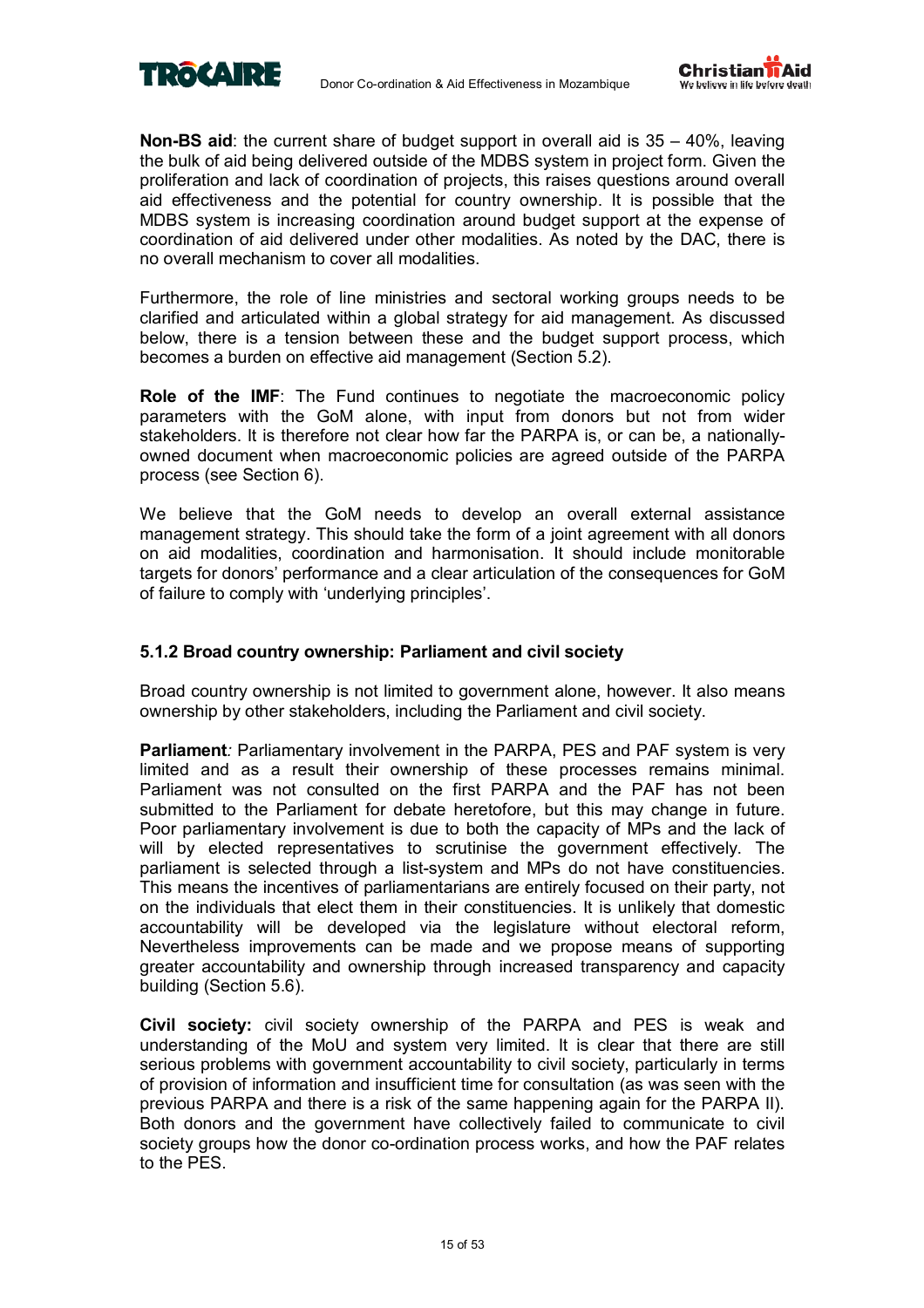



Civil society organisations are invited to the sector working groups  $-$  indeed this may be their main avenue for influencing GoM policy. However the main meetings between donors and the government about the PAF are not open to civil society. The Poverty Observatory has not proven to be an effective forum for policy discussion so far. There is a need for clarity around how the Poverty Observatory relates to the Joint Review, as both cannot meaningfully continue in parallel without giving the message that the real decisions are taken by donors with the GoM.

In fact, it could be argued that the setting up of powerful donor-GoM policy fora in parallel with domestic accountability processes could actually be counteracting civil society's (and Parliament's) ability to hold government accountable in the longer term. A number of initiatives need to take place to build civil society participation and ownership. A long-term approach to civil society capacity building is necessary (see Section 5.6), along with accessible systems of local government.

In the meantime, we recommend that the GoM and G16 give priority and appropriate resources to a strategy to engage with civil society around the PES, BdoPES and PAF. The GoM needs to undertake initiatives to make the PES and BdoPES more accessible and digestible to civil society. Material must be in language that people can understand and disseminated through media accessible to the poor, notably radio. Consultations and feedback sessions on the PES and BdoPES should be held at district – or at least provincial - level. The GoM and G16 should create more space for direct civil society participation in Joint and Mid-year discussions, without overloading the process. We propose a minimum step of holding dialogue sessions on implementation of the PES and on PAF content as negotiations unfold, i.e. at least twice in the review periods (which last up to 10 days). Civil society should be invited to make a declaration at the end of the joint and mid-year reviews, stating their assessment of the outcome of these meetings. The civil society declaration should be attached to the Aide Memoire.

In the meantime, the GoM needs to adopt a comprehensive strategy for participation in PARPA II decision-making, with donor and CSO support as necessary. It must make sure that it reaches the poor and marginalized, notably those living beyond Maputo, and includes widespread use of meetings at district / regional level and media such as radio, newspapers etc. The GOM could work with civil society partners, including religious organisations, members of the G20 group, to disseminate and gather civil society inputs from consultations. This should not be seen as a once-off activity however, but as part of an institutionalisation of democratic governance.

### **5.2 Alignment with the GoMís agenda and systems**

The MoU committed donors to align to Mozambican instruments, processes and systems of financial management, including: (1) providing assistance for and undertaking dialogue around the PARPA, PES, PAF, medium term expenditure framework and state budget; (2) using government processes and documentation; and (3) following the government cycle for planning implementation, monitoring reporting and funding.

• Alignment within the MDBS

Assistance for and dialogue around the PARPA, PES and PAF has been effective, to the degree that a PAF has been developed which draws indicators from the PARPA,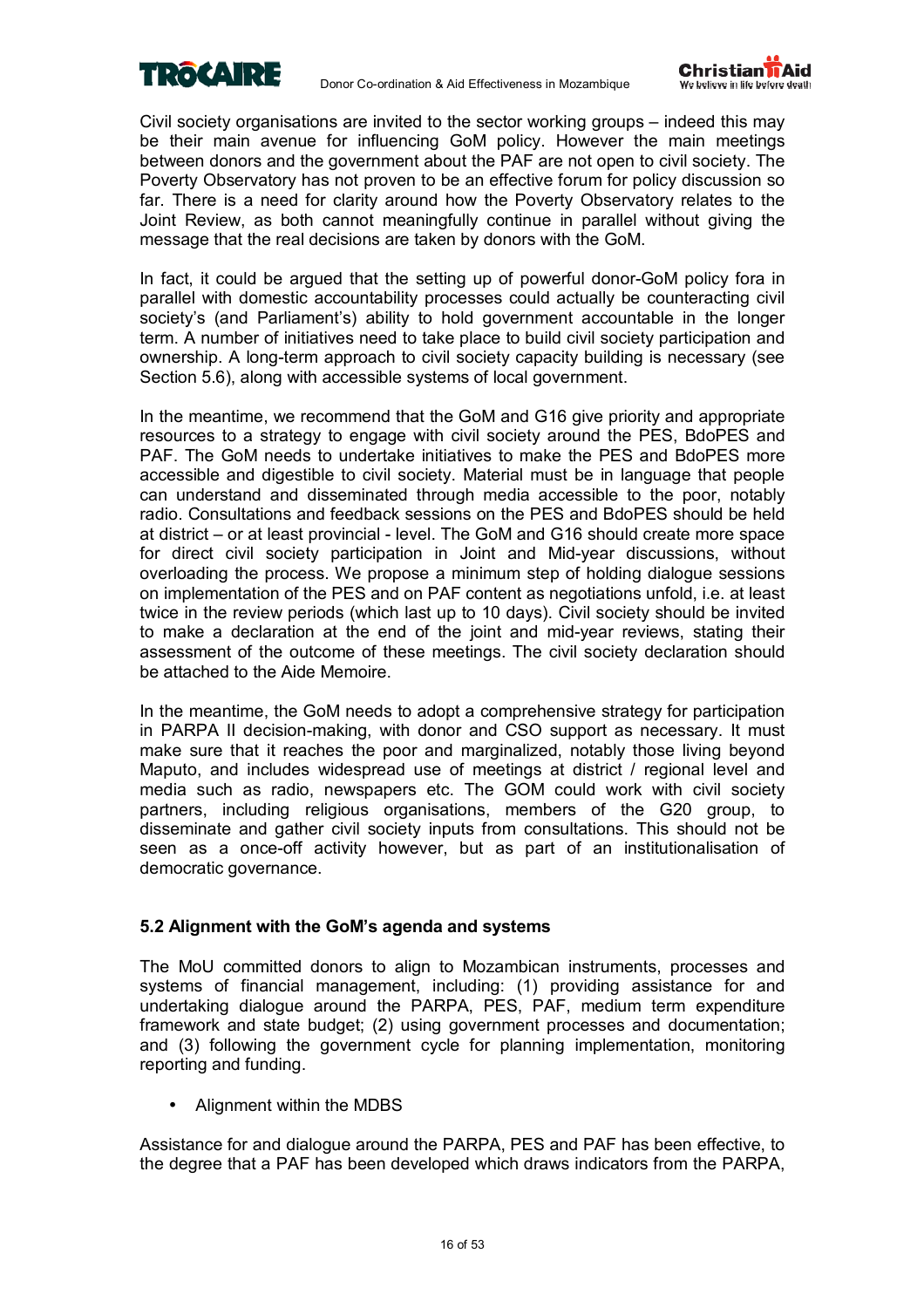

 $\overline{a}$ 



based largely on government priorities. However, there were significant tensions in the process of developing the PAF.

Firstly, the Ministry of Planning and Finance had the primary role in developing and negotiating the first PAF over a 12-month period to April 2004 but there was an essential difference in negotiation capacity between the different parties. As noted above, one or two adequately trained Government officials faced up to donor experts from up to 20 missions in each area of policy design. This imbalance in capacity inevitably had an influence on the degree of GoM control exercised over the design of the PAF. However, it also signals a need for the GoM to focus on capacity development.

Secondly, there was tension as a result of a lack of effective government mechanisms to develop indicators consistent with line ministries' policy priorities. Although internal dialogue between line ministries and the MPF increased during the course of the development of the PAF, line ministries nonetheless expressed grave concern that the priorities contained in the PAF agreed in April 2004 were not their priorities. This relates to a critical systemic issue in Mozambique: the high level of direct funding of sectors and offbudget support means that many line ministries engage primarily in dialogue around policy and finance with the donors rather than with the Ministry of Planning and Finance. Nonetheless, both donors and officials interviewed recognised that the PAF process had highlighted the weaknesses in internal government dialogue and led to an increased resolve for stronger internal planning processes.

Thirdly, the national budget process should see budget discussions between line ministries and the MPF taking place in July  $-$  September. The development of the PAF (at the Joint review in April, with a revision in September at the mid-year review) was seen to be out of step with this process, weak though it may be. Government officials reiterated the need for improved internal dialogue, but also for donors to respect national planning and budgeting cycles. However, the cycles set in place by the GoM are not immune to disruption from party politics, as illustrated by the 6-month hiatus in finalising the 2005 budget. The budget was only agreed in the  $1<sup>st</sup>$  quarter of 2005, instead of September 2004. This was due to elections in December 2004. Clearly, the state budget systems must be strengthened to make them function independently of electoral cycles.

The design of the PAF is a fundamental issue in Mozambique because it de facto becomes the prioritised implementation plan for the PES / PARPA. Several interviewees in Government and civil society had strong reservations about this system of donor-driven prioritisation. The PES has around 220 indicators and the PAF has 50. The PAF targets and indicators are subject to rigorous discussion between the MPF (mainly) and donors. Criteria for indicators include availability of data for measurement, criticality of the issue, degree of government and donor prioritisation of the issue etc. While the PES is presented to Parliament under normal reporting procedures, the PAF isn't.<sup>14</sup> The quality of the parliamentary debate around the PES is low however, reflecting low parliamentary capacity. It may also reflect the quality of the PES. Donors have stated that the PES is too general to be used for

<sup>&</sup>lt;sup>14</sup> It appears that the PES for 2005 has not been presented to Parliament, which is probably linked to the disruption to the budget cycle as a result of elections in December 2004.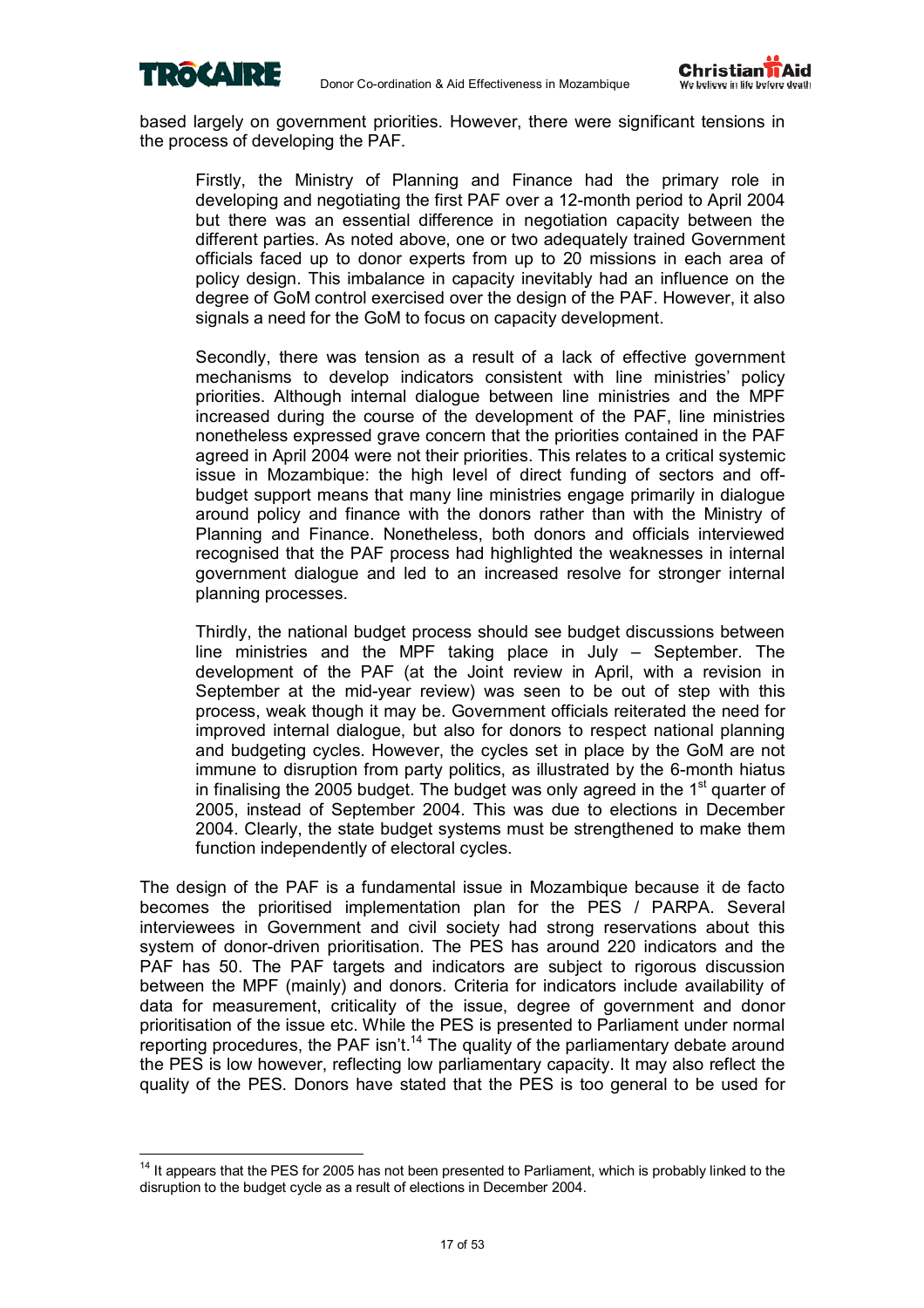



detailed budget allocation. Only 24% of donors use the BdoPES to influence their resource allocation decisions.15

Nonetheless, the failure to present PAF to Parliament or ensure that the process is more open has led to a perception, notably among some civil society representatives, that the PAF was undermining country ownership. It is viewed as leading to the development of a parallel monitoring system with only some performance benchmarks taken from the PES. Clearly, indicators included in the PAF are going to be of higher priority to the government because of the implications if they are missed. This means that it is very important for all stakeholders to understand how the indicators for the PAF are selected and how far the government is really in driving seat in this process.

PARPA alignment beyond the MDBS

A notable issue is the amount of funding that is outside of the MDBS framework and the degree to which this funding is outside of MPF processes. At present, a large proportion of ODA (c. 66%) is still delivered in the form of project support, including support that is delivered by G16 members.<sup>16</sup> Much of this funding is off-budget and is therefore not captured in the budget execution report. This means that it is not possible for the GoM to evaluate alignment of donor expenditure to government priorities. Many donors, including the World Bank and USAID, say that their projects are aligned with the PARPA. However, they note that the PARPA is very broad and that therefore almost anything can be said to be aligned to it.

It is notable that the indicator chosen for monitoring donor alignment to the national development strategy under the Paris declaration is the amount of donor aid which is on-budget. The interim target agreed was 85% of aid flows to be reported on-budget by 2010 Achieving even a less ambitious target will present considerable challenges for donors in Mozambique and highlights a key weakness in broad donor alignment to policy and procedures in this country.

• Alignment at sector level

Donor alignment at line ministry or sectoral level is an important issue. The treatment of sectors varies enormously and there are a plethora of off-budget, non-harmonised, uncoordinated interventions at this level. A history of relying on direct donor funding has led to a fracturing of the government system in Mozambique. Policy is developed, budgets administered and services delivered by 23 different ministries that are only weakly coordinated by the centre. A government representative noted that of those 23, only 7 have visions and medium-term plans while none have anywhere near adequate levels of qualified personnel.

The OECD-DAC Survey (2004) found that while good dialogue existed between the line ministries and donor working groups, these were poorly harmonised with the budget support process. There are reasonably strong donor-ministry working groups in health, education and agriculture, which is not surprising perhaps as these account for a large percentage of government funds. However, even in these sectors, neither the line ministry nor the donors appear to communicate the arrangements made at sectoral level to the MPF or Government–Donor Joint Budget Support Steering

 $\overline{a}$ 

 $15$  OECD-DAC Survey on Progress in Alignment and Harmonisation  $-$  Mozambique Country Chapter, p. 5, para 3.1.4.<br><sup>16</sup> See Table 2.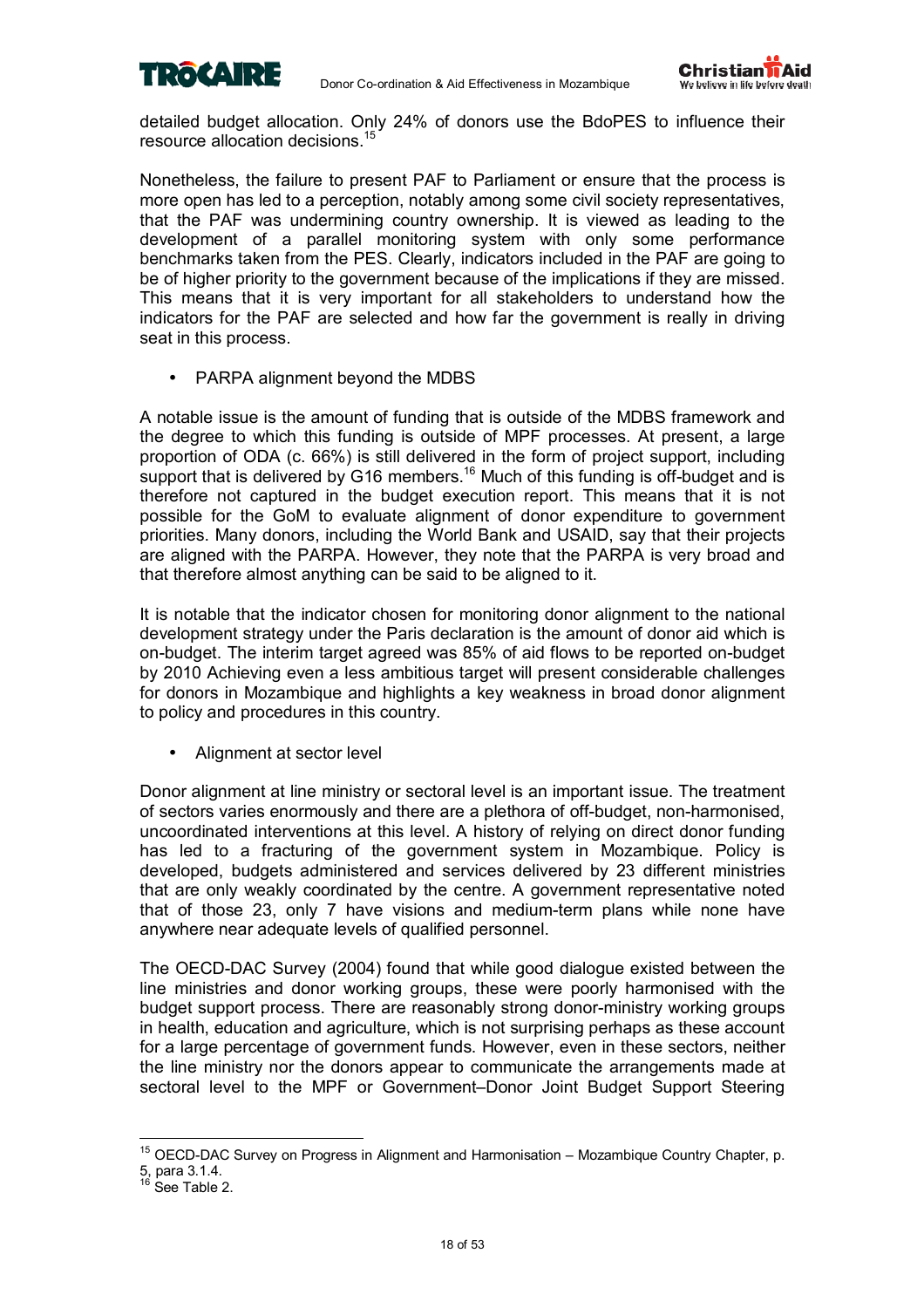



Committee.17 The DAC found that there was an overlap between review processes at sector level and reviews that take place under the PARPA.<sup>18</sup>

The DAC Survey (2004) reported that: *ëThe Govt articulates the need to be stronger in demanding a more holistic process with a prioritisation (and harmonisation) of the national budget and plan over individual sector efforts. It is hoped that this will become easier as the performance assessment framework becomes more institutionalisedí*. Indeed, there are some indications that this may happen. The sector working groups were more closely involved in developing the PAF for 2005 than heretofore. This is potentially important for financial as well as integrated programming reasons. Certain donors were clearly of the view that the GoM needs to fulfil the specific PAF targets, rather than making general progress on all of them, to justify budget support (see Section 5.4). Therefore, PAF objectives which are not drawn from sector plans may result in disruption to some donorsí budget support flows.

Overall, it is clear that this systemic problem of a lack of articulation between budget support and sector support is a critical risk factor for aid effectiveness in Mozambique. The Government needs to show stronger leadership in developing a coherent planning system to include all ministries. However, this is linked to the need for donors to subordinate policy dialogue at sector level to the GoMís dialogue with its line ministry. Donors are under obligation to ensure that their interventions reinforce rather than undermine coherence in overall national policy-making.

### **5.3 Predictability of aid flows**

 $\overline{a}$ 

Predictability of aid flows is possibly the linchpin of the success of the multi-donor budget support system, as this is the criterion on which the GoM judges donor commitment. Many donors stated that they hoped to see an increase in GoM confidence to take leadership of the aid effectiveness process and face down underperforming donors. However, that confidence can only be based on the knowledge that most donors are prepared to commit resources in a timely manner, in accordance with the MoU and PAP's PAF.

There are three main elements to predictability: multi-annual commitments, timely commitments and timely disbursal. The MoU and PAP's PAF sets out a clear framework for improvement on all levels.

 $17$  This Committee is composed of the MPF and a troika of the current chair, previous and next chairs of the G16, as well as the EC and World Bank, due to their level of budget support.

<sup>0</sup>ECD - DAC Survey on Progress in Harmonisation and Alignment 2004 - Mozambique Country Chapter, p. 7, para 3.4.1.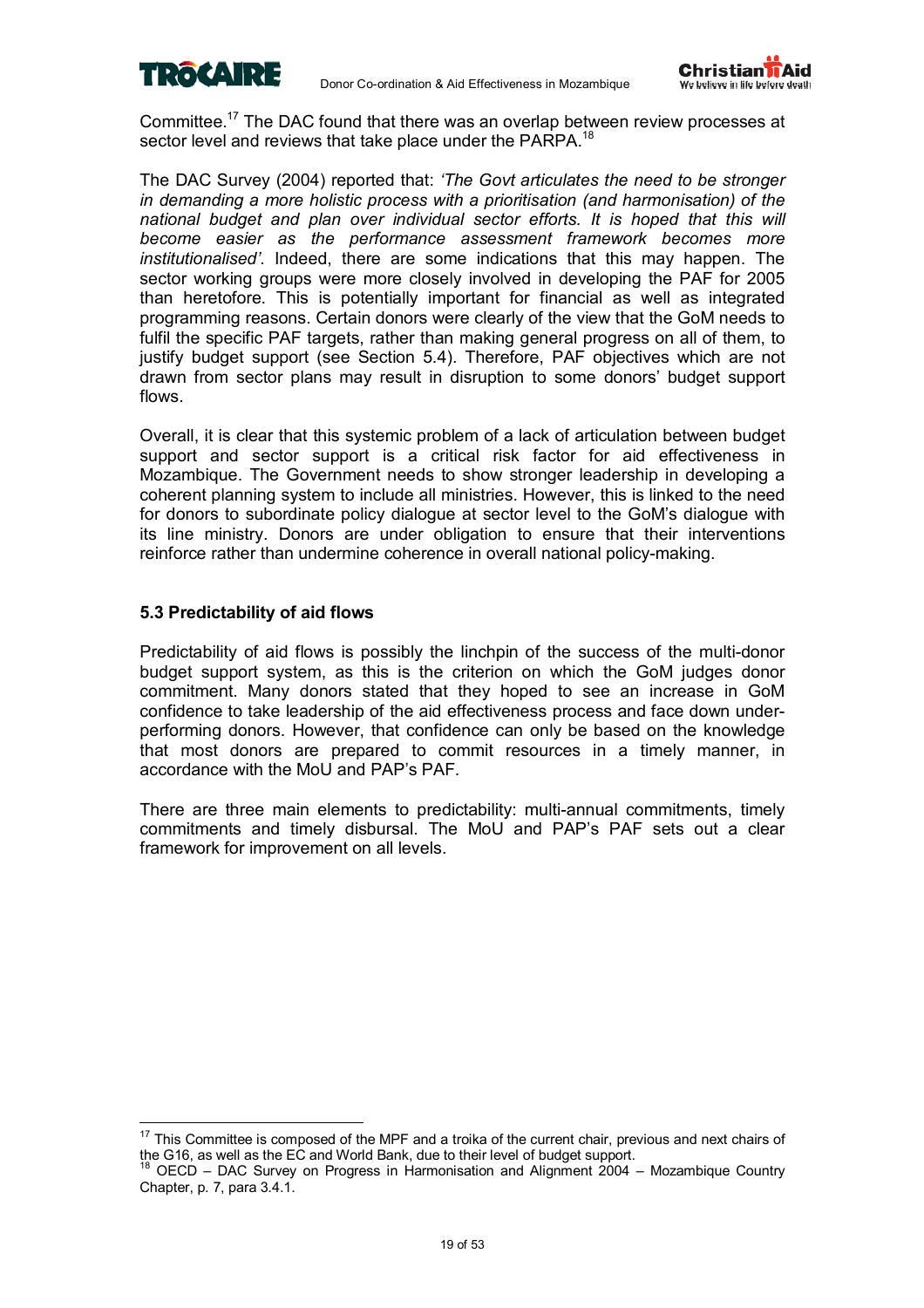



### • Multi-annual commitments

Overall, only 28% of donors in Mozambique provide 3-year indicative commitments, according to the DAC.19

The PAP's PAF indicates that, in 2003, 60% of PAPs had an indicative commitment to multi-annual (though not rolling) indicative commitments. It commits PAPs to increasing this share to 90% by 2006. The 3 donors without a multi-annual commitment at the time of the 2003 baseline survey of PAPS indicated that without multi-year arrangements in place indicated that they intended to introduce such multiyear arrangements in the near future.<sup>20</sup> (Gerster and Harding (Baseline Survey) 2004).

However, the value of the multi-year commitments to GoM planning varies, as several donors give only two-year commitments (Belgium, France & Germany), while the EC and World Bank have four-year indicative commitments. Furthermore, while multi-year arrangements are significant, if they are not rolling this limits their value to the GoM, as pointed out by one donor.

Finally, as noted above the vast majority  $(72%)$  of the overall donors' group (including nonG16 members) do not provide multi-year indicative commitments. Therefore, there is a clear need to improve multi-annual commitments, both within the G16 - in terms of reaching 3 year minimum and rolling commitments - and amongst non-G16 donors.

• Timely commitments

 $\overline{a}$ 

The biggest problem in relation to timely commitments appears to rest with the 'split' responseí mechanism allowed for in the MoU. Three donors avail of this split response mechanism: the EC, Sweden and Switzerland.

As outlined above (Section 4.2), under the 'split response' mechanism, donors commit a fixed tranche for year n+1 within four weeks of Joint Review, which takes place in April, and they confirm this fixed tranche by the 31st of August. The commitment can only be changed if there is a breach of 'underlying principles' (Section 4.2). This part of the process is the same as for the 'single response'.

Indicative commitments for the variable tranche for year n+1 have to be made within four weeks of the Joint Review, but, unlike the fixed, or single response allocations, this commitment is subject to change on the basis of further information on GoM performance on certain indicators in year n-1 or on performance up to the time of the Joint Review. Commitments have to be confirmed by 31<sup>st</sup> August in year n.

Problems arise here for several reasons. Firstly, the GoM begins its budget process in June-July, and the budget is normally presented to Parliament in September. The ësplit responseí means that the GoM potentially finds itself having to introduce contingency elements in its budget, as the disbursal of the variable tranches from some donors is uncertain until very late in the process (August  $31<sup>st</sup>$  in theory but possibly later in practice  $-$  see Sweden below). The actual impact will of course depend on the size of donors' variable tranches. Nonetheless, even if variable

 $19$  OECD – DAC Survey on Progress in Harmonisation and Alignment 2004 – Mozambique Country Chapter. (para.  $4.4.2 - 4.4.3$ ).

<sup>&</sup>lt;sup>20</sup> Gerster and Harding (2004, p. 6). This includes Finland and also Sweden, which has recently moved budget support under the control of SIDA, rather than the dept of Foreign Affairs, in order to allow it to make multi-annual indicative commitments, potentially up to five years.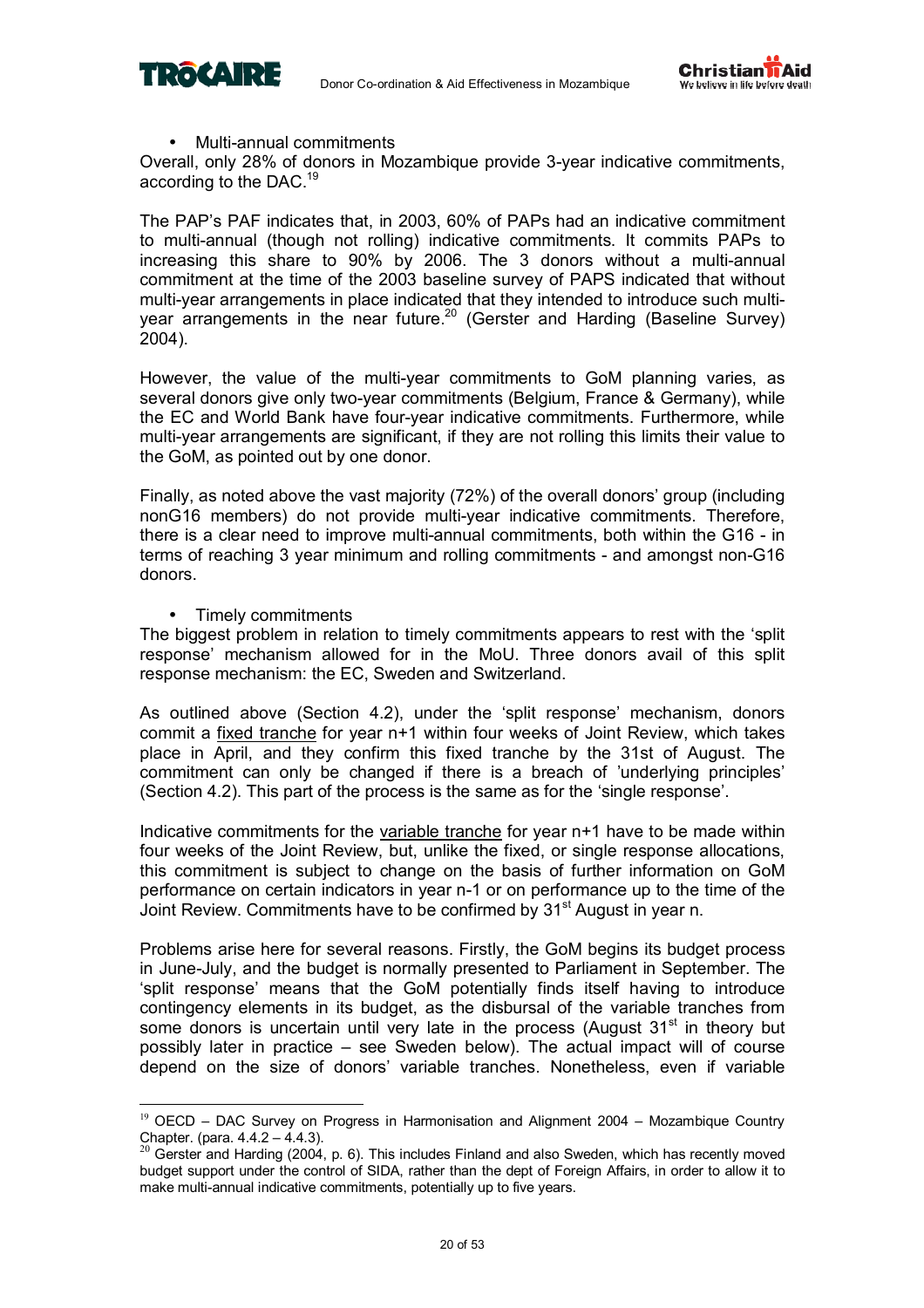



tranches are relatively small, this system is contrary to the principle of strengthening the budget as an effective instrument for implementing the PARPA. It introduces an element of unpredictability which is counter to the purpose of the MoU also.

Donors employing the split response justify it by emphasising that the GoM is fully aware of the concerns of donors and the basis on which the variable tranches will be confirmed. They note that this allows time for dialogue and for resolving the issues in question. However, this clearly creates an added burden which the MDBS is meant to avoid  $-$  protracted and detailed donor-by-donor discussions around specific conditions.

The Swiss note that they take a broad view of the GoM's progress and if it is generally exhibiting a willingness to address the issues they raise, they will commit the variable tranche by end-August. The EC on the other hand, takes a more mechanistic view, and reduces the amount of the variable tranche based on a formula which assesses the degree to which the GoM has missed the target. The EC argue that this is preferable, as the GoM knows exactly what is at stake and what the donor response will be  $-$  we return to this below (Section 5.4).

The Swedish mechanism has been subject to considerable controversy, as the Swedesí budget support is under the control of the Ministry of Foreign Affairs, rather than SIDA. Budget support decisions are made by the Swedish Government very late in the process (officially in September, but possibly in the year when the budget is under implementation) and funds are often disbursed at year-end. This should be resolved in 2005, as budget support will be delegated to SIDA in 2005, who will have the power to devise 5-year strategies. These strategies will be contingent on Swedish parliamentary approval.

• Timely disbursal

There are still serious disbursement problems, with many donors failing to make disbursements when they have pledged to do so. This is partly because bilateral accords still take precedence over the MoU.<sup>21</sup> The MoU's Annex 10' details the exceptions by many donors to the processes outlined in the main text of the MoU. These are invariably around the disbursal process. There is an implicit, albeit weak, objective for such exceptions to be reduced over time.<sup>22</sup>

Failure to disburse on time is very serious because it undermines GoM confidence in donors, weakens the budget as an effective instrument of national policy making, impacts negatively on programme implementation (a GoM representative noted that they would not begin a project if they were uncertain as to the fulfilment of donor commitments) and because it can lead to domestic or commercial borrowing, with high costs for the GoM. There were severe macroeconomic (inflation) and PARPA implementation consequences in late 2003 when four donors (EC, Netherlands, Sweden and Switzerland) disbursed some or all of the budget support on the last quarter. The DAC found that a considerable number of donors continue to disburse at the end of the budgetary year and that this is one of the factors contributing to very

<sup>&</sup>lt;sup>21</sup> 'Bilateral agreements ... have precedence over this MoU', Art 2, MoU.<br><sup>22</sup> 'PAPs are committed to providing Programme Aid in a way that... improves harmonisation by eliminating bilateral conditions and bilateral administrative and reporting requirements (as far as possible given existing legal and statutory requirements, which should also be reduced over time', Art 13, MoU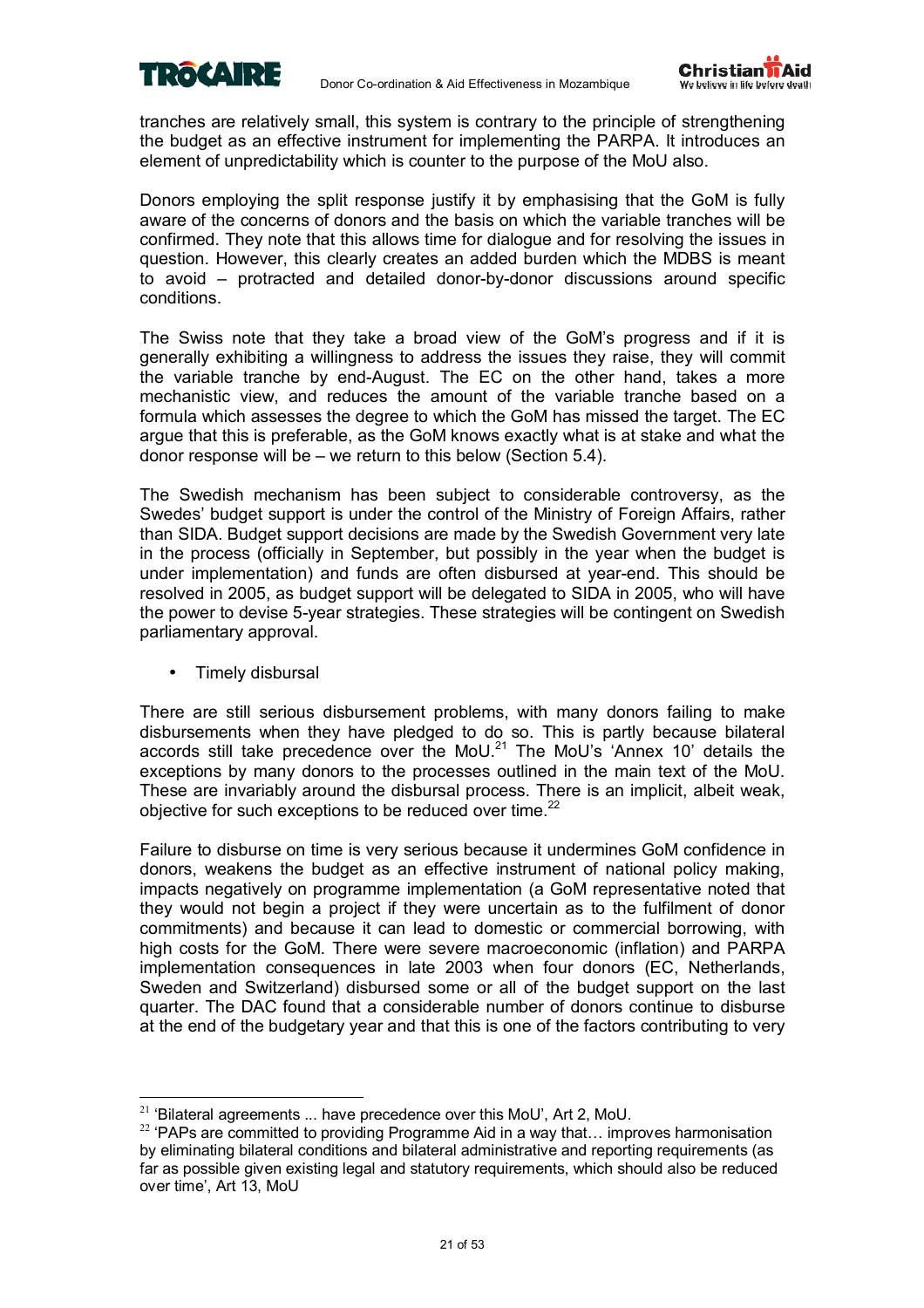



low budget execution rates in key PARPA-priority sectors.<sup>23</sup> According to Gerster and Harding's Baseline Survey, in 2003, only 6 donors' disbursements took place according to the schedule of commitments. These were Denmark, Finland, France, Ireland, Norway, UK.

A critical factor is that G16 country offices still only have limited influence to ensure punctual disbursal. Sweden is a particularly strong example, where until this year, the country office had no delegated decision-making power over budget support, though that is due to change in 2005 as noted above. However, the problem is quite a generalised one. The Baseline Survey in 2003 found that only one country had fully delegated decision-making power over disbursement and conditionality to the country office (France). While other countries emphasise that the actual practice is more delegated than the formal processes indicate, this is still an important weakness in donors' budget support systems.

The tranche release process can create significant predictability and disbursal problems. An example is the ECís system, where the variable tranche is based on the achievement of outcome indicators. Lack of availability of information in relation to these outcome indicators meant that 2003 funds could not be disbursed on time. Furthermore, for bureaucratic reasons, the EC's 2002 and 2003 disbursements were delayed until the following years (January 2003 and March 2004 respectively).

Gerster and Harding (2004a) include a summary of specific disbursement-related problems in 2003-4.<sup>24</sup> It is important to note that the reason for some delayed disbursements actually lies with the government, who have on occasion failed to request and administer disbursements as required. This raises capacity questions, as the procedures were mere formalities according to governments, involving minimal paperwork (i.e. the MPF signing a letter requesting transfer of resources).

However, despite concerns about the true commitment of the G16 to ensure prompt disbursal, the government does feel that donors are improving in this regard. Changes have been made by donors which illustrate commitment to aligning with the GoMís budgetary cycle. Gerster and Harding found that several donors intended to become 'early disbursers', moving disbursements forward into the first two quarters. Belgium, the EC, Germany and the Netherlands intended to join the existing early disbursers – Finland, France, Ireland, Italy, Norway, Portugal, Sweden, Switzerland and the UK $^{25}$ 

Nevertheless it must be remembered that disbursals are intrinsically linked to development policy in donor headquarters, which, due to changes in national governments may affect donors' ability to respect their indicative and practical commitments. This is potentially the case with Denmark. After a change of government it may not be able to align to the response and disbursal mechanism in the MoU.26 This was still unresolved at the time of research.

Some donors noted that the GoM is becoming more confident and is challenging donors on the issue of predictability and disbursal. However, the GoM has had mixed

 $\overline{a}$ 

 $^{23}$  OECD – DAC Survey on Progress in Harmonisation and Alignment 2004 – Mozambique Country Chapter (p. 6).<br> $^{24}$  Gerster and Harding (2004a, p.25).

<sup>&</sup>lt;sup>25</sup> Gerster and Harding (2004, p. 11 – 13). The EC, Sweden and Switzerland planned to disburse the fixed tranche in the first two quarters, with variable tranches depending on provision of indicators.

 $26$  Gerster and Harding (2004, p. 12).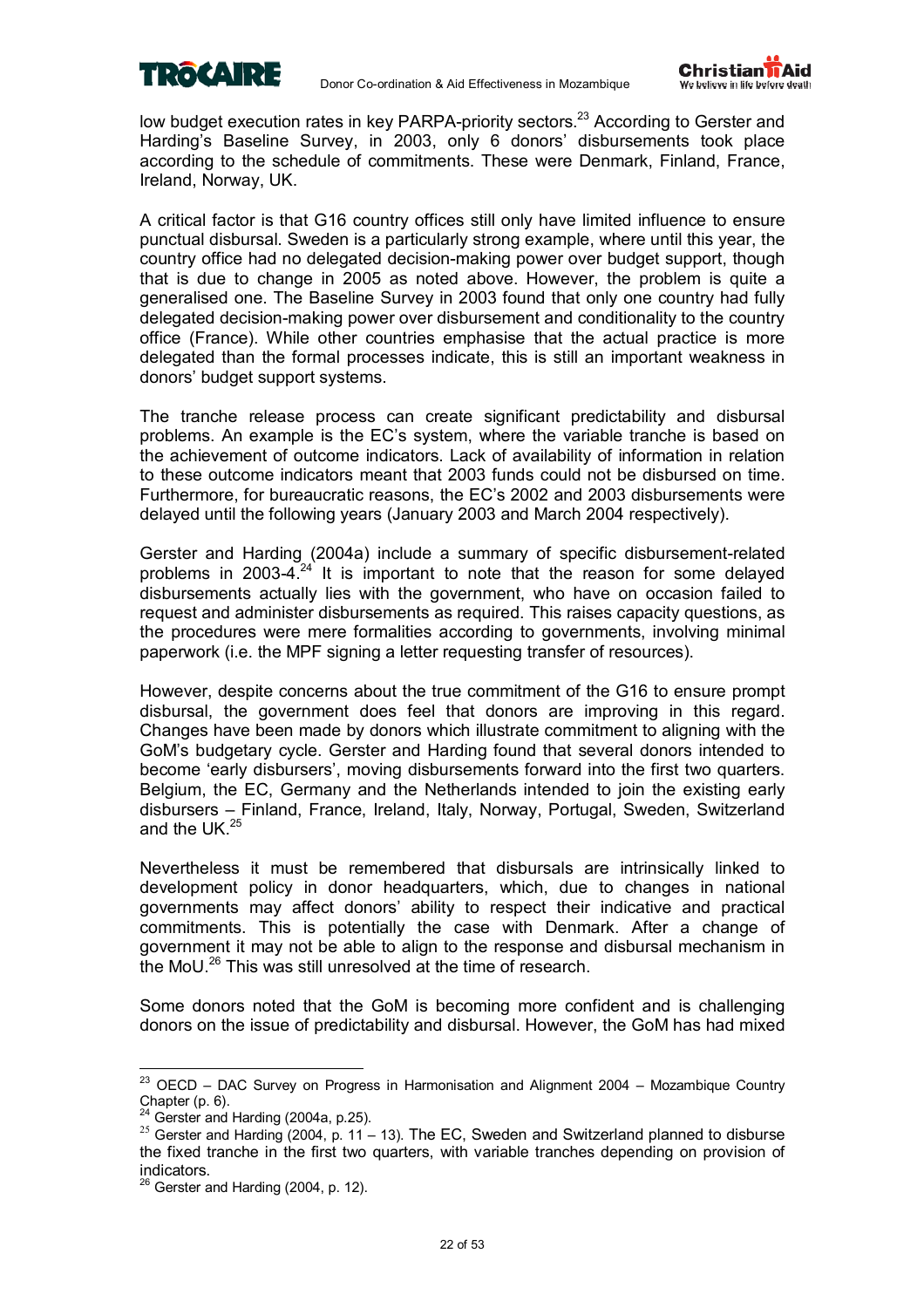



experiences  $-$  both positive and negative  $-$  with donors and the commitment of individual donors to fulfil agreed arrangements for the delivery of aid.

In a recent case a donor needed to fulfil its own technical disbursal rules and attempted to go outside of an agreement for aid delivery in a particular sector (health). The line ministry objected and insisted that the donor commit to the multidonor sectoral agreement. The donor in question took the issue directly to International Cooperation in the Ministry of Foreign Affairs. As a result, the health ministry came under considerable pressure to accept a modification to the original multi-donor agreement. Other donors vigorously challenged this departure from the original agreement but left the final decision to the ministry in question, which finally agreed to the modification.

In other cases, it appears that donors have effectively worked as a group to encourage other donors to abide by the MoU and PAF. This appears to have occurred when the World Bank attempted to add its own conditions to the agreed PAF, when joining the G16.

Overall, there is a strong sense from most interviewees  $-$  GoM and donors - that the level of exceptions in Annex 10 are unacceptable. Donors have made a commitment to reduce these exceptions, but they must be held to account to ensure they do so. This should be part of annual, transparent reporting on the PAP's PAF.

### **5.4 Conditionality, transparency and elimination of bilateral conditions**

The system for developing and agreeing upon conditions under the Performance Assessment Framework (PAF) is outlined above (Section 3.2), together with some of the faults in the process (Section 4.2). This reduced framework of agreed conditionality is one of the key features of the MDBS system in Mozambique and as such offers the potential for learning lessons relevant to other countries' work on MDBS frameworks.

### • **Extent of Conditionality in the PAF**

The PAF has deliberately and with significant effort been kept to a maximum of 50 indicators. However, there is some creative interpretation of this agreement apparent, as indicator 49 is actually a set of five indicators, i.e.  $49a - 4$ . It appears that ownership of the PAF from the GoM side was limited to the MPF mostly, when the 2004 PAF was drawn up. The process issues outlined above (Section 4.2) indicate the lessons learnt from that experience.

It is also clear that the rapid growth in the G16 has put the process under strain. Donors are keen to see their priorities included in the PAFís performance indicators and it takes a high degree of collective restraint to develop a reasonable number of PAF indicators. Nonetheless, these should be reduced even further, in order to allow the GoM both implement critical reforms and programmes and deal with coordination of the  $60 - 65%$  of aid which is not delivered in the form of budget support. The performance indicators should be limited to those which are critical for poverty reduction and which are supported by all members.

A potential pitfall from such a reduced set of PAF indicators however, is the likelihood that donors that do not find their priorities reflected in the G16 PAF, may seek to impose additional conditionalities through other avenues  $-$  project support for example, or via ongoing bilateral agreements. It is imperative that all donors implement Article 13 of the MoU, which commits donors to ëeliminating bilateral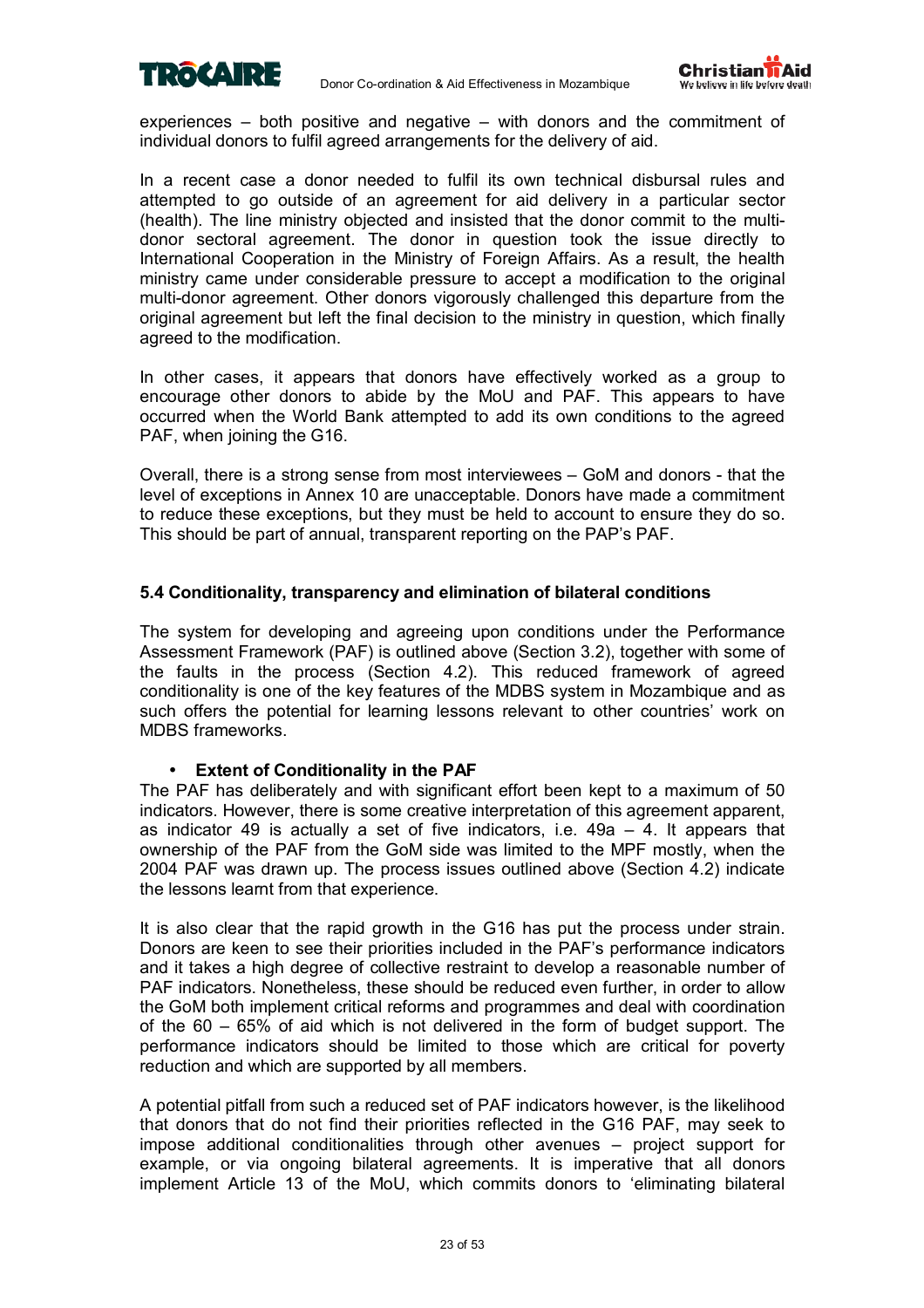



conditions and bilateral administrative and reporting requirementsí. The target under the PAPís PAF is entirely inadequate and needs to be revisited. It aims to reduce the share of donors with bilateral exceptions in Annex to less than 55% in 2006, which allows for a disimprovement over 2004ís figure of 53% of donors with exceptions.

### • **Transparency**

Transparency around disbursal and conditionality is vital to making this system work, particularly if donors and the government are to be accountable to each other. The PAF system has helped increase transparency between the MPF and the G16. In our research, there was general consensus amongst government (i.e. MPF) and donor representatives about how the system was working and the reasons for previous halts in disbursements, whether due to government or donor underperformance.

However, both the contents and process of the PAF remain opaque to other domestic stakeholders, such as Mozambique Debt Group and the parliamentary committee on budget and planning. Information about the PAF process, if not the process itself, needs to be opened up to domestic stakeholders.

There is a fundamental debate about the degree to which donors should be clear and transparent around their 'ownership' of specific conditions within the PAF. The MoU indicates that the Joint Review (which focuses on performance under the PAF for year n-1) should come to a *ëjoint view on performance, which serves as the basis for commitmentsí*. Some donors appear to take this at face value and believe that a holistic view, illustrating a general trend towards fulfilment of the PAF indicators should be sufficient for all donors to make their commitments.

Others however, believe that donors are in reality only really concerned about the indicators which relate most closely to the programmes they support. Donors may well come to a 'joint view' based on the PAF (though the MoU allows divergent opinions to be reported separately), but ultimately, decisions around commitments and disbursal are bilateral decisions. Therefore, some donors (for example the EC) believe that all donors should be upfront about the conditions that are critical to them. This transparency is necessary to give the GoM an adequate handle on the consequences of failure to reach targets.

This creates its own risk of course, which is that  $-$  given the sizeable difference in funds allocated by different donors under the MoU - there would be a diversion of GoM attention towards achieving those targets which were of importance to the larger donors. While transparency is critical, it is not clear how the G16 and GoM will resolve tensions arising out of a situation where there is an imbalance in incentives to achieve different indicators.

### • **Elimination of bilateral conditions**

In 2003 – 04 several donors were still insisting on implementation of conditions which were not in the PAF. While for some donors, this was due to existing bilateral agreements, the World Bank attempted to add conditionality to the PAF from its new Poverty Reduction and Support Credit (PRSC). Some Bank staff were strongly in favour of having Bank-specific conditionality additional to the PAF. This was apparently debated at length internally in the Bank and was resisted by the MDBS donors and GoM. The outcome in late 2004 was an agreement by the Bank that its PRSC would align fully behind the conditions in the PAF, though it has its own response mechanism (outlined in Annex 10 to the MoU).

The debate noted above on bilateral conditions *within* the PAF is significant, but there are also questions to be addressed with respect to conditions attached to projects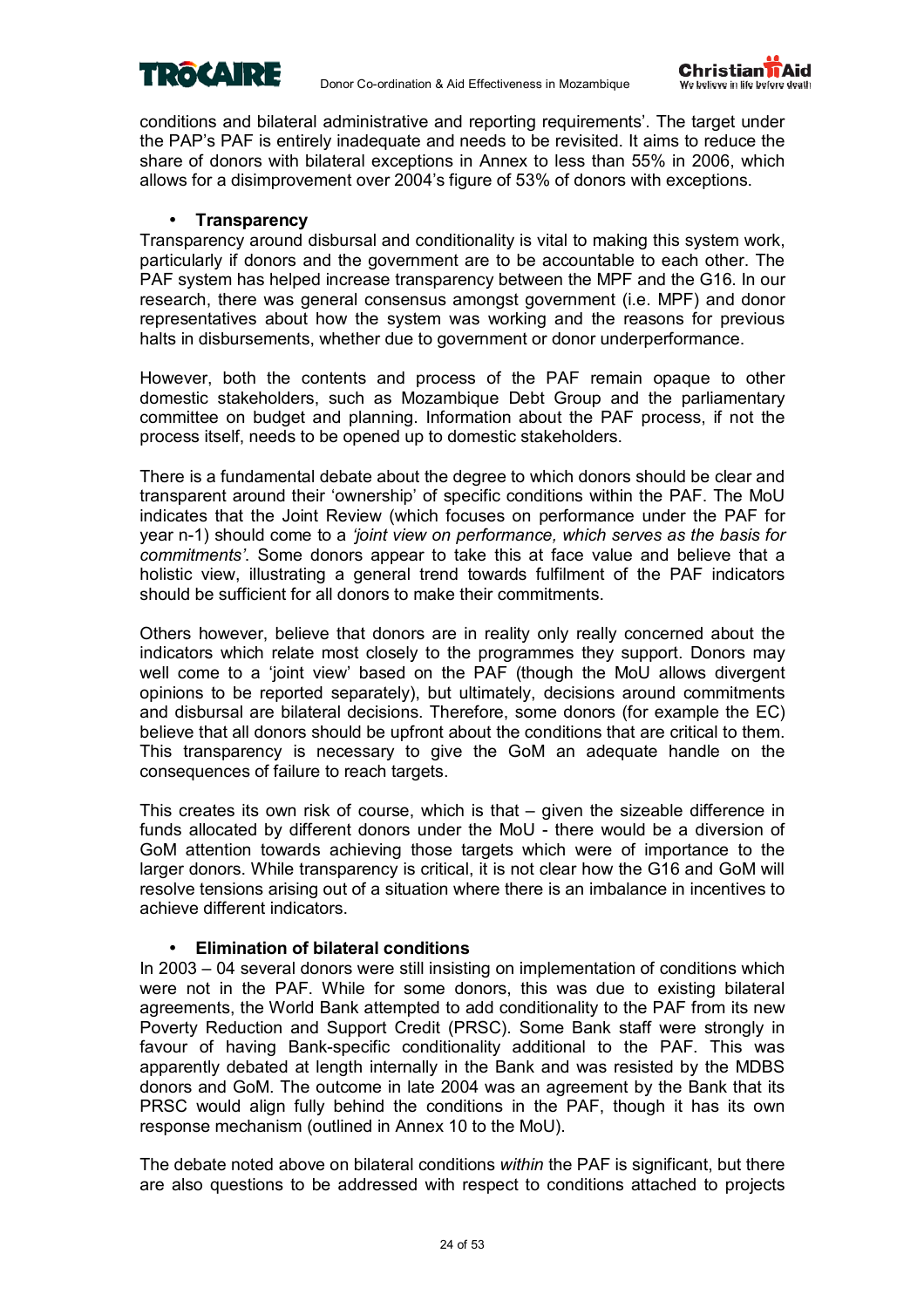



and programmes which are *outside* of the remit of the MoU. The most contentious are those of the Bank and Fund, which are discussed below (Section 6).

There is a clear need for an overarching system which would oversee a reduced level of global donor conditionality. Overall conditionality should be reduced and streamlined, in accordance with the GoM's priority areas agreed under the PARPA. As PARPA II is under development, the time would seem to be right to work towards a 'global donor' alignment and harmonisation agreement.

### **5.5 Administrative burden / transaction costs**

The burden-sharing of transaction costs is not being explicitly monitored, so it is difficult to assess with accuracy what the impact has been on GoM. It is clear, however, that transaction costs for donors have increased. World Bank officials, for example, said they spent up to  $\frac{3}{4}$  of their week in donor co-ordination meetings and sector working groups, with a similar response from the IMF. Most donors expressly commented on the increased work involved in donor coordination, but noted that the burden was shifting in the right direction  $-$  i.e. increasingly onto donors rather than onto GoM.

Transaction costs from total aid (budget and non-budget support) are still very high, particularly given the extremely limited capacity of the Mozambican government.

• **Projects:** Project spending still accounts for over 60% of aid. A recent analysis by the MPF showed the government had 1200 different bank accounts, most of which were set up for administration of donor projects.

One reason for continued project-oriented or uncoordinated support was a continued vying for visibility among donors on certain projects. It was reported that some donors are still inclined to conclude agreements on projects with the GoM alone, excluding other donors, for 'prestige' reasons. The DAC Survey concluded such behaviour leads to duplication and burdensome management costs and that *ëthere is going to be a need for open and honest assessment of the tensions that this appears to indicate if harmonisation and alignment are going to progressí* (DAC 2004, p. 13).

- **Sector support**: the management of sector- or geographically-based projects and their articulation with the state instruments for planning, budgeting and monitoring is one of the critical challenges facing development partners in Mozambique. This will need to be addressed more consistently in the future, with both G16 and non-G16 donors
- **MDBS**: There is a lot of ground to cover on the G16 side in order to fulfil commitments to reduce transaction costs. The 2003 Baseline Study and the DAC Survey carried out in 2004 give details of the transaction costs burden on the GoM. For example, in 2003, there were 134 reported donors missions from the then-G15 – or an average of 2.5 missions per week from only 15 donors. Delegated cooperation was used only by 4 of the G15 donors in 2003.27

 $\overline{a}$ 

 $27$  Gerster and Harding (2004, p. 17).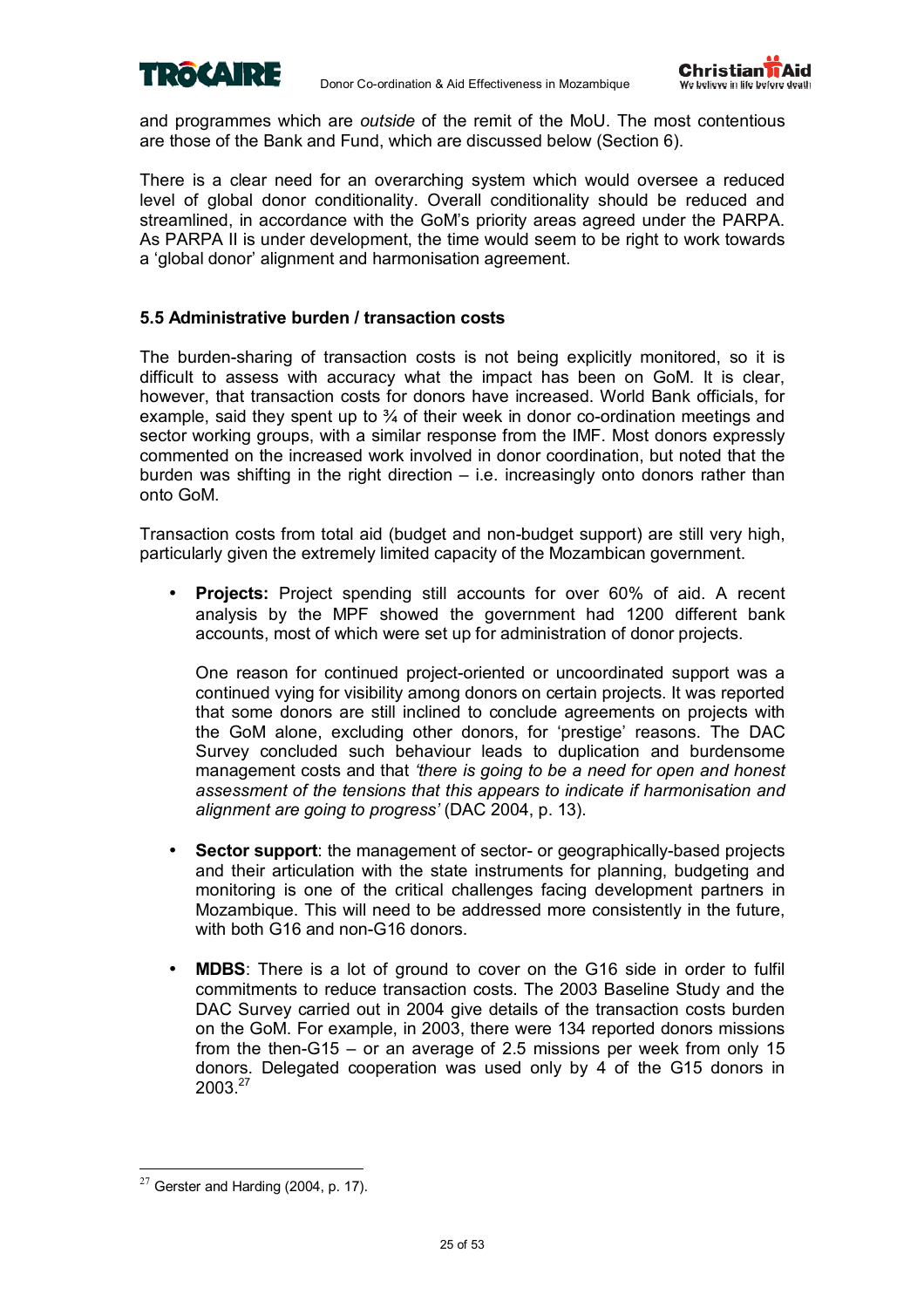



Meanwhile, the evolution of the budget support system has created some different burdens, such as preparing for the joint review each year. The GoM finds the preparation for reviews difficult and highlights an imbalance in capacity, in terms of numbers of qualified specialists, between the G16 and the GoM. The government asked for sector reviews to happen prior to the joint review in order to streamline the planning process. This was agreed to and should begin to take effect in 2005. The GoM are setting up a central secretariat to facilitate inter-departmental coordination.

The G16 has further work to do to fulfil their commitment to reducing transaction costs under the MoU. However, there is also the critical issue of the extent and proliferation of other approaches which fall outside the MOU and which place demands on an over-stretched government, in terms of project and sector support. The coordination of budget, sector and project support both among donors and with the state instruments for planning, budgeting and monitoring is one of the critical challenges facing development partners in Mozambique.

The G16 should place immediate emphasis on achieving their targets in the PAPís PAF but also increasingly work with the GoM to identify how coordination beyond budget support should take place.

### **5.6 Capacity building**

In a country where capacity is ruinously weak, this is an obvious concern for government, donors and other stakeholders. Donor support for capacity building is not adequate at present, with respect to the GoM, parliament or civil society.

**Support for GoM:** Gerster and Harding's Baseline Survey of donor performance in 2003 outlines then-G15 members' involvement in capacity building initiatives.<sup>28</sup> They find that while there is a lot of support for capacity building there is a need for greater cooperation and the establishment of joint funding arrangements, such as a Common Fund for Technical Assistance. The PAPsí PAF includes an objective to strengthen capacity around PARPA design, implementation and monitoring, with a commitment to explore the possibility for a long-term joint strategy for Technical Assistance. An Issues Paper and discussions on the topic were planned for 2005.

This needs to be treated as a priority, but there are questions as to where such a strategy should be housed. Obviously, the GoM need to lead, optimally through the development of an overall strategy for capacity development as agreed under the Paris Declaration (para. 19). Thereafter, non-BS donors need to be involved in discussions on capacity development, suggesting the need to agree such a strategy outside rather than inside the G16.

There appear to be some tensions between different donors on the nature and function of technical assistance. Some are concerned with long-term skill and knowledge transfer, while others  $-$  the IMF was mentioned  $-$  are concerned only to get a particular job done. A coherent capacity building strategy would have to include agreement among donors on approaches which would support the GoM's wishes and needs as a priority. While specific circumstances will dictate needs for any capacity building project, it appears

 $\overline{a}$ 

 $28$  Gerster and Harding (2004, p. 18 – 19).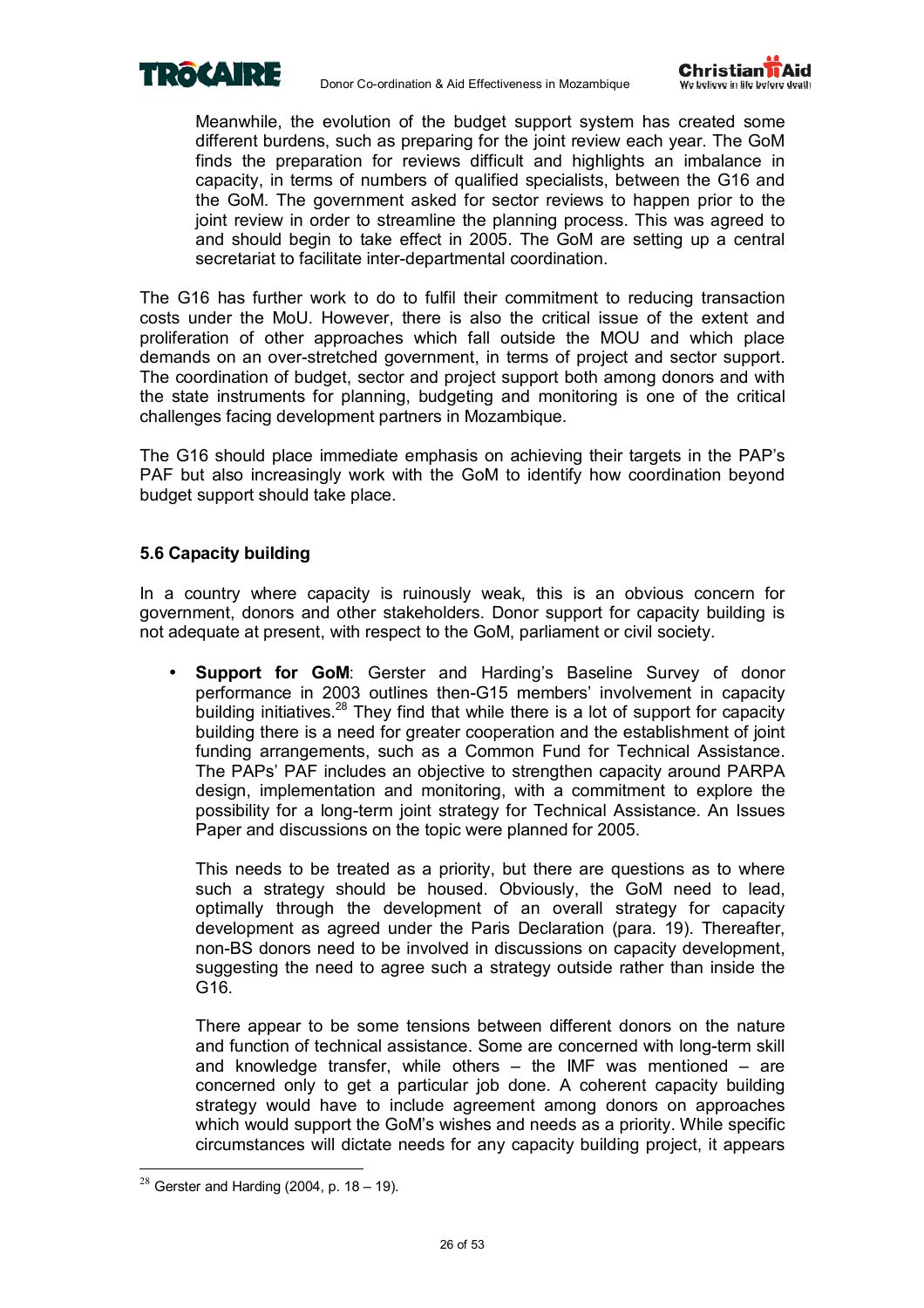



that the GoM has a preference for genuine capacity building of its staff rather than straight 'technical assistance' to do a job instead of, or for, staff.

- **Support for Parliament**: Bilateral support to parliament is weak and fragmented. The UNDP is the main agency working with the parliament, and at present the scope for working with parliament is limited by the electoral system in Mozambique. Representatives are drawn from party lists and therefore have no real constituencies. The incentives to hold government to account are thin. Parliamentary and electoral reform is probably the only real solution to a lack of accountability and dynamism in parliament. While difficult, this is an area where joint or coordinated G16 efforts could be effective. Donors should engage with parliamentarians under specific programmes around strengthening capacity to carry out their legitimate functions as a legislature. However, donors should also create more space for parliamentary oversight of, *inter alia*, budget processes and donor- GoM agreements. This should include opening up the processes around the MoU to parliamentary scrutiny  $-$  particularly the determination of the PAF and reporting on the PAPís PAF. The PAF should be formally presented to parliament, while the PAP's PAF should be formally or informally presented also.
- **Support for Civil society:** All donors recognised the need to build the capacity of domestic stakeholders to demand accountability from the government. Some said they were not really being pressed by these stakeholders to support them in this, while some donors are more active in seeking opportunities to do so. The over-riding factor is capacity weakness, which limits the breadth and depth of civil society activity. There are a small number of organisations that attract a lot of support in such a weak environment, for example, the *Grupo Moçambicano da Divida* (Mozambique Debt Group). Frequent reference was made by donors to the role of the G20 group of civil society organisations, academics and religious organisations, whom it was hoped would be able to rise to meet the challenges and opportunities present in the PARPA, PES and PAF frameworks. However, the G20, while important, cannot yet deliver on this expectation.

A wider, deeper and more sustained effort to support civil society is needed. Donors could choose different levels of sophistication in delivering a coordinated and coherent strategy for  $CS$  support  $-$  from joint funding mechanisms, to information sharing of existing activities around civil society capacity building. A simple and regular mapping would possibly highlight key areas of weakness and potential which could be taken into account by a group of similarly-minded donors (G16 or non-G16) in developing programmes for civil society capacity building. We believe that an appropriate approach would be one which includes a set of objectives agreed at such a joint donor level with members of the G20 and regular review and planning activities.

### **5.7 Mutual accountability**

There is no doubt that the existence of the PAP's PAF has moved international debate on aid effectiveness forward, particularly in the area of mutual accountability. This is to be commended and the fact that there is an approach to constant learning is agenda-setting. With a view to learning from the system, the authors looked at potential challenges and quirks in it. It can be argued that there is a significant imbalance in accountability between donors and government in the MoU. As one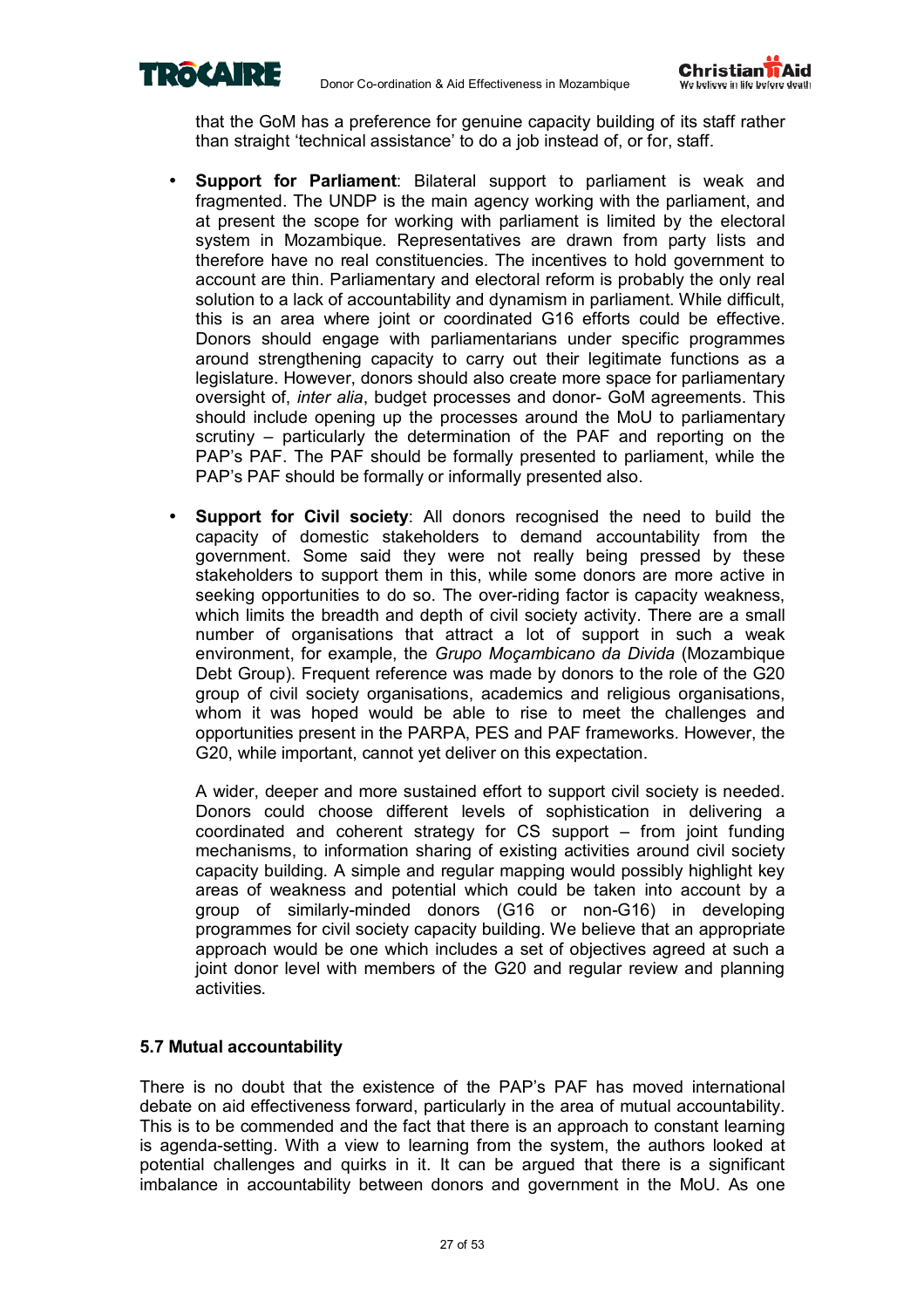

 $\overline{a}$ 



senior government official said: 'the MoU is based on what the government 'will do' and what the donors 'may do'.

This is illustrated in part through the liberal use of Annex 10. Indeed, the commitment to reduction of bilateral conditions, bilateral administrative and reporting requirements and bilateral legal and statutory requirements is very weak. As noted above, the target for 2006 is for fewer than 55% of donors to have bilateral exceptions in Annex 10, down from 53% in 2004.

It is also illustrated by the qualitative differences between the PAPs' PAF and the PAF. The PAP's PAF lacks clarity. It is in two parts: 'Indicators on core MoU donor commitments' and 'Monitorable Indicators'. The part on monitorable indicators lacks **any** targets for monitoring against however. Each of the 10 specific indicators is followed by 'to be monitored' for years  $2004 - 2006$ . The PAP's PAF needs serious reform – it should be simpler, more progressive in terms of commitments and contain targets for each commitment and indicator. It is possible that the rapid growth in membership has created obstacles achieving broad agreement on targets for monitoring against. This is an important issue which will be addressed under 'systemic issues' below (Section 7).

Most people interviewed for this research felt that the system has made government more accountable to donors, rather than to other stakeholders (such as Parliament, civil society etc.). Some said this was perhaps inevitable ëwhilst setting up systemsí, including systems of financial management. However, it's not clear if these increases in government accountability to donors have been reciprocated. Certainly, there are several recent examples of G16 donors acting outside the MoU, either using their aid disbursements to force the government on an issue that fell well outside the PAF or implementing its own disbursal procedures in spite of MoU / sectoral agreements.

As a result the government does not seem to feel it can fully trust the donors yet. Most donors acknowledged this risk and felt that 2005 was a critical year. By 2005, the system should have become more bedded down and G16 members should have phased out old bilateral agreements and made any necessary changes to headquarters procedures. Government confidence appears to be on the increase however, and possibly will increase further if donors reach all their commitments to further align disbursal to MoU standards.

However, the GoM still has no form of redress; there is no mechanism to penalise donors who do not meet their commitments. In fact, all of those interviewed agreed that the only way donors were monitored was through peer review and the only effective sanctions on donors who break the MoU commitments was peer pressure.

During our research we tried to identify some incentives and sanctions that both the donors and government could use to ensure good donor performance. Some options were to suspend badly performing donors from the G16 (either immediately or after ë3-strikesí) but the government would be loath to do such a thing as this would mean money being held back. Another option would be to deny the under-performing donor access to policy dialogue<sup>29</sup> and influence, as it is this that motivates most donors to join the G16. However it is unclear how this would work as currently many nonbudget support donors have observer status and sit on the sector working groups. A

<sup>&</sup>lt;sup>29</sup> For example, Gerster and Harding recommended that 'PAPs which fail to disburse for period of 2 years should be considered to have defaulted on their commitments under the MoU, and should be denied the right to voice opinions on policy issues or PAF indicators in Joint Review meetings and processes'. Gerster and Harding (2004a, p.26).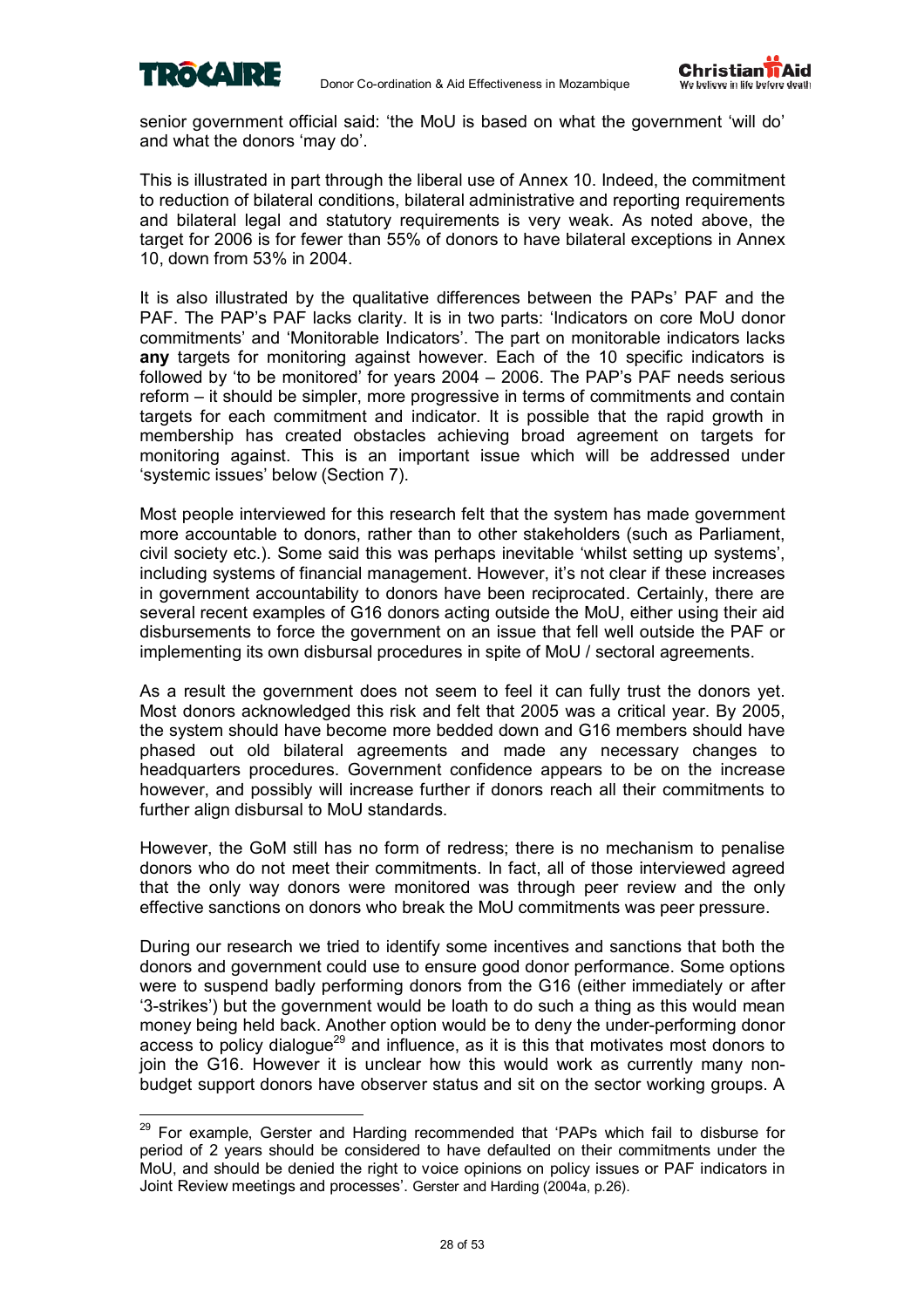



more practical option is to incorporate individual donor targets into the PAPs' PAF, so individual donor performance can be tracked by the government, parliament and civil society in both the donor and host country.

We believe that individual donor targets should be introduced as an immediate measure and that annual reporting on the PAPs' performance be carried out independently and made publicly accessible. At a minimum, the report should be presented at the Poverty Observatory and to the Parliament. Ideally, donors would report to their own home parliaments, as part of an effort to raise awareness on the use of budget support as a modality.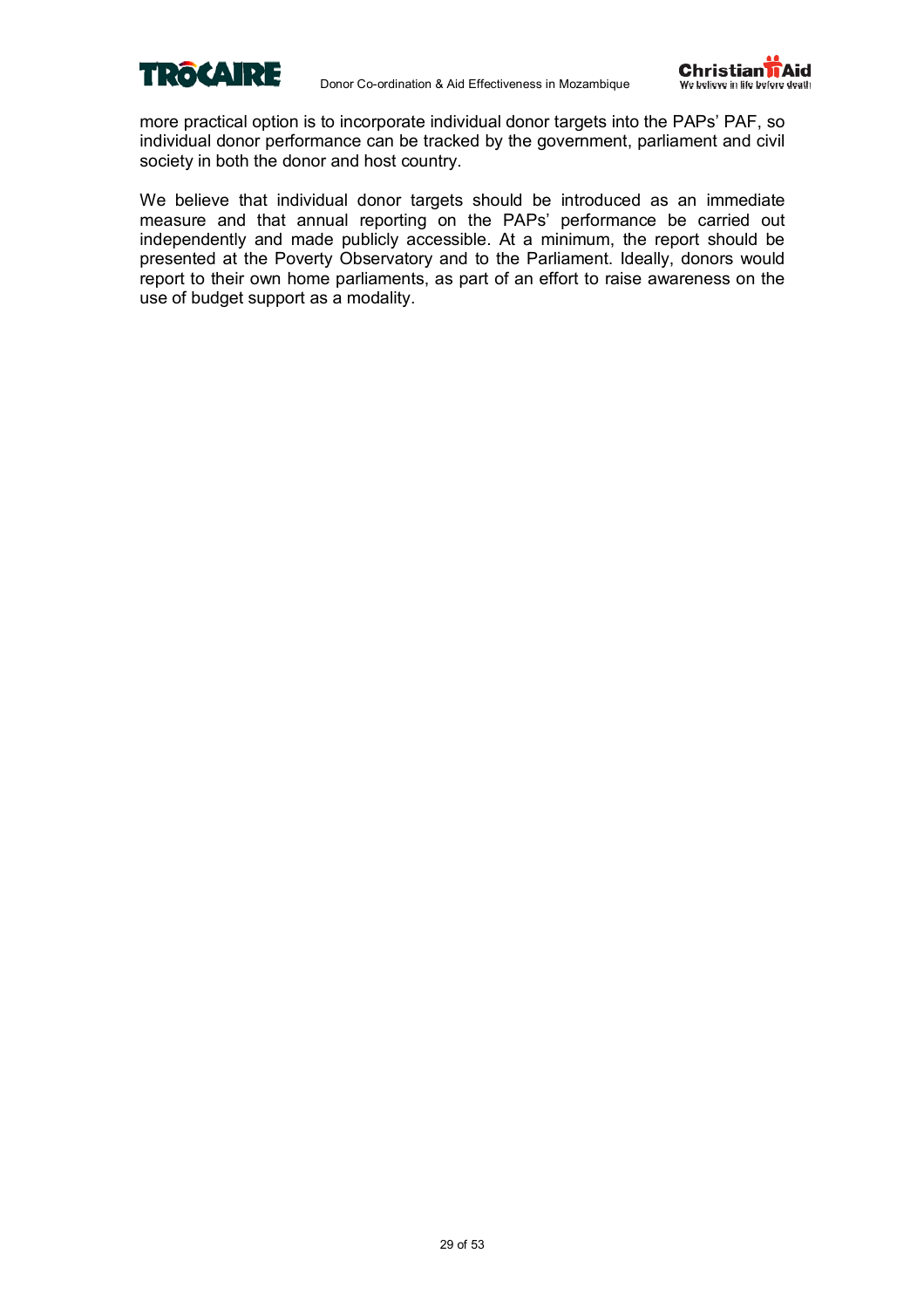



### **6. The role of the IMF**

The role of the IMF in Mozambique, as elsewhere, is very important. The IMF is an observer at the G16 and actively attends relevant meetings, including the weekly G16 macroeconomic working group meetings.

Mozambiqueís current programme arrangement (Poverty Reduction and Growth Facility - PRGF) dates from July 2004 and should run to June 2007. Its previous PRGF arrangement was initiated in 1999, experienced an interruption in 2001 due to a banking crisis and expired in 2003. PARPA I was agreed in 2001, with this PRGF already in place.

### **6.1 IMF and Alignment**

 $\overline{a}$ 

Government and donor representatives interviewed generally stated that the projections and policy targets put forward by the IMF are reasonable. However, given the potential for the disproportionate influence of the IMF on Government policy, we believe that this area deserves closer reflection. Indeed, Killick (2005) raises important questions about the seeming consensus on the fundamentals of economic policy in Mozambique, between Government and donors. Having found a lack of questioning of the fundamentals of economic policy in interviews with domestic institutions, they asked whether this could have been a result of a number of issues. One possibility may have been the focus and structure of the interviews. Another was that genuine consensus exited on broad economic policy. Another was the degree of aid dependence and perception of being unable by Government to change policy without risking aid inflows.

In noting that a consensus on policy is possible, the report notes: *ëHowever, we would caution against assuming from an apparent absence of public controversy about economic policy that all is as harmonious as it seemsí* (Killick, 2005, p. 13)*.* 

We believe that the IMF can be challenged with respect to alignment of its programmes to both the content and temporal cycles of GoM policy. One example of possible disagreement arose in 2004, when the IMFís Independent Evaluation Office (IEO) carried out an evaluation of IMF support to the PRSP process and implementation of the PRGF in Mozambique as part of a broader study with the World Bank. The report uncovered seeming manipulation by Fund staff of the language in the GoMís PARPA, to suit Fund objectives. In the fourth semi-annual review of the PRGF, Fund staff said that the GoM was determined to reduce aid dependence in support of measures designed to enhance domestic revenue mobilisation. The IEO stated that: 'In our view, (IMF) staff made more of this objective than the PARPAí (p. 42). The PARPA had actually stated that its objective was to ëstrengthen coordination with international partners to ensure that the flow of external finance remains at US\$600 million per annum' (para.  $197.2$ ).<sup>30</sup>

In a response to the above argument, the IMF have pointed out that the GoM frequently refer to the need to increase domestic revenues in policy documents and that the IMF is relatively passive in accepting the outcome of negotiations between donors and the GoM.

One area where we believe there has been a failure of vision as well as of systems is in the lack of alignment of IMF policy cycles to the national system. Not only was

 $30$  IEO IMF / OED World Bank, 'Republic of Mozambique – Evaluation of the PRSP and arrangements under the PRGF' (July 6, 2004, p. 42).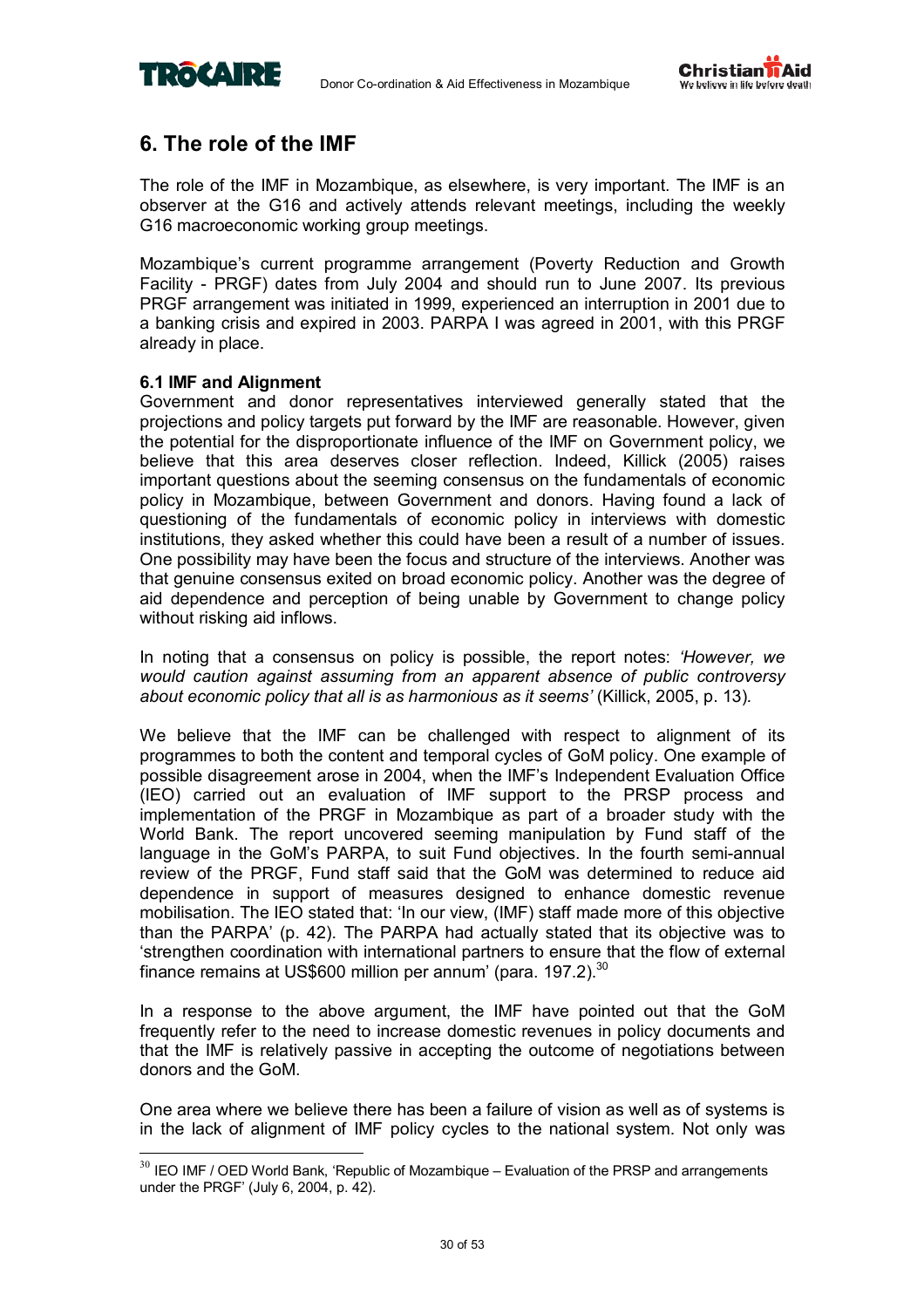



PARPA I predated by an ESAF / PRGF, but the present PRGF was agreed in July 2004 to last until June 2007, predating the process of drawing up a new PARPA by one year and essentially predetermining the macro-chapter. The main point is that the macro-economic content of the PARPA is beyond the bounds of popular participation, given the manner in which the PRGF system works. Every six months PRGF reviews are held, during which changes can be made to policy targets. However, that process is open only to a selected group of GoM representatives and the IMF, with some input by donors. This is a core issue across almost all PRSP countries.

A ëvisionaryí way forward would include a mechanism by which the stakeholders who should be engaged in developing a new macro-economic framework would be assured that existing IMF agreements could be rewritten on the basis of popular support for alternatives, should these emerge through the PRSP participatory process. This may ultimately involve renegotiation of an entire PRGF prior to the completion of an existing programme.

An example of temporal misalignment was the insistence of Washington-based Fund staff to carry out a three-week mission for their 'Joint Staff Assessment' of PARPA implementation shortly before both the Joint Review between government and donors in March-April 2004 and the  $CSO - GOM$  Poverty Observatory, which is meant to be the key annual domestic monitoring and dialogue event on the PARPA.

Gerster and Harding (2004a, p. 39) recommended that the Joint Staff Assessment of the PRSP / PARPA be closely coordinated and combined with the Joint Review. IN 2005, this was done. No separate meetings were held with the authorities for the purpose of carrying out the JSAN, according to the IMF. Another positive step has been the use since 2004 of the *Balanço do PES* by the IFIs as the annual performance review, rather than requiring the GoM to produce a separate report as in previous years. However, Killick (2005) noted that there is probably scope for better synchronisation of review cycles (2005, p. 16).

Indeed, the purpose of the JSAN is questionable, as the GoM does not need a mechanism for feedback given its domestic and donor-oriented processes. However, in the event that the JSAN's remain IMF policy, continued coordination and combination with the Joint Review is recommended. We recommend that it should also coordinate with the Poverty Observatory, as this is the event where, in principle, civil society gets to air its views on the fulfilment of PARPA commitments. In order to provide IMF Board members with a full account of experiences with the PARPA, the JSAN should have the Aide Memoire from the Joint Review, and civil society responses to the Aide Memoire and / or declarations from the Poverty Observatory appended to it.

### **6.2 IMF Transparency & openness:**

A serious problem in the Mozambican external assistance system is the lack of transparency around negotiations of PRGF, which is not only off-limits to local stakeholders, including parliament and CSOs, but is also a source of frustration for some donors.

Visiting missions carrying out the six-monthly PRGF reviews meet with donors at the beginning, middle and end of each two-week mission. The Resident Representative attends the weekly macro-economic meeting, as noted above, and all other relevant meetings. A new IMF staff post in the Resident Representative's office has recently been approved, given the extraordinary demands on the office of participating in donor harmonisation meetings and of carrying on regular work with the GoM.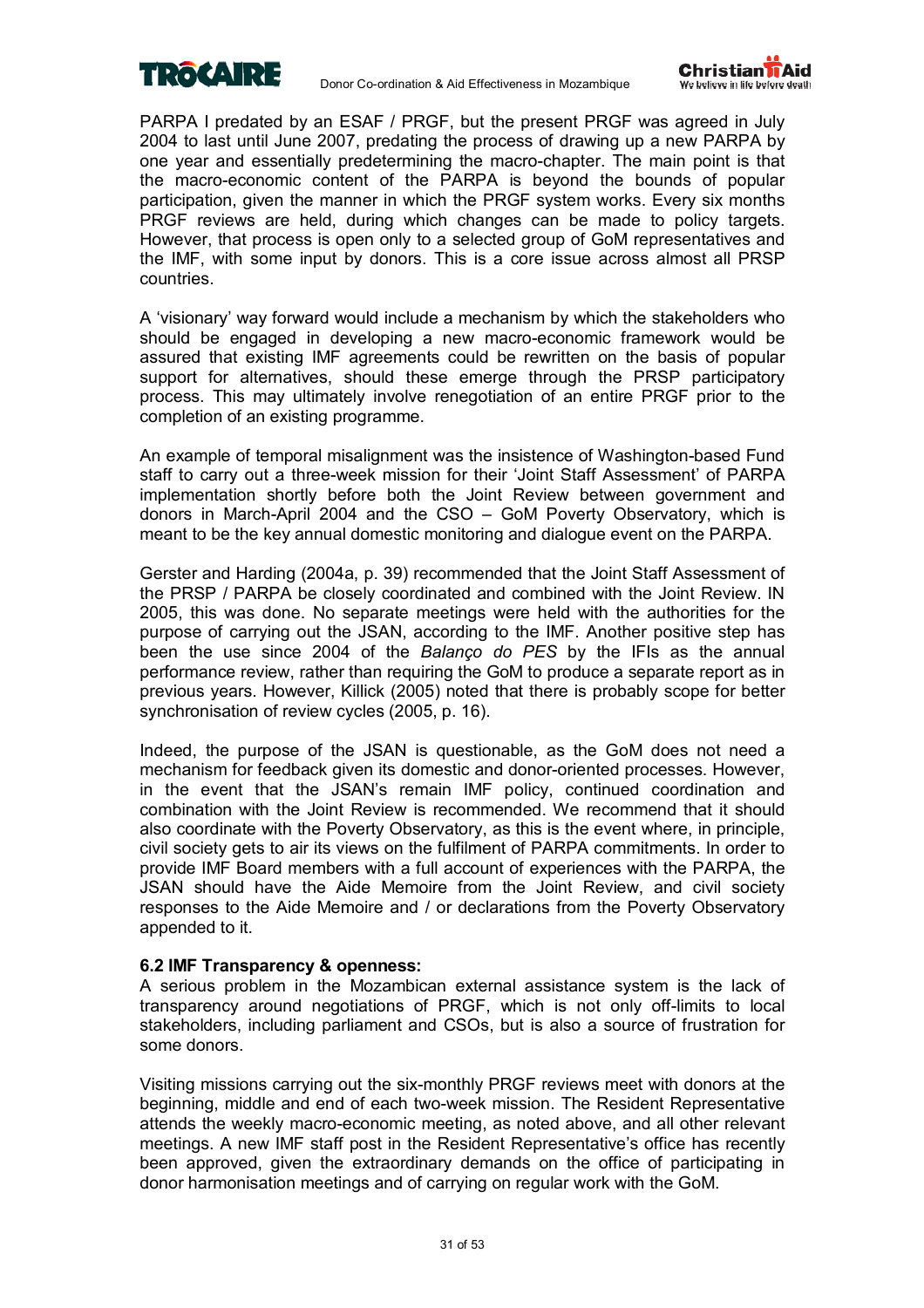



Nonetheless, some representatives of donors, the GoM and civil society expressed frustration at the lack of transparency and openness of the IMF. The G16 regularly draw up comments on macro-economic issues through the economistsí working group. They prepare comments for the meetings with the IMF missions, which are discussed at those meetings. However there was frustration at being 'briefed' by Washington-based IMF staff on agreements over which the BS donors had no influence.

A member of the G16 also described the frustration among the economists group at the time of the interview, as they were waiting for the IMF staff to send the report of the first review of the PRGF (carried out several months earlier) so that they could prepare a comment for their Executive Directors on the Board of the Fund. Ten days before the presentation of the Letter of Intent to the Board, the economists still had not received this document. They would have only a few days therefore to prepare their comments on the proposed agreement and circulate it to Board members. This was viewed as wholly inadequate and deeply frustrating.

The IMF has responded to these criticisms, saying that donors receive all programme documents via their Executive Directors two / three weeks before Board meetings are held. It is certainly quite possible that delays in donors' ED / HQs are responsible for frustration at country level. The IMF also encourages governments to publish program documents after Board meetings and this rests upon that governmentís agreement.

Donors felt disempowered relative to the IMF, given its capacity for macro-economic analysis. The Fund notes that donors often lack capacity in areas of public financial management, while their sectoral experience is very valuable. Some donors said that there was no room for discussion, as the macro-philosophy of the Fund is so deeply entrenched. However, the Government of Mozambique has taken a clear decision to limit the negotiations on macro-economic programming to the Fund, because donors have wider agendas. The process described above is therefore preferred by the GoM. A new initiative is that the World Bank attends all IMF meetings with the Government and acts as a liaison to the G16.

Clearly, it is for the GoM to decide how it wishes to work with the Fund and all other stakeholders. However, for as long as the macro-economic framework is dealt with in a manner that is seen as disempowering of domestic stakeholders particularly, the Fundís role will continue to be viewed as part of that problematic. In Section 6.4 we attempt to posit alternative models.

### **6.3 IMF conditionality**

All stakeholders  $-$  GoM, donors and civil society  $-$  expressed difficulties with the role played by the IMF in the setting of macroeconomic targets. Some of the general process issues are described above. There were also frustrations around some of the targets set by the Fund. There were two serious areas of contention: ceilings on public sector pay and limits on the fiscal deficit and aid levels (see Box 1).

One of the ëunderlying principlesí of the MoU is *ëGoMís commitment to pursuing sound macroeconomic policies (with reference to IMF ëon-trackí status or an*  equivalent judgement'). However, it is not clear in practice what 'an equivalent judgementí means and what donors would do if the IMF were to suspend its PRGF programme. This leaves the GoM in a very vulnerable position and the IMF in a very powerful one.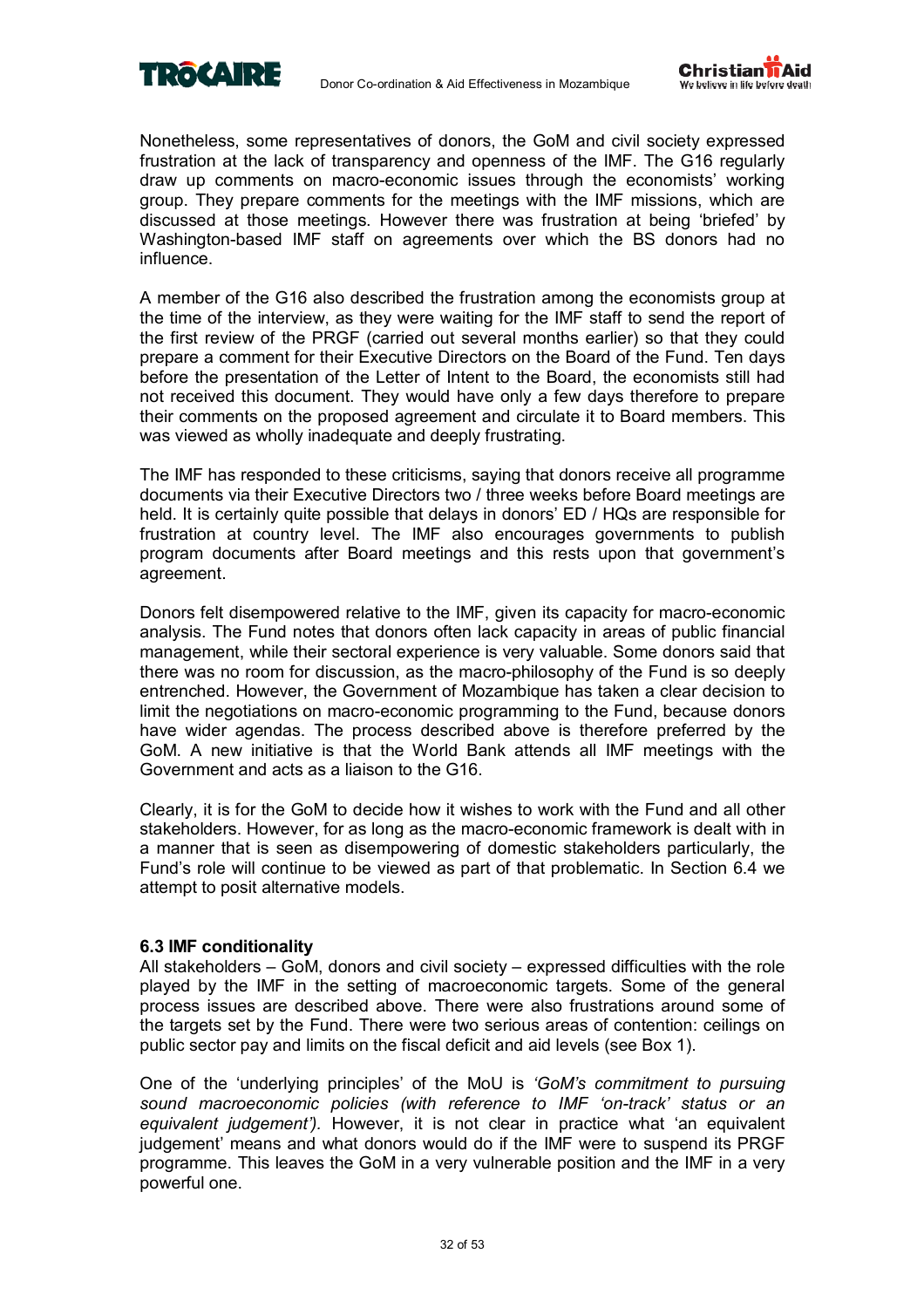



There is a need therefore for the GoM and donors to put in place a system which will obviously include the IMF analysis, but is not limited to it. The important point is clarity in terms of a process to be followed if the IMF were to suspend its PRGF programme. We believe that donors should affirm that an off-track PRGF will not automatically result in budget support suspension.

### **6.4 Alternative frameworks for macro-economic performance assessment**

Ultimately, the judgement on appropriate macro-economic targets should be left to the GoM with approval by Parliament. The PARPA and PES have to be more explicit therefore, on what the macro-economic frameworks and targets are. The IMF must commit not to interfere in this process but to provide impartial advice. $31$  Donors in the G16 will obviously scrutinise these targets and hold dialogue with the GoM. They also need to use their leverage as shareholders to gain the transparency that will allow them to monitor the IMF's agreements with the GoM, to ensure that these are not counter to poverty reduction.

Where issues are disputed, such as the introduction of macro-economic policy with evident poverty reduction implications, an independent Poverty and Social Impact Analysis (PSIA) should be carried out.

There appears to be some thinking around how the frameworks for macro-economic performance assessment could be opened up. The IMF's Independent Evaluation Office (IEO) and World Bankís Operations Evaluation Division (OED) recommended a macroeconomic working group, which would be government-led but could be opened out to all stakeholder groups.32 This is an idea which had support from some other members of the G16. However, it is not clear how far this thinking will translate into action.

One option is to broaden the G16 macroeconomic working group into a forum which would include the other non MDBS donors, GoM, academics and civil society. However, this would change its function somewhat, as the group currently develops joint responses to the IMF as budget support donors. There is little reason why debates could not happen here however, with donors convening separately to work on common responses to IMF / GoM proposals and making those responses available to the wider group.

Gerster and Harding recommend that the conditionality of the PRGF should be ëas far as possible aligned to the PAF' (2004a, p. 39). We believe that PRGF conditions should come from the broader PES, as it represents a holistic view of government intentions and is presented to Parliament under current procedures, whereas the PAF is not.

We recommend therefore that a multi-stakeholder macroeconomic working group should be constituted to develop PARPA II macroeconomic policy. It should include the GoM, IMF, World Bank, G16 and other donors, academics, representatives from Parliament and civil society. This group should then oversee the macro-economic targets underpinning the PES annually, from which the macroeconomic section of the PAF would be drawn. This forum would provide a venue for wider discussion of the

 $\overline{a}$ <sup>31</sup> IMF interference in systems of domestic democratic decision-making is not uncommon. In Tanzania, the draft budget has been presented to the IMF before being sent to Parliament.

 $32$  IEO IMF / OED World Bank, 'Republic of Mozambique – Evaluation of the PRSP and arrangements under the PRGF' (July 6, 2004).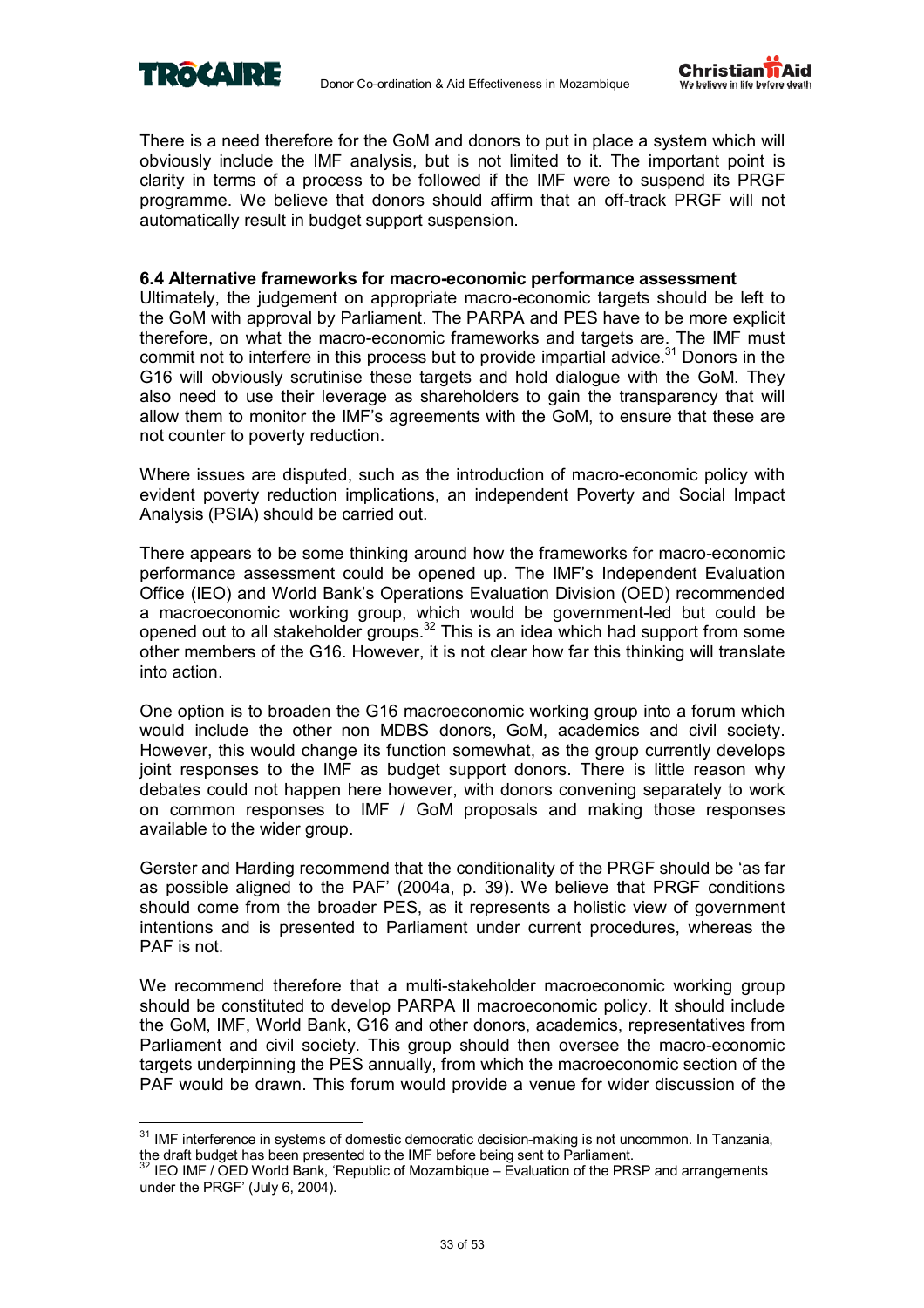



IMF's policy advice, though it would clearly not be limited to this function. PRGF conditionality – which is reviewed and amended every six-months as a matter of course – should be strictly limited to the macroeconomic targets in the PARPA and PES.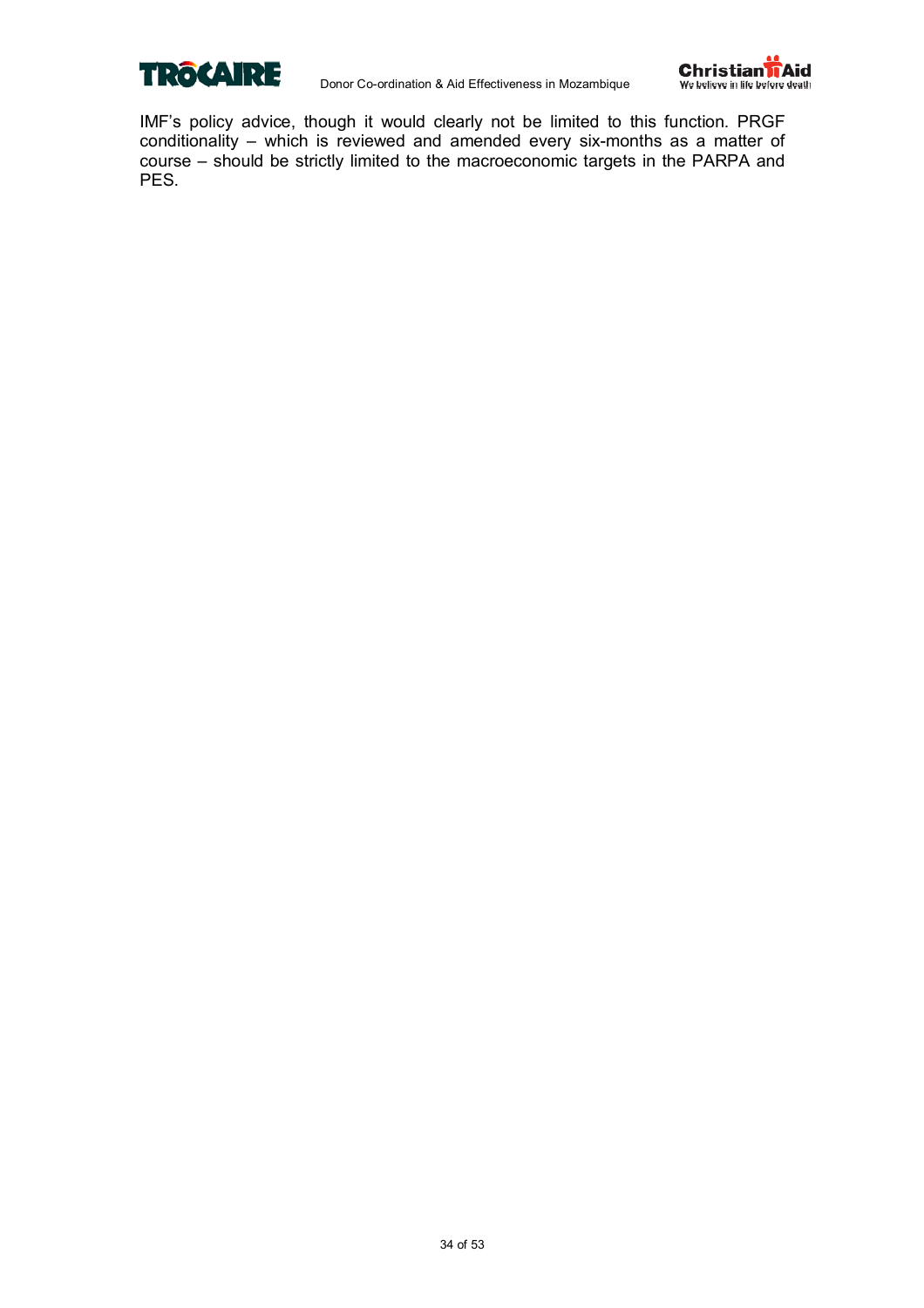



### **Box 1:**

### **IMF conditionality in Mozambique**

### **Public sector wage bill**

The IMF's PRGF includes a target to reverse the 'unduly large wage adjustments' seen between 1999 and 2003 when the wage bill grew from 6% to 7.5% of GDP. However, at the same time many donor assessments of Mozambique have highlighted the need to substantially invest in the public sector to ensure the country can achieve the MDGs. Arguably, this level of public expenditure is not excessive and is broadly in line with or under an acceptable level. World Bank interviewees indicated that generally macroeconomic stability required the wage bill to be under 10% of GDP  $-$  giving Mozambique flexibility of up to 2.5% of GDP to reform the public sector through recruitment and improved salaries.

The argument for the condition to reduce the wage bill was that the IMF wanted the government to ensure public sector expansion was partnered by public-sector reform, including removing ghost-workers and improving inefficient systems.

A major debate on public sector employment, pay and IMF conditionality was catalysed by a proposal by the GoM to employ a further 10,000 civil servants, primarily teachers. The IMF, along with the World Bank objected, on the grounds that it was not clear whether so many trained teachers could be found and also on the basis that the public sector reform programme has not been developed (a study on public sector salaries is underway but not yet completed).

Donors held the view that the IMF is relatively nuanced on this issue – that it would not restrict increases in public sector pay provided these were accompanied by investment in the infrastructure that would enable improved impact. The IMF has stated that as the target on the wage bill in the PRGF is an informal target, a breach does not automatically require a formal request of a waiver. Clearly there is some flexibility, on grounds of well-founded fears around public sector capacity and standards. However, for the IMF, donors and Government, the centrality of this issue for poverty reduction means that it will require greater investment in building public sector capacity in a targeted and strategic manner.

### **Fiscal deficit and aid absorption**

The IMF has set a ceiling for the fiscal deficit of 3% of GDP and has said that this can be increased by a maximum of 0.5% to accommodate increased aid flows. This was contested by some GoM interviewees, who felt that this ceiling was undermining the potential to invest in development programmes.

The IMF in Mozambique argues, rightly, that unless donors make longer-term commitments on aid flows  $-$  up to 10 years (as the UK has recently done in Tanzania)  $-$  the Fund must take a conservative view of external finance flows. Donors accept this argument. However, there is sufficient cause for concern about the impact of such a restrictive policy, for this condition to be subject to external analysis. The IMF has stated that, to the extent that it can be shown that the IMF fiscal target is limiting donor-financed expenditures the IMF is willing to consider the way to defines the fiscal target.

Overall, a broader view must be taken with respect to such policies. When poverty reduction is so reliant on the public sector, excessively stringent conditions on public sector reform and the fiscal deficit could turn out to be significant obstacles to MDG achievement. It is important that the IMF, GoM and donors determine means to carry out Poverty and Social Impact Assessments (PSIAs) on macro-economic policies which have such profound implications for poverty reduction.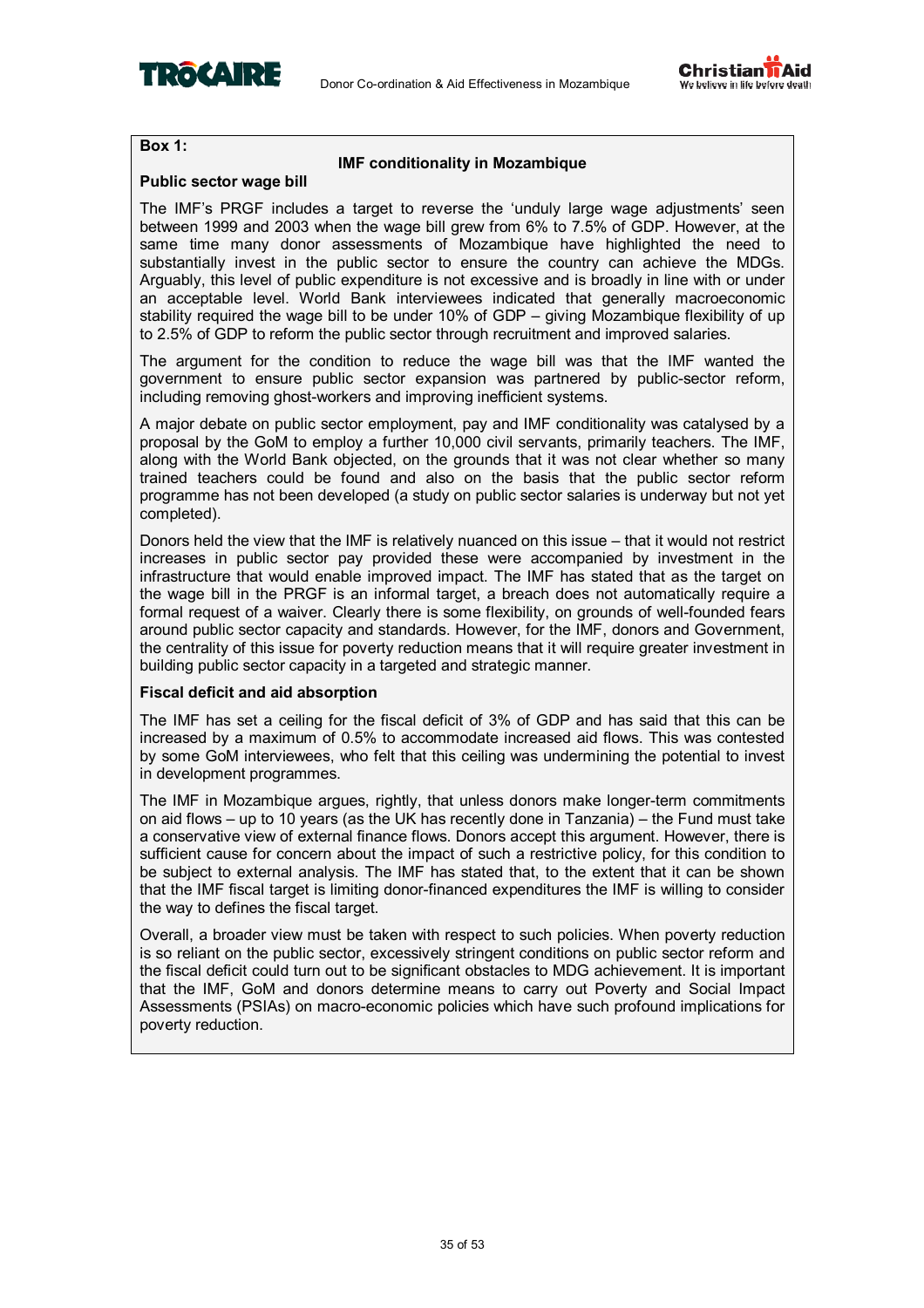



### **Box 2:**

### **World Bank conditionality in Mozambique**

On joining the then-G14, the Bank attempted to have extra conditions attached to the PAF, but this was not accepted. The Bank has now pledged not to have any PRSC conditions that are additional to the PAF. They are instead focusing on promoting the privatisation and commercialisation of the countryís infrastructure through several project loans, as described in the current PRGF:

ëThe projects envisage private sector participation in electricity distribution; privatisation of the telecommunications company and the national airline; management contracts for water systems in several systems in several cities, and private concessions to operate some ports. In addition, the government is considering options for the possible divestiture of Petromoc, the state-owned petroleum distributor'.

There are clear concerns that whilst the Bank is coordinating conditionality with the G16 through the PAF, it is using project lending to promote and encourage significant structural reforms. It can be argued that the Bank is therefore getting the best of both worlds  $$ participating in G16 policy discussions and using individual project loans to promote specific reforms.

The Bank decision to align fully with the PAF has implications for Bank support for trade liberalisation also, as they want to see a reduction in Mozambique's highest tariff from 30% to 25%, in line with incoming SADC targets. Yet trade liberalisation is not in the PAF, therefore it appears that this will have to be pursued through policy dialogue or project-associated conditions.

Both examples point to the need to monitor the extent of project-based conditionality which falls outside of the PAF and which may make attempts to limit the PAF to critical and universally agreed performance targets meaningless.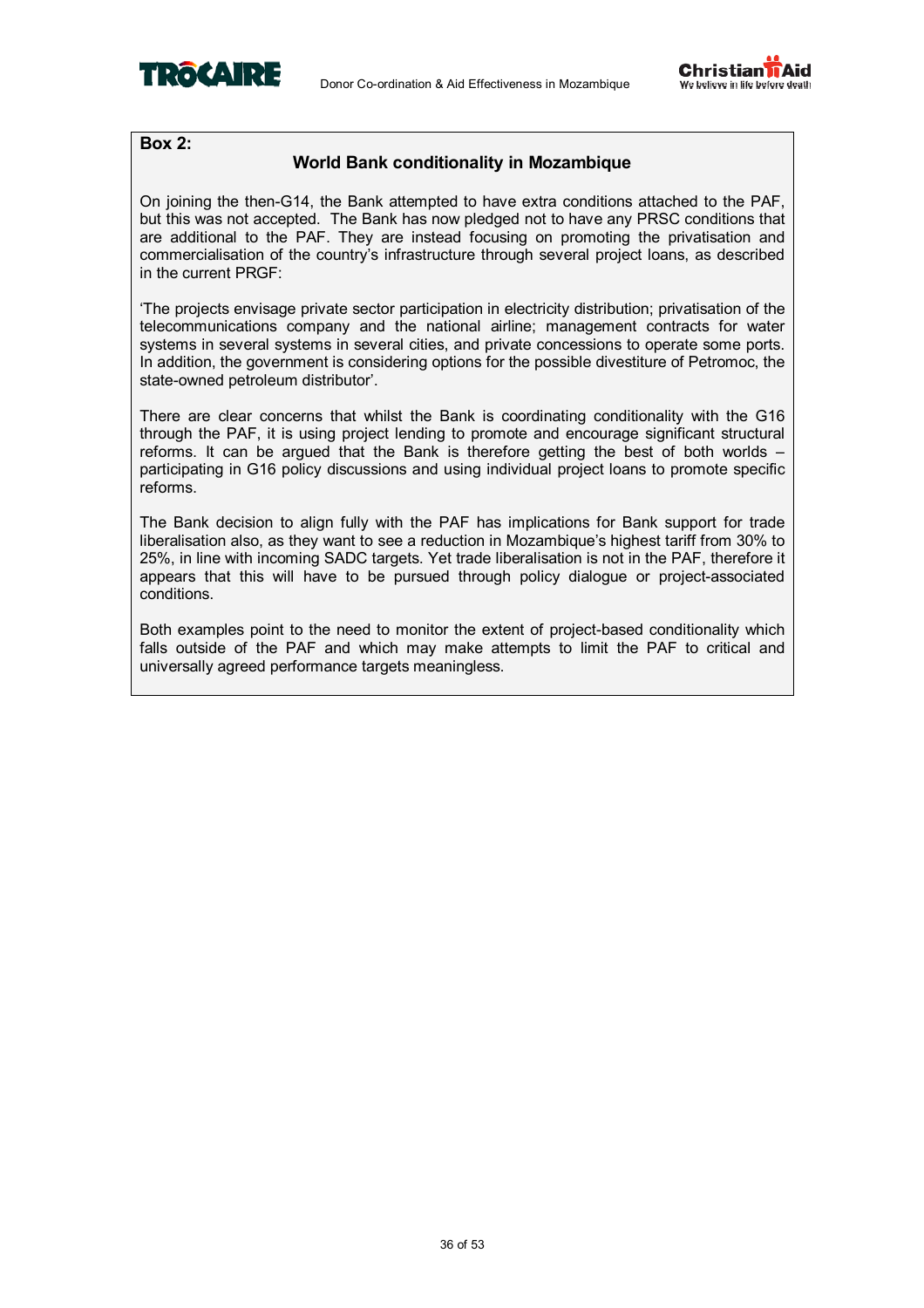



### **7. Systemic Issues**

As noted in Section 2, the multi-donor budget support system in Mozambique is frequently highlighted as a model of good practice. It is advancing the agenda of aid effectiveness by putting into practice the principles emerging from Rome and Paris. In this section we summarise some of the systemic issues or fault lines, not to undermine the process but to learn from it.

In spite of the considerable progress made, we can identify a number of systemic issues around the MDBS and wider systems of aid delivery which may inform future development of the system in Mozambique and help analyse new systems elsewhere.

These include:

- G16 members have made radically different levels of financial commitment to the MDBS system. Some donors appear to have paid in the minimum respectable amount in order to get a seat at the table of this forum, which has effectively replaced the UN / World Bank-led Development Partnersí Group as the primary forum for donor  $-$  GoM dialogue. This calls into question the genuine commitment of some donors to the MoU. It may also lead to a hierarchy of PAF conditions, with the government prioritising the policy recommendations and targets of major donors over others whose contributions are lower.
- There is a fundamental debate within the G16 about the degree to which donors should be clear and transparent around their 'ownership' of specific conditions within the PAF. This illustrates the deep differences in approaches by donors to multi-donor budget support. Some take a holistic view of government commitment, while other demand rigorous fulfilment of each individual target.
- Observers (non G16 members) can participate in almost all discussions (bar voting) in the G16. There is therefore a lack of clarity on the incentives for donors to commit to the MoU as well as a lack of internal cohesion amongst G16 members. On the other hand, the Mozambican MDBS allows donors that have no previous experience to engage in budget support in an environment where risks are shared, lessons learnt and systems changed as a result.
- The level of exceptions in Annex 10 is high and threatens to weaken the MoU considerably. The PAPís PAF sets an inadequate target for achieving the commitment of eliminating bilateral conditions and bilateral administrative and reporting requirements.
- The current share of budget support in overall aid is 35-40%, leaving the bulk of aid being delivered outside of the MDBS system in project form and on a single-year basis. Given the proliferation and lack of coordination of projects, this raises questions around overall aid effectiveness. It is possible that the MDBS system is increasing coordination around budget support at the expense of coordination of aid delivered under other modalities. There is no overall mechanism to cover all modalities.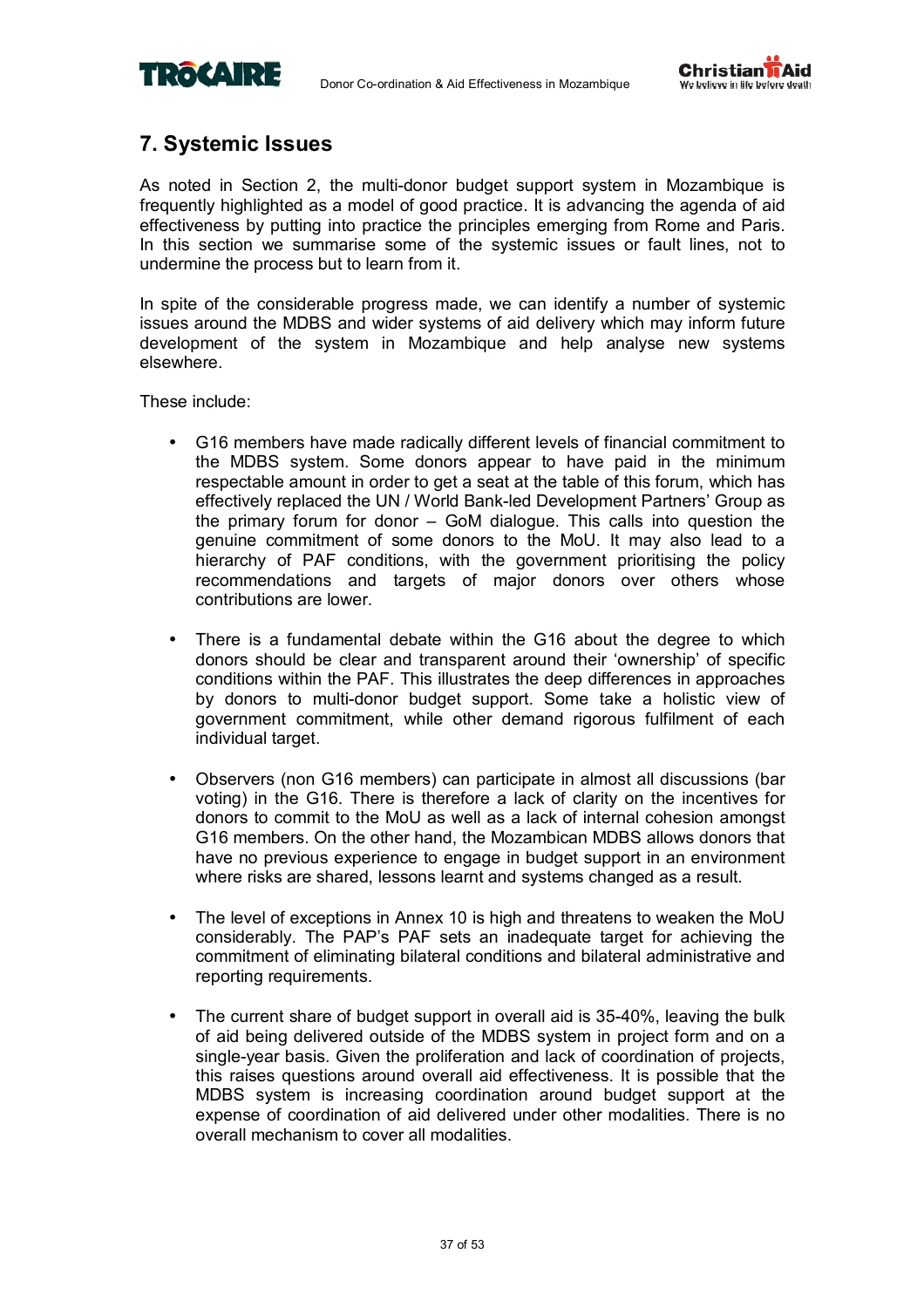



- The high level of direct funding of sectors and off-budget support means that many line ministries engage primarily in dialogue around policy and finance with the donors rather than with the Ministry of Planning and Finance. Policy is developed, budgets administered and services delivered by 23 different ministries that are only weakly coordinated by the centre. There is reluctance by line ministries to move away from this system.
- There has been a lack of effective government mechanisms to develop PAF indicators which are consistent with line ministries' policy priorities, although having sector reviews in advance of the Joint Review should help resolve this.
- The PES is too broad to be an operational development plan, according to donors. There is an inherent danger that the PAF will become the de facto tool for prioritised implementation of and reporting on government programmes, displacing the national instrument (*Balanço do PES*) for reporting to Parliament on implementation of the PARPA. This would reinforce government accountability to donors rather than to its citizens.
- Recent experience shows that the state budget systems must be strengthened to make them function independently of electoral cycles and to allow the MDBS system to work effectively alongside them.
- The 'split response' mechanism means that the GoM may need to have contingency elements in its budget, as the disbursal of the variable tranches from some donors is uncertain until very late in the process. Even if variable tranches are relatively small, this system is contrary to the principle of strengthening the budget as an effective instrument for implementing the PARPA. It also clearly creates an added burden which the MDBS systems is meant to avoid – protracted and detailed donor-by-donor discussions around specific conditions.
- G16 country offices still only have limited ability to ensure punctual disbursal due to lack of delegation of power from head office to country office.
- With an MDBS, the GoM is potentially more vulnerable to donor volatility, given that donors may act collectively ëin response to perceived violations of the 'underlying principles' (which are difficult to define and predict in advance). This clearly means that, unless there is greater clarity around how the macro-economic and other ëunderlying principlesí are to be interpreted and donor responses implemented, the GoM will constantly be in a state of vulnerability.
- There have been creative means used to increase the number of PAF indicators beyond agreed levels (50 indicators). Agreement on even this number was very difficult to achieve. There is a need to reach further agreement on both the criteria for and a reduced upper limit on PAF conditions.
- There is a significant imbalance in accountability between donors and government in the MoU. The use of Annex 10 exceptions is high and PAP's PAF lacks adequate targets for almost half of the commitments it contains. The GoM has no form of redress if donors fail to meet their commitments.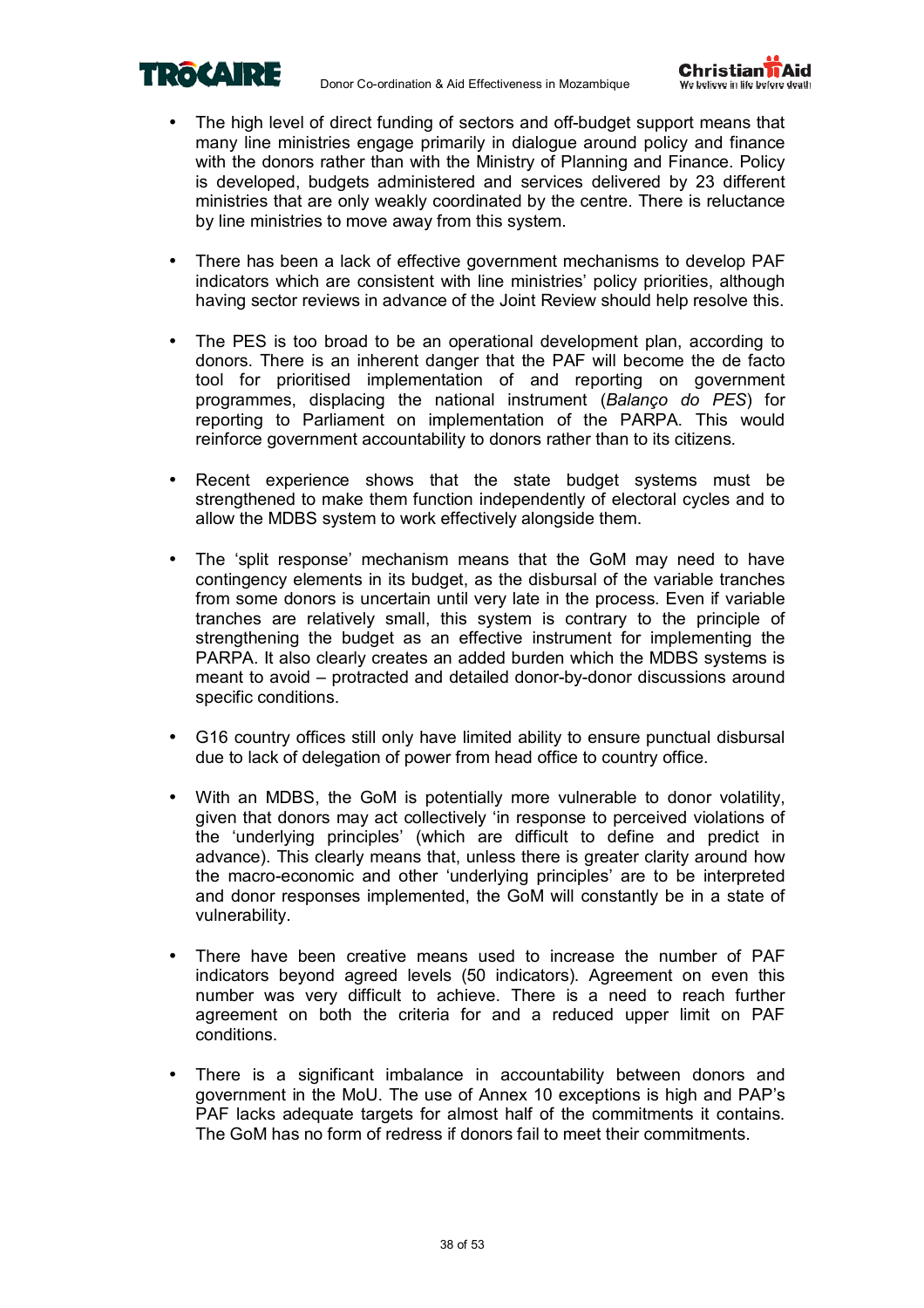



- Parliamentary oversight is limited. The PES and *Balanço do PES* are presented to Parliament but not the PAF (although there are plans to attach the PAF to the PARPA and the PES, which will make it a public document). It was not consulted on the original PARPA. There are internal reasons for weak parliamentary involvement including the capacity of MPs and the lack of will to scrutinise the government effectively due to the 'list' electoral system. It is highly unlikely that domestic accountability will be developed via the legislature without electoral reform, although donor support may engender some improvements.
- Civil society capacity is also extremely limited. While an important group, the G20 has not yet been able to rise to meet the challenges and opportunities present in the PARPA, PES and PAF frameworks. There is a clear need for long-term approaches to civil society strengthening. This goes for both urbanbased groups such as members of the G20 and their affiliates / other organisations at provincial and district levels
- Macroeconomic policy is significantly determined by negotiations which take place between the IMF and GoM. The IMF's dominant role in setting the parameters for economic policy is given further weight by the inclusion of an off-track IMF programme as potential grounds for suspension of the MoU. This leaves the GoM in a permanent state of vulnerability. The local IMF office engages as far as possible with other donors but institutionally, the IMF operates in a narrow, closeted manner with a limited group of GoM / Central Bank officials.
- There is a clear need to further align IMF policy and processes with PARPA and PES processes, and to increase transparency and multi-stakeholder dialogue on macro-economic policy, including the PRGF.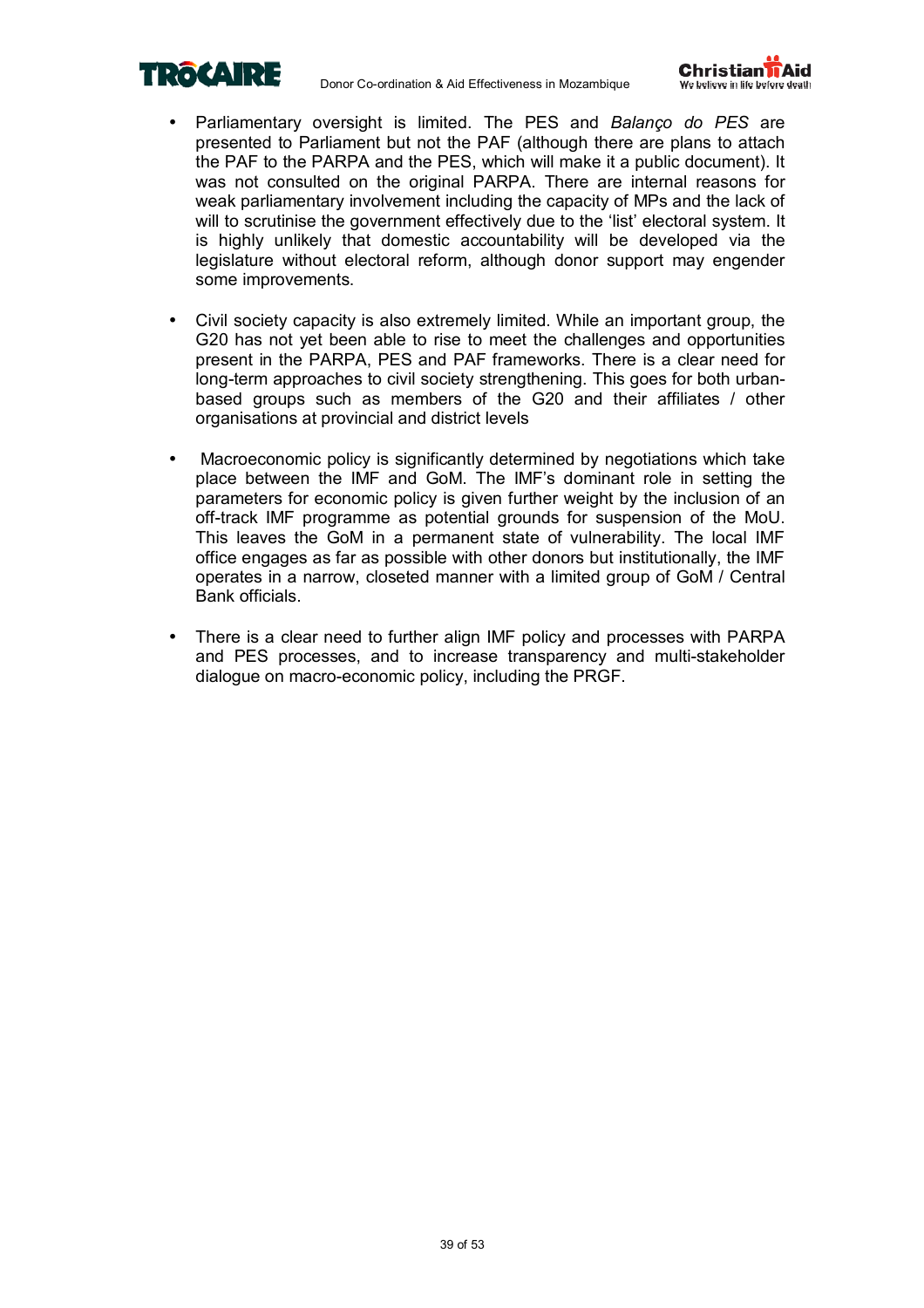



### **8. Recommendations**

### **1. GoM planning and aid management**

The GoM needs to develop an overall external assistance management strategy. This should take the form of a joint agreement with all donors (not just budget support donors) on aid modalities, coordination, harmonisation and conditionality. It should include monitorable targets for donors' performance and a clear articulation of the consequences for the GoM of failure to comply with the principles of this agreement. The obvious donor coordination framework would be the UNDP-led Development Partners Group.

To address the lack of articulation between line ministry and central government (e.g. Ministry of Planning and Finance (MPF)) harmonisation efforts, the GoM needs to show stronger leadership in developing a coherent planning system to include all ministries. This is linked to the need for donors to subordinate policy dialogue at sector level to the GoM's dialogue with its line ministry. Donors must ensure that their interventions reinforce rather than undermine coherence in overall national policymaking.

As PARPA II is under development, this is an important opportunity to implement the above recommendations.

### **2. The MoU and PAF**

Predictability is hampered both by donor failure to adhere to disbursal agreements in the MoU and the liberal use of exceptions in Annex 10. Donors must be held to account on their commitment to reduce these exceptions.

The current target in the PAF for eliminating bilateral conditional and administrative and reporting requirements is inadequate. A revised target should be adopted as part of annual transparent reporting on each donorís individual performance under the Programme Aid Partners' (PAP's) PAF.

Conditions attached to projects and programmes which are outside of the MoU also need to be streamlined and harmonised, within an overarching system as in Recommendation 1. Overall PAF conditionality should be reduced and streamlined in accordance with the GoMís priority areas under PARPA. Agreement should be reached on both the criteria for and a reduced upper limit of PAF conditions.

### **3. The MoU and Mutual accountability**

The imbalance in accountability between the GoM and the G16 in the MoU needs to be addressed.

The underlying principles - and particularly that of adherence to pursuing sound macro-economic policies, with reference to an on-track IMF programme or equivalent judgement - should be clarified. All donors should reach agreement with their headquarters that an off-track IMF programme will not result in automatic suspension of budget support. This should be captured in the MoU.

The PAP's PAF needs to be simpler, more progressive in terms of commitments and it should contain targets for each commitment and indicator. Individual donor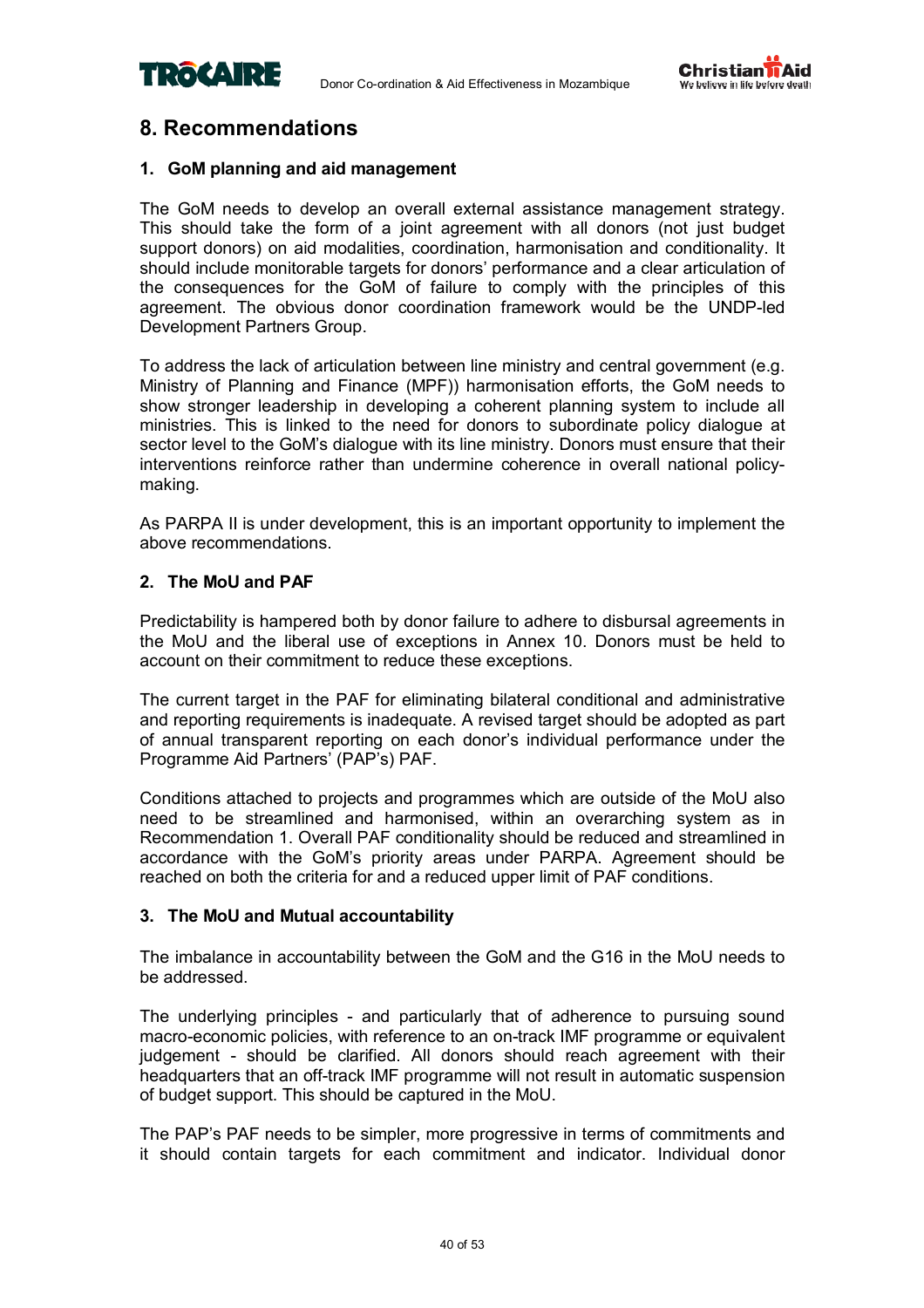



performance should be tracked, rather than an overall assessment of the performance of the donors as a group.

Further mechanisms to ensure a high degree of commitment of donors under the MoU should be explored  $-$  including the suspension of under-performing G16 donors or delivery of a minimum per cent of aid flows in budget support.

Annual reporting on the PAPís performance should be carried out independently and made publicly accessible. At a minimum, the report should be presented to the Parliament and Poverty Observatory. A summary in accessible language should be printed in national newspapers also. Donors should also report to their home parliaments on targets in the Paris declaration on aid effectiveness and against targets set locally  $-$  such as those in the PAP's PAF.

### **4. Capacity Development and the GoM**

There is a need for greater cooperation and the establishment of agreed, coordinated systems (including joint funding mechanisms) for capacity development in the GoM. It is vital that capacity development is long-term and prioritises the governmentís role in selecting both priorities and processes for capacity development, including the selection of consultants. The commitment of the PAP's PAF to take this issue further needs to be followed up but it also needs to be articulated with capacity development efforts by non-G16 donors. An appropriate forum for discussion may be the UNDP / World Bank-led Development Partners Group.

### **5. The Role of the IMF**

In the short term, there is a need for a formal agreement between the GoM, parliament and IMF that existing PRGF targets and mechanisms will not predetermine the outcome of the PARPA II.

IMF advice to the GoM on the development of the PARPA macro-economic framework should be subject to scrutiny by other stakeholders, including Parliament, civil society members (non-governmental organisations [NGOs], private sector and academics), and other donors. The IMF should justify its assumptions and policy advice to a multi-stakeholder macro-economic working group and to Parliament. It should illustrate how feedback from this group and Parliament impacts on its policy advice going forward.

The GoM should work together with this multi-stakeholder group to identify areas where independent analysis is warranted, particularly where IMF macro-economic policy proposals are likely to have an impact on poverty reduction. However, the primary role of such a multi-stakeholder macro-economic group should not be to monitor the IMF, but to hold broad-based debate on macro-economic policy in order to inform GoM policy.

On finalisation of PARPA II, a new PRGF programme (if one is deemed necessary by the GoM) should be drawn up based only on policy and targets in the PARPA II.

In general, IMF conditionality should be contained in the overall donor conditionality framework, and in the G16 PAF. It should be reduced to include only verifiably macro-critical issues which are drawn from the PARPA / PES.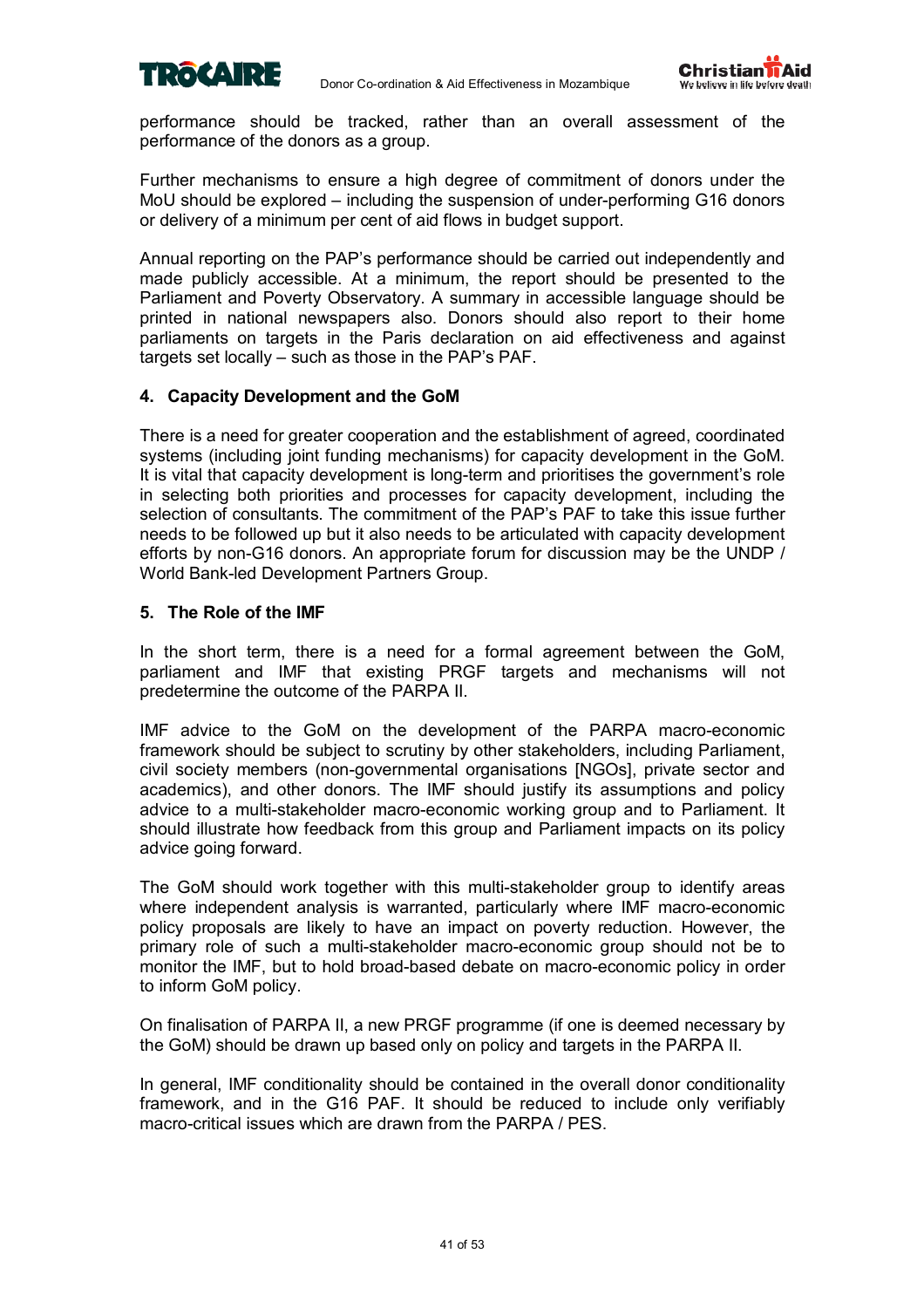



### **6. The World Bank**

There are concerns that while the Bank is coordinating Poverty Reduction Support Credit (PRSC)-related conditionality within the G16, the reform agenda promoting privatisation and deregulation is instead being pursued through the Bank's project lending. The Bank should commit to streamlining and alignment of all its lending and activities, under a joint agreement with all donors (not just budget support donors) on aid modalities, coordination, harmonisation and conditionality, as above.

There is a clear need for parliamentary scrutiny of World Bank loan agreements and their policy content. Given the lack of capacity for analysis and debate in Parliament, a broader strategy of scrutiny of Bank lending is required. This should be subject to the same scrutiny suggested for IMF policy under the proposed multi-stakeholder macro-economic group, above.

### **7. Civil Society**

The GoM needs to undertake initiatives to make the PES (annual budget implementation plan) and the annual report on the PES - BdoPES - more accessible and digestible to civil society, using appropriate media and language, along with provincial / district-level consultation. The GoM and PAPs need to agree how to make the PAF accessible in these fora.

With regard to the MDBS, the GoM and G16 should create more space for civil society participation in joint and mid-year discussions, without overloading the process. Dialogue sessions with civil society should be held before and at least twice during these reviews, with access by civil society to draft texts. A civil society declaration at the end of the reviews should be attached to the Aide Memoire.

In the meantime, the GoM must develop a comprehensive and meaningful strategy for participation in PARPA II decision-making, as part of the institutionalisation of democratic governance.

A wider, deeper and more sustained effort by donors to support civil society is needed. This should be based on an agreed approach to capacity development between representative civil society groups such as the G20, and donors with a commitment to supporting civil society.

### **8. Parliament**

Donors should engage with Parliament under specific programmes to strengthen capacity to carry out their legitimate functions.

There is also a need for donors to create more space for parliamentary oversight through opening up the processes around the MoU to parliamentary scrutiny. The PAF should be formally presented to parliament as part of the PES, while the formal or informal mechanisms to present the PAP's PAF should also be determined.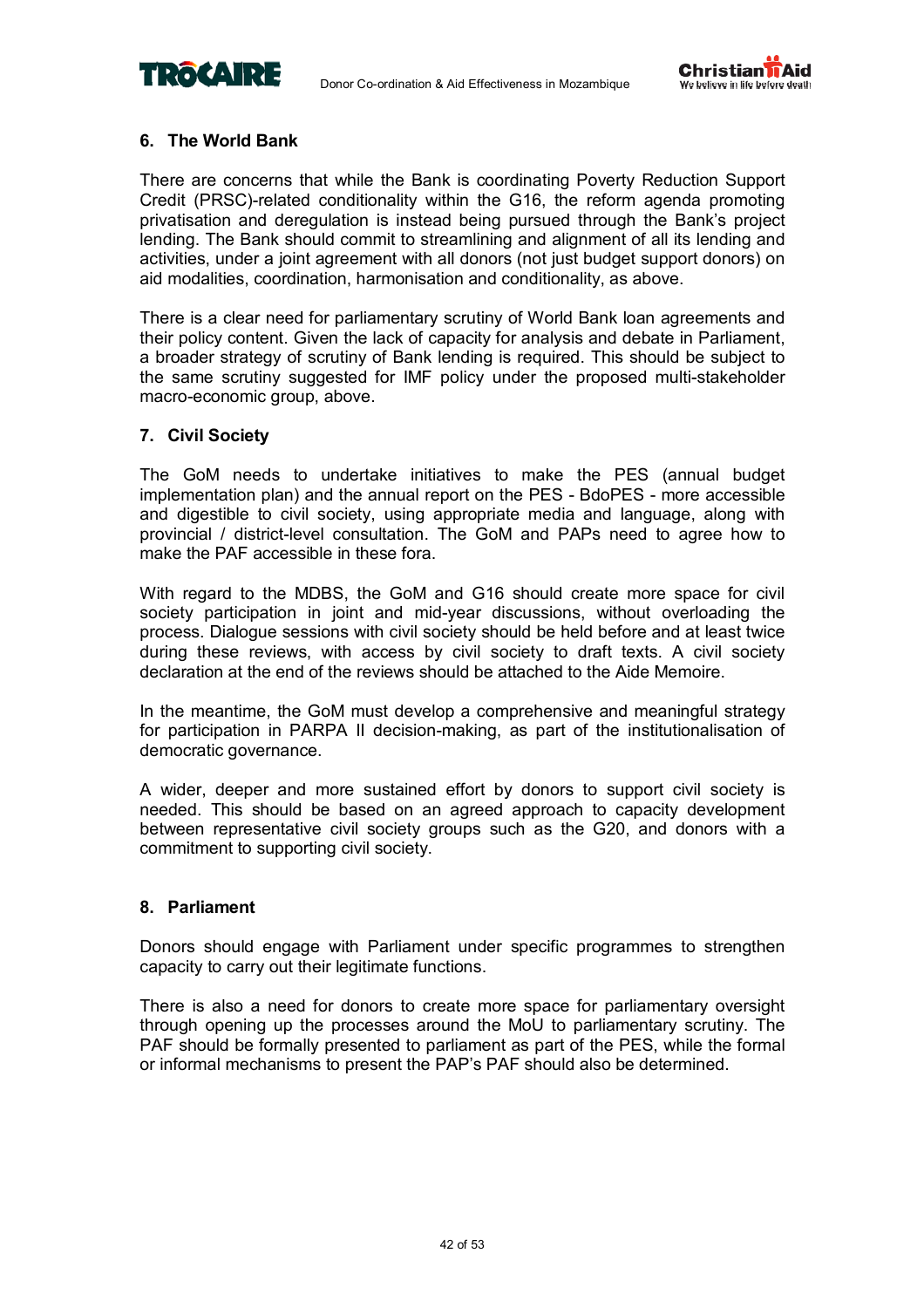



### **Appendix I: List of Interviewees**

Karin-Annette Andersson, Economist, SIDA Paula Asubuji, PAP Secretariat Silvestre Baessa, M & E Officer, Grupo Moçambicano da Dívida Michael Baxter, Country Director, World Bank Gregor Binkert, Lead Economist, PREM, World Bank Luisa Capelão, Senior Policy Analyst / Economist, USAID Eamon Cassidy, Head of Cooperation, UK Department for International Development Carlos Chenga, Technical Assistant, Comissão de Plano e Orçamento, Assembleia da República John Coughlin, Programme Manager, Trócaire Ian Dolan, Country Director, Trócaire Keith Gristock, Head of Cooperation, Development Cooperation Ireland Alicia Herbert, Social Development Adviser, UK Department for International Development Humberto Zanqueu, Research Officer, Grupo Moçambicano da Dívida Telma Loforte, Economist, Swiss Agency for Development & Cooperation Sylvie Millot, Head of Section, Political/Economic Affairs, Delegation of the European Commission Alison Milton, Programme Officer, Development Cooperation Ireland Matt Pickard, Country Representative, Christian Aid Perry Perone, Resident Representative, International Monetary Fund Eufragina dos Reis Manoela, Coordinator, Grupo Moçambicano da Dívida Graça Samo, Coordinator, Fórum Mulher Otilia Santos, Direcção Nacional do Tesouro, MPF Carsten Sandhop, Director, German Development Bank (KFW) Heidi Sedleczki, Ministry for Economic Cooperation and Development Clara de Sousa, General Manager, Research, Administration and Finance, Banco de Mocambique José Sulemane, National Director, Dirreção Nacional Plano e Orçamento, MPF Adriano Ubisse, Assistant Director, National Economic Research Bureau, MPF Simon Vanden Broeke, Economic Advisor, DFID James Watson, Programme Officer, USAID Bridget Walker Muiambo, Economic Advisor, Development Cooperation Ireland Teodosio Wazella, Bank of Mozambique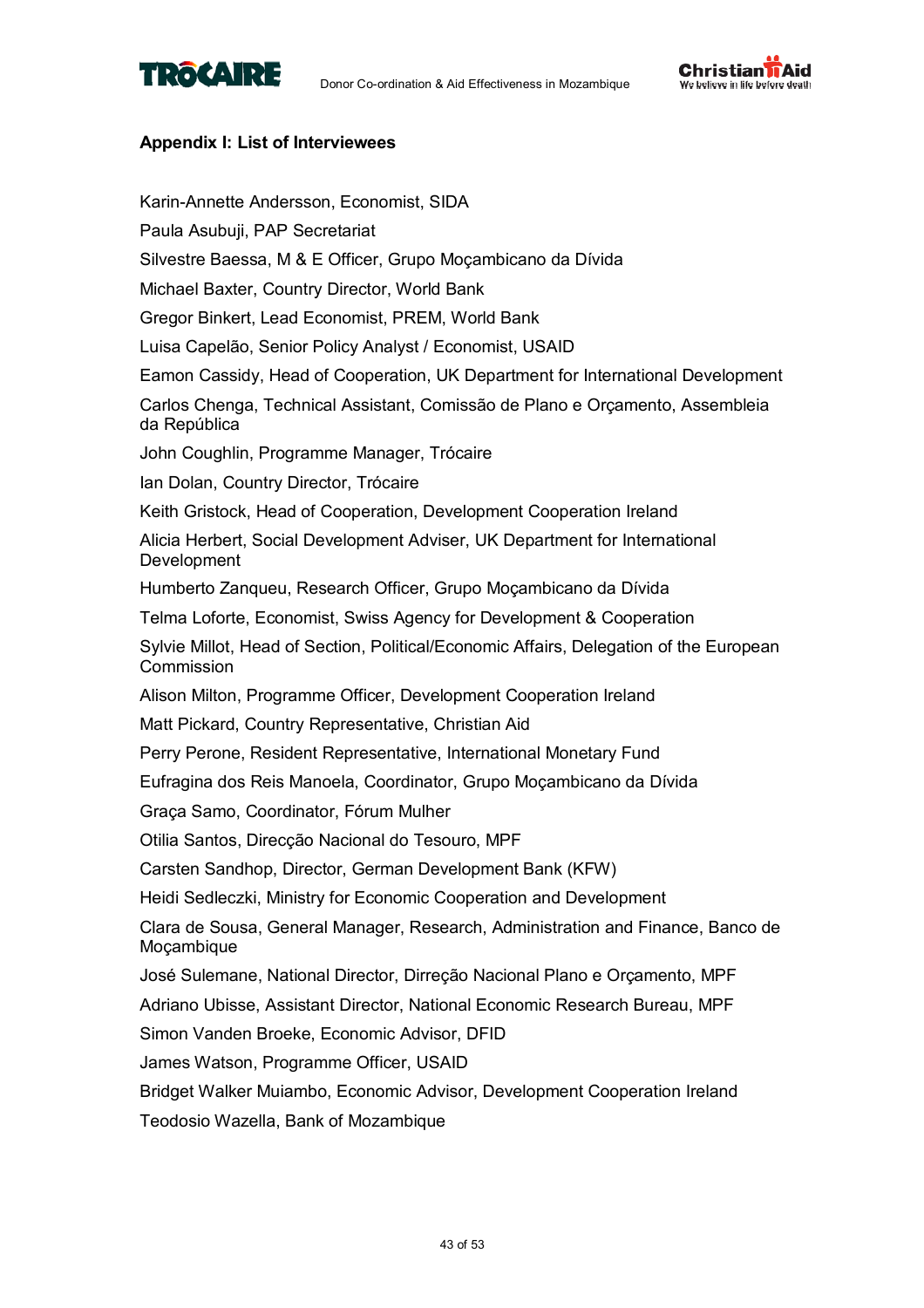



### **Appendix II: Reference Documents**

Gerster and Harding (2004), 'Baseline Survey on PAP Performance in 2003';

Gerster and Harding (2004a) 'Learning Assessment of Joint Review 2004';

Memorandum of Understanding Between the Gpvernment of the Republic of Mozambique and the Programme Aid Partners for the Provision of Direct Budget and Balance of Payments Support, April 2004;

OECD - DAC (2004) Survey on Progress in Harmonisation and Alignment 2004 -Mozambique Country Chapter.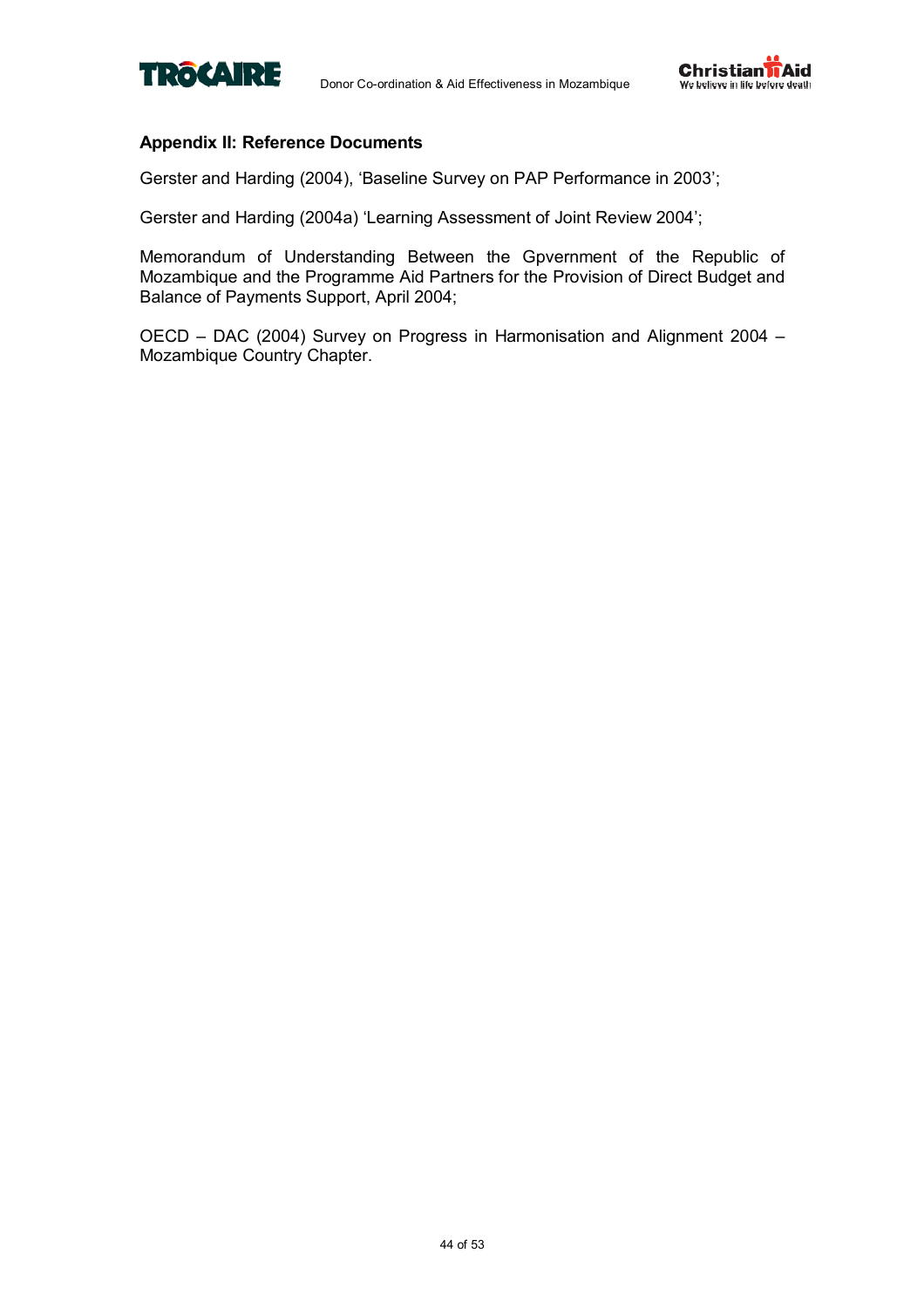



### **Appendix III: Aid levels in Mozambique**

### Mozambique

| Receipts                        | 2001  | 2002  | 2003  |
|---------------------------------|-------|-------|-------|
| Net ODA (USD million)           | 933   | 2.054 | 1 033 |
| Bilateral share (gross ODA)     | 75%   | 81%   | 66%   |
| Het ODA / GNI                   | 29.8% | 60.3% | 25.2% |
| Net Private flows (USD million) | 115   | 70    | - 60  |
| <b>For reference</b>            | 2001  | 2002  | 2003  |
| Population (million)            | 18.1  | 18.4  | 18.8  |
| GNI per capita (Atlas USD)      | 200   | 200   | 210   |

|    | Top Ten Donors of gross<br>ODA (2002-03 average) (USD m) |     |
|----|----------------------------------------------------------|-----|
|    | France                                                   | 240 |
| 2  | ltaly                                                    | 231 |
| 3  | IDA.                                                     | 159 |
| 4  | <b>United States</b>                                     | 148 |
| 5. | Germany                                                  | 134 |
| 6  | EC.                                                      | 115 |
| 7  | Denmark                                                  | 60  |
| 8  | United Kingdom                                           | 56  |
| я  | AfDF                                                     | 54  |
| 10 | Japan                                                    | 53  |

### Bilateral ODA by Sector (2002-03)



Sources: OECD, World Bank.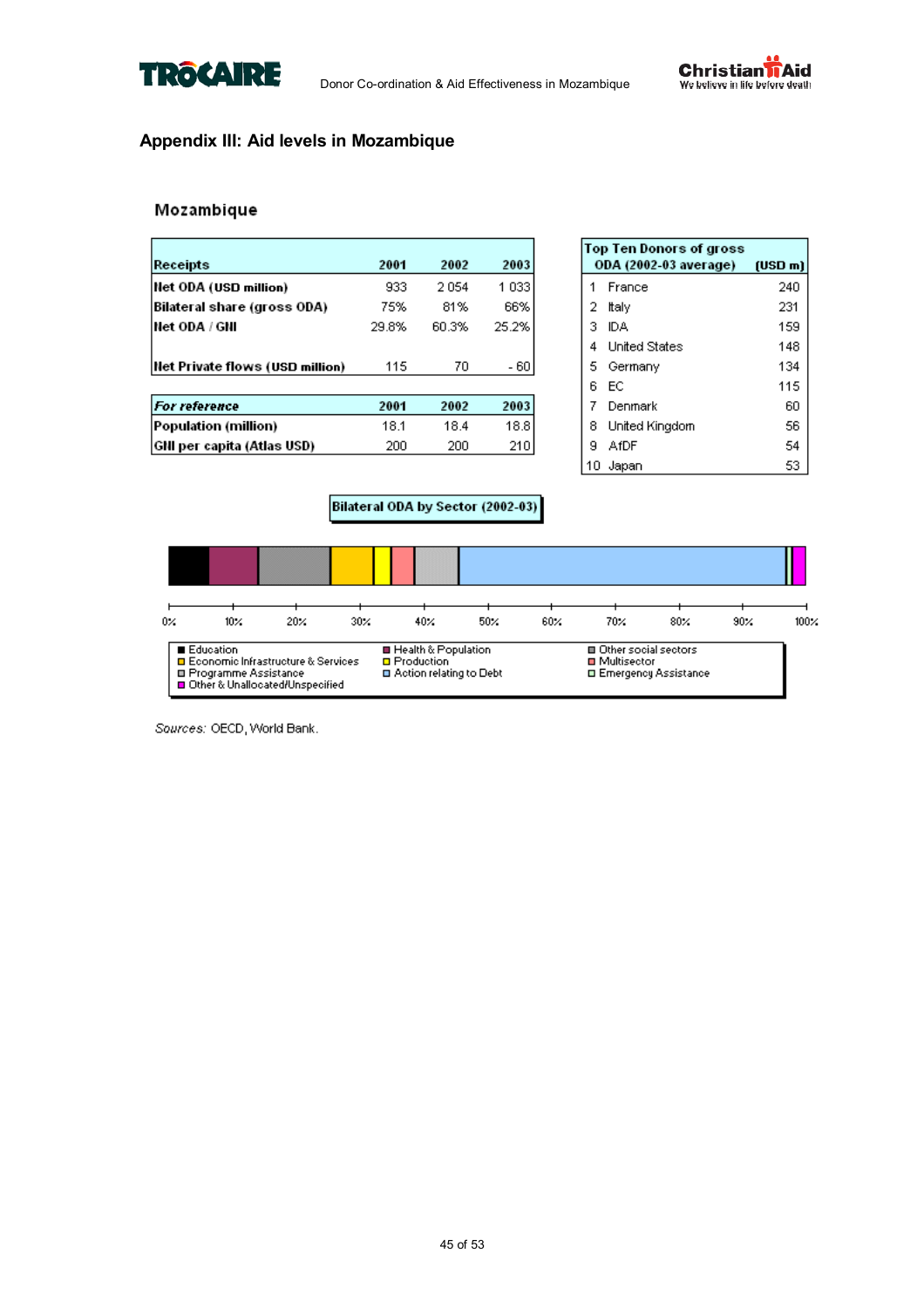



# Annex IV: Performance Assessment Framework (PAF) - Agreed at the Joint Review held on the 7th April 2004 **Annex IV: Performance Assessment Framework (PAF) ñ Agreed at the Joint Review held on the 7th April 2004**

| Government Program - PARPA                                |                     |                      |                                                                      | Priorities                                                                               | Indicators                                                                        |            | <b>Targets</b>                                          |            |
|-----------------------------------------------------------|---------------------|----------------------|----------------------------------------------------------------------|------------------------------------------------------------------------------------------|-----------------------------------------------------------------------------------|------------|---------------------------------------------------------|------------|
| Objectives<br>Strategic                                   | Areas               | Sub-areas            | Objectives                                                           | Actions                                                                                  |                                                                                   | 2004       | 2005                                                    | 2006       |
| reduction<br>through<br>Poverty                           | Education           | Education<br>Primary | Universal education:<br>- increase access and<br>retention           | Implement the 2004-2008 Strategic<br>Plan                                                | EP1 net enrolment rate - total<br>EP1 net enrolment rate $-$ girl                 | 72%<br>69% | 76%<br>74%                                              | 80%<br>78% |
| services to the<br>orientation of<br>privileged<br>public |                     |                      | - increase quality of<br>- reduce gender<br>disparities<br>education |                                                                                          | EP1 completion rate - girls<br>EP1 completion rate - total                        | 43%<br>36% | 48%<br>41%                                              | 58%<br>52% |
| populations<br>most needy                                 | Health              | Mother &<br>Child    | Maternal mortality<br>reduced                                        | Increase offer of obstetric care                                                         | Proportion of institutional deliveries among<br>expected births                   | 47%        | 49%                                                     | 51%        |
|                                                           |                     |                      | Infant mortality<br>reduced                                          | Increase coverage of the Extended<br>Vaccination Programme                               | Coverage $R > 1$ year DPT3 and HepB<br>3-23 months                                | 95%        | 95%                                                     | 95%        |
|                                                           |                     |                      | g<br>Expanding access<br>essential health<br>services                | Expand access to quality treatment for<br>communicable and non-<br>communicable diseases | Utilization rate - consultations per<br>inhabitant per year                       | 0.91       | 0.93                                                    | 0.94       |
|                                                           |                     |                      | Infection and                                                        | Start implementation of PNCS II                                                          | HIV-AIDS prevalence rate in adults                                                | 14.9%      | 15.6%                                                   | 16.1%      |
|                                                           | <b>AIDS</b><br>HIV- | CNCS                 | mortality rates<br>reduced                                           | Reduction of vertical transmission                                                       | #HIV+ pregnant women and neonates<br>receiving PMTCT Prophylaxis                  | 8,000      | 15,000                                                  | 20,000     |
|                                                           |                     |                      |                                                                      | Increase access to antiretrovirals                                                       | # PLWHA on antiretrovirals                                                        | 4,000      | 10,000                                                  | 29,000     |
|                                                           | Infrastruct         | Roads                | National network                                                     | Rehabilitate and improve the national                                                    | Kms. Rehabilitated                                                                | 813        |                                                         | 705        |
|                                                           | ure                 |                      | improved                                                             | network:                                                                                 | Kms Periodic Maintenance                                                          | 1,392      | $\begin{array}{c} 1,160 \\ 2,062 \\ 14,343 \end{array}$ | 2,001      |
|                                                           |                     |                      |                                                                      | Improve the procurement system and<br>execution of works and services                    | Kms Routine Maintenance                                                           | 13,578     |                                                         | 15,247     |
|                                                           |                     | Water                | Access increased                                                     | Open well and make new connections                                                       | % Population with access to potable water                                         | 41%        | 43.4%                                                   | 45.8%      |
|                                                           |                     | Sanitation           | Access increased                                                     | Improved latrines, septic tanks                                                          | % Pop with access to sanitation services                                          | 35%        | 37%                                                     | 39%        |
| Promotion of                                              | Agricul-            | Agri-                | Promotion of                                                         | Increase coverage of agricultural                                                        | % a gricultural farms assisted by the rural                                       | 20%        | 21%                                                     | 22%        |
| economic                                                  | ture and            | cultural             | agricultural                                                         | outreach services                                                                        | outreach services and/or animal farming                                           |            |                                                         |            |
| development<br>with priority                              | developm<br>rural   | Services             | production                                                           |                                                                                          | during the previous 12 months (public,<br>private and NGOs)                       |            |                                                         |            |
| to the rural                                              | ent                 |                      |                                                                      | Facilitate access to funding                                                             | Micro-credit clients                                                              | 80,000     | 90,000                                                  | 100,000    |
| reduction of<br>areas and                                 |                     |                      |                                                                      | Stimulate market mechanisms                                                              | % of crop production actually marketed for<br>a selected number of relevant crops | 54.5%      | 57%                                                     | 59.5%      |
| the regional<br>unbalances                                |                     | Manag. of            | Access to land                                                       | Simplify mechanisms of obtaining the<br>rights for land tenure                           | N° of processes authorized in 90 days                                             | 2,500      | 3,000                                                   | 3,200      |
|                                                           |                     | Natural<br>Resources | Promotion of<br>sustainable                                          | Promote sustainable usage of<br>irrigation techniques                                    | % of small and medium farms that use<br>irrigation techniques                     | 11.5%      | 12%                                                     | 12.5%      |
|                                                           |                     |                      | exploration                                                          | Stimulate sustainable commercial<br>management of natural resources                      | % concessions approved with application<br>plans                                  | 22%        | 30%                                                     | 40%        |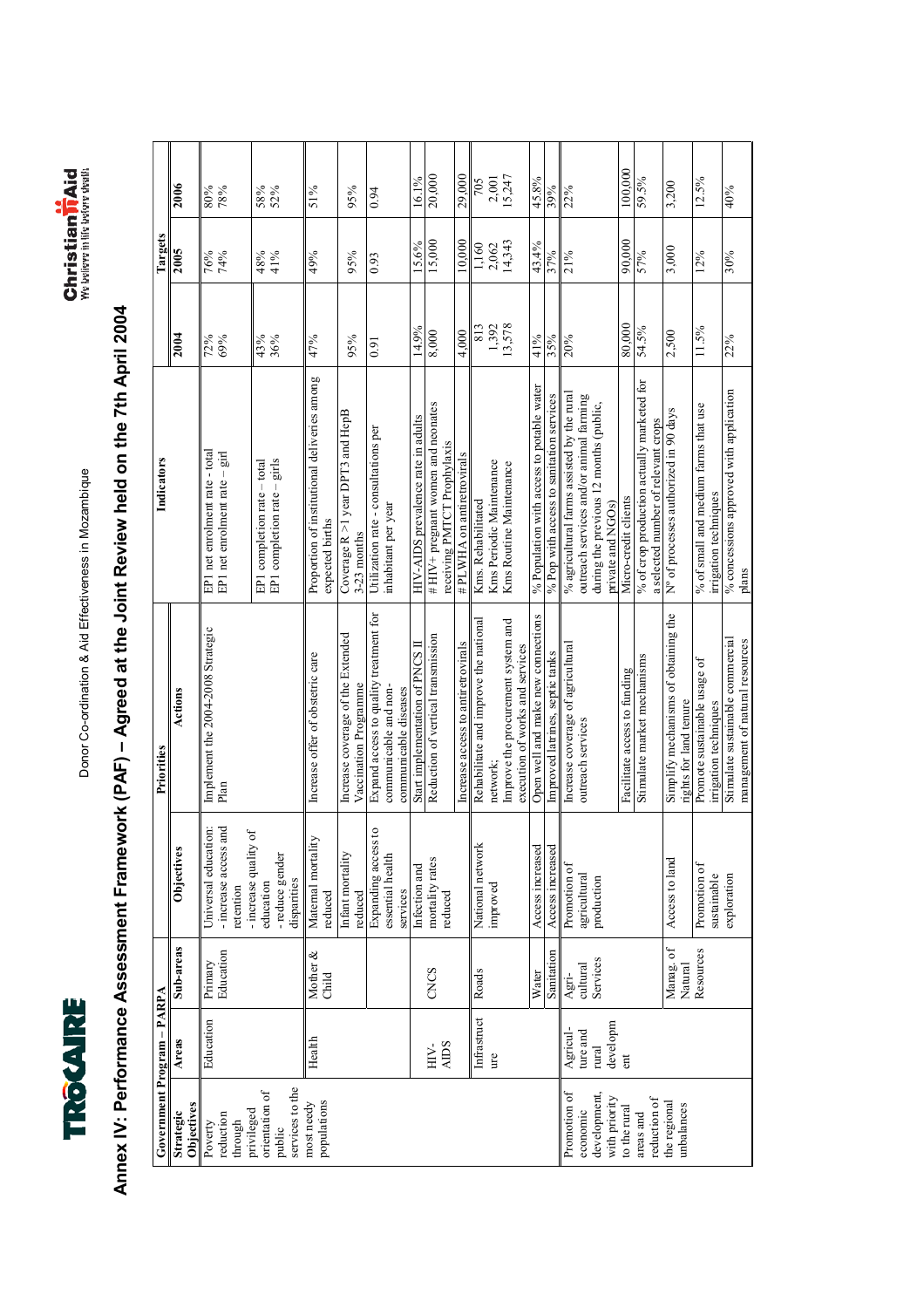



|                            | 2006                    | Evaluate<br>implem.                                                                                     | <b>Evaluat</b>                                                 |                                                                                                       |                                                                                                                       |                              |                                                                                              |                                                        | Implem.                                                         | Implem                                                                       |                                                                                           |                                         | Implem.                                | Parpa $\Pi$<br>Indic in                                                                                                                              | 5<br>sectors<br>Exec.                                              | 100% of                                             | budget<br>Estab.<br>CRA              | 15.3                                 |                                                                                                                                           |
|----------------------------|-------------------------|---------------------------------------------------------------------------------------------------------|----------------------------------------------------------------|-------------------------------------------------------------------------------------------------------|-----------------------------------------------------------------------------------------------------------------------|------------------------------|----------------------------------------------------------------------------------------------|--------------------------------------------------------|-----------------------------------------------------------------|------------------------------------------------------------------------------|-------------------------------------------------------------------------------------------|-----------------------------------------|----------------------------------------|------------------------------------------------------------------------------------------------------------------------------------------------------|--------------------------------------------------------------------|-----------------------------------------------------|--------------------------------------|--------------------------------------|-------------------------------------------------------------------------------------------------------------------------------------------|
| Targets                    | 2005                    | Evaluate implem.                                                                                        | Implemented and<br>evaluated                                   | Law submitted                                                                                         |                                                                                                                       |                              |                                                                                              | Audit finalized.                                       | Implementation                                                  | LFL regulations<br>prepared.                                                 | enterprise equity<br>BIM and public<br>strategies                                         | implemented;                            | Pension fund law<br>revised            | 65%                                                                                                                                                  | Prepare budget<br>$\delta$                                         | 60% of budget in                                    | Approve reg. and<br>Sistafe          | proced.<br>15                        |                                                                                                                                           |
|                            | 2004                    | Evaluate implementation                                                                                 | Approved                                                       | Published decree 57/03                                                                                | >                                                                                                                     | 7                            | 7                                                                                            | Audit initiated                                        | IAS strategy presented                                          | LFL submitted to Parliament;<br>LICEF regulations prepared                   | initiated; Strategy for BIM Gov.<br>BAu Gov shares sale process<br>shares sale and public | enterprises equity strategy<br>defined. | Chart of Accounts prepared             | 65%                                                                                                                                                  | Develop methodology and                                            | DPPFs + MPF, MINED pilot<br>choose sectors          | Submit draft law to parliament       | 14.7                                 | 7                                                                                                                                         |
|                            | Indicator               | CRESCER and ADE, and pilot<br>Implement national programs<br>program for low cost<br>construction       | Strategic plan 2004/08 approved,<br>implemented, and evaluated | Amendment of the Labour Law and Submission to the Assembly of the Republic of the Amended Labour Law. | Submit to parliament revised Commercial Code<br>Approve the regulations on the licensing of commercial and industrial |                              |                                                                                              |                                                        |                                                                 |                                                                              |                                                                                           |                                         |                                        | Spending in PARPA priority sectors at least $65\%$ of total expenditure<br>less interest payments. Of the $65\%$ , at least half in education and in | Implement budgeting through programs, starting in 5 sectors, among |                                                     |                                      |                                      | Approve Decree based on international recognized principles on the<br>regulation of contracts for public works, commodities, services and |
| Priorities                 | Actions                 | - implement low cost classroom<br>Implement 2004/08 strategic<br>construction<br>Plan:                  | - implement teacher training<br>strategy                       |                                                                                                       |                                                                                                                       |                              | activities<br>Approve the inspection regulations for commercial and industrial<br>activities | Conduct forensic audit of BAu commissioned through PGR | Implement IAS on the financial sector (incl. tax harmonisation) | Strengthen institutional capacity of BdM and other regulatory<br>authorities | Divest of public equities in banking sector                                               |                                         | Reform insurance sector                |                                                                                                                                                      | health.                                                            | which education and health<br>Implement the Sistafe | Create the Revenue Authority by 2006 | Budget revenue collection (% of GDP) | Review functions of internal and external audit institutions<br>concessions                                                               |
|                            | <b>Objectives</b>       | Universal primary education:<br>- increase access and<br>- improve quality of<br>education<br>retention |                                                                |                                                                                                       |                                                                                                                       |                              |                                                                                              | Strengthen accountability in                           | the banking sector                                              |                                                                              | intermediation including for<br>Improve financial                                         | micro, small, medium                    | enterprises and unbanked<br>households | Upgrade efficiency and<br>effectiveness of the                                                                                                       | management of State funds                                          |                                                     | Simpler and more covering,           | fair and balanced taxation           | efficient procurement system<br>Creation of a transparent and                                                                             |
|                            | Sub-areas               |                                                                                                         |                                                                |                                                                                                       |                                                                                                                       |                              |                                                                                              | Financial                                              | system                                                          |                                                                              |                                                                                           |                                         |                                        | Reform of<br>Financial<br>the State                                                                                                                  | Administrati<br>on System                                          |                                                     | Tax Reform                           |                                      | Procurement                                                                                                                               |
| Government Program - PARPA | Areas                   | Education                                                                                               |                                                                | Ad-hoc legal reforms                                                                                  |                                                                                                                       |                              |                                                                                              | Macro-                                                 | economic<br><b>Rue</b>                                          | financial<br>policies                                                        |                                                                                           |                                         |                                        |                                                                                                                                                      |                                                                    |                                                     |                                      |                                      |                                                                                                                                           |
|                            | Objectives<br>Strategic | Develop. of<br>education                                                                                |                                                                | Creation of<br>favourable                                                                             | environment                                                                                                           | sector action<br>for private |                                                                                              |                                                        |                                                                 |                                                                              |                                                                                           |                                         |                                        |                                                                                                                                                      |                                                                    |                                                     |                                      |                                      |                                                                                                                                           |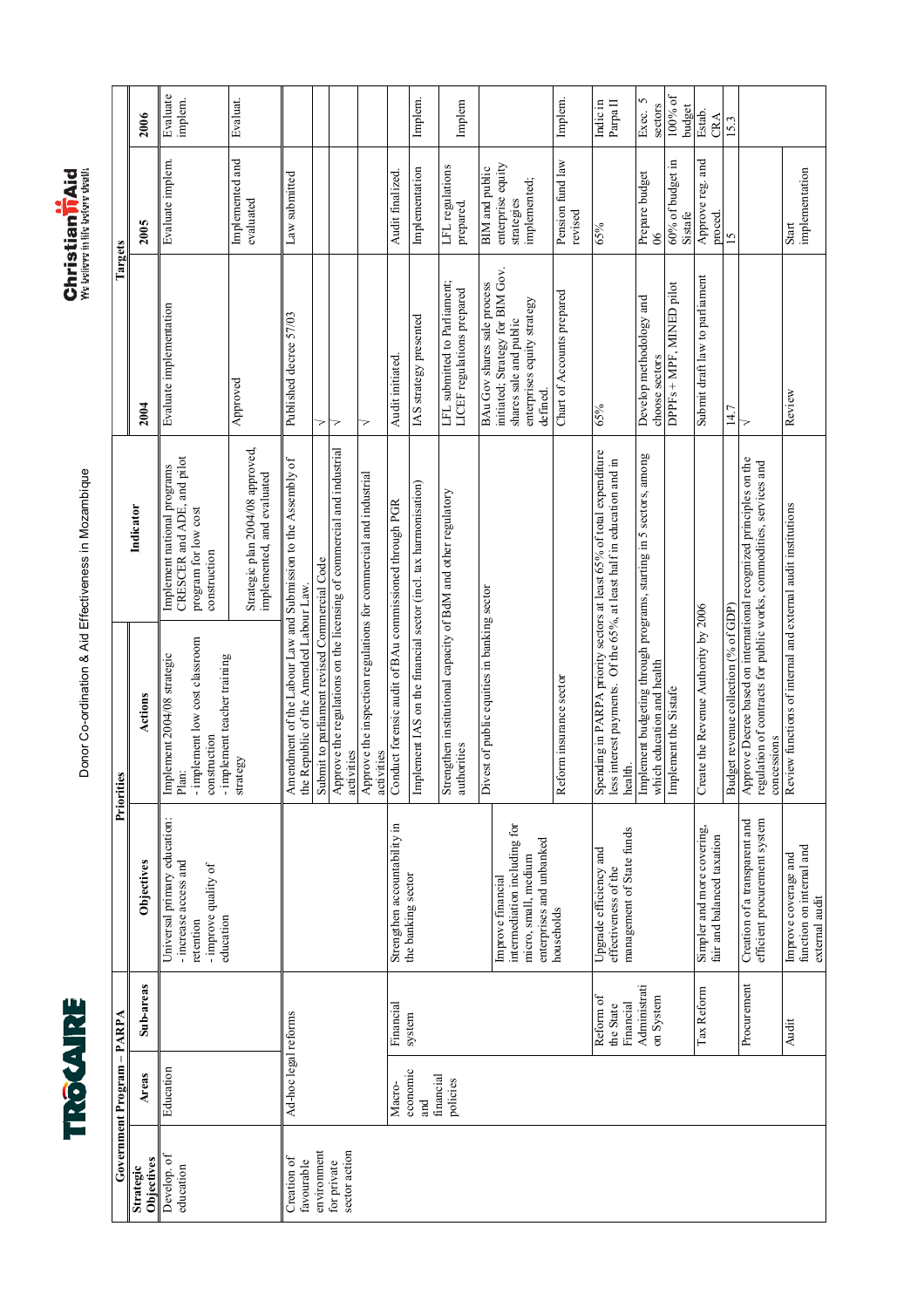



|                                | Government Program - PARPA |               |                              | Priorities                                                                      |                    | Targets         |          |
|--------------------------------|----------------------------|---------------|------------------------------|---------------------------------------------------------------------------------|--------------------|-----------------|----------|
| <b>Objectives</b><br>Strategic | Areas                      | Sub-areas     | Objectives                   | Actions                                                                         | 2004               | 2005            | 2006     |
|                                |                            | Planning and  | Harmonization of medium      | Insure integration among PES, PARPA and CFMP                                    |                    |                 |          |
|                                |                            | Monitoring    | and long term instruments    | Adapt the "Balanço do PES" to be the primary instrument for<br>PARPA Monitoring |                    |                 |          |
|                                |                            |               | Deconcentration/Decentraliza | Deconcentration                                                                 |                    |                 |          |
|                                |                            |               | tion                         | - Introduce District Planning - number of districts                             |                    | 53              | 67       |
|                                | $_{\rm Good}$              | Public Sector |                              | - Approve regulation of the Law of Local State Organs                           | Approve regul. and |                 |          |
|                                | Governan                   | Reform        |                              | -Law implementation                                                             | implem.            |                 |          |
|                                |                            |               |                              |                                                                                 |                    |                 |          |
|                                | Legality                   |               |                              | Decentralization                                                                |                    | Prepared        | Approved |
|                                | and                        |               |                              | - Prepare policy and strategy for decentralization                              |                    | Plans agreed    | Implem   |
|                                | Justice                    |               |                              | - Restructuring plans agreed and implementation started in the areas            |                    |                 |          |
|                                | (Fight                     |               |                              | of Health, Education, Agriculture, MAE (Min. Of State Admin.),                  |                    |                 |          |
|                                | corruption                 |               |                              | MIC and MPF                                                                     |                    |                 |          |
|                                |                            |               | Rationalization and          | Government approves Medium Term Pay Policy and implementation                   |                    | Policy approved | Implem   |
|                                |                            |               | professionalization of       | started                                                                         |                    |                 |          |
|                                |                            |               | structures and processes     |                                                                                 |                    |                 |          |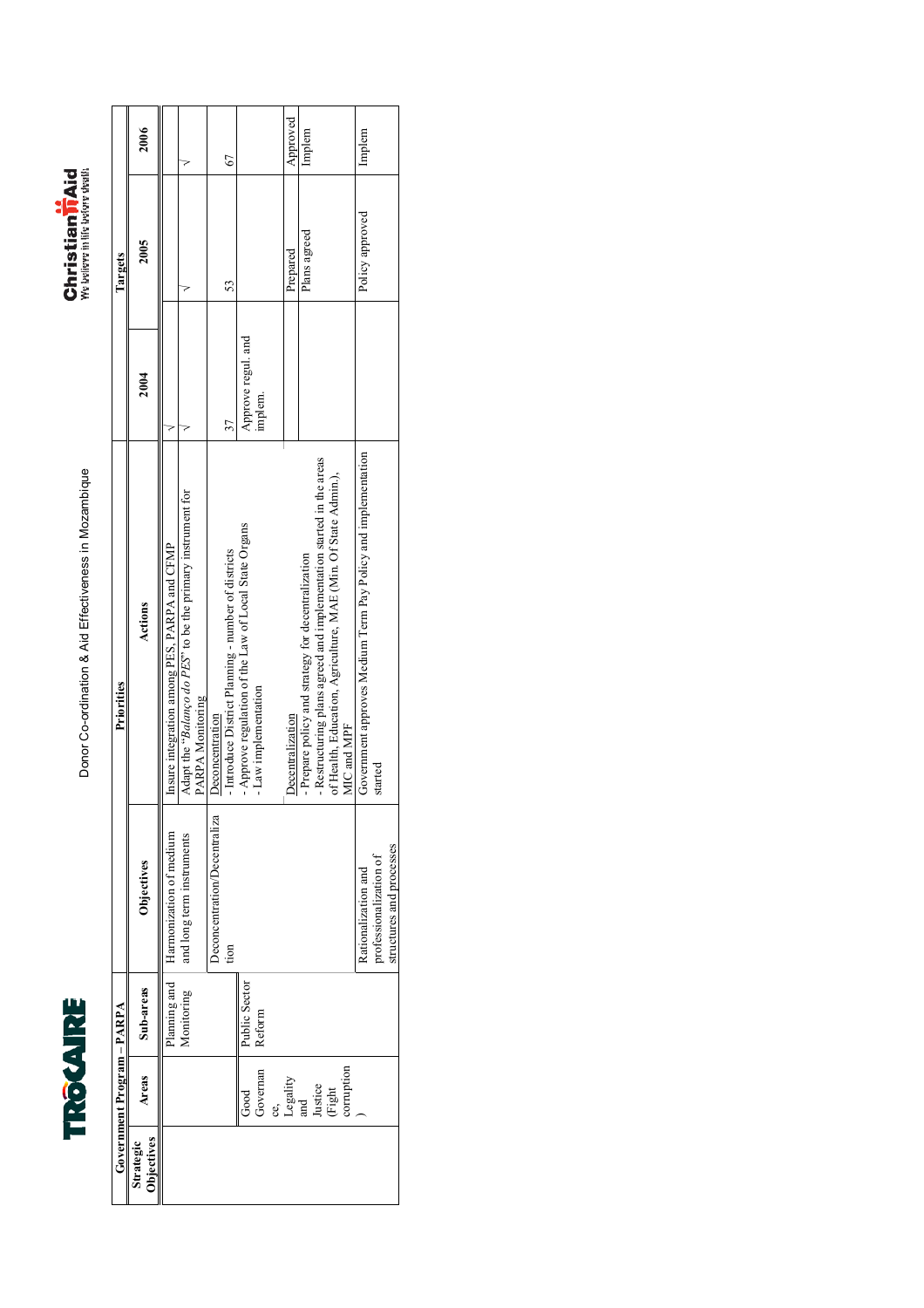



|                       |                          | Combat corruption                                             | Anti-corruption law                                                                                                               |                                                       | Passed           |                   |     |
|-----------------------|--------------------------|---------------------------------------------------------------|-----------------------------------------------------------------------------------------------------------------------------------|-------------------------------------------------------|------------------|-------------------|-----|
|                       |                          |                                                               | Undertake a study on Good Governance, corruption and provision of<br>services, and develop and implement anti-corruption strategy |                                                       | Study undertaken | Approved strategy |     |
|                       |                          |                                                               | Survey on corruption in the<br>justice system (proposing<br>solutions for procedural                                              | Survey finalized and results<br>published             |                  | Publish           |     |
|                       |                          |                                                               | simplification and other causes of<br>recommendations implemented<br>corruption) and                                              | Follow-up study                                       |                  |                   |     |
|                       |                          |                                                               | Action Plan approved and implementation started                                                                                   |                                                       |                  | 7                 |     |
|                       |                          |                                                               | Increased Government resources (particularly upgraded staffing)<br>allocated to Anti Corruption Units                             |                                                       |                  |                   |     |
| Consolidate<br>peace, | Justice sector<br>reform | Improve the efficiency in the<br>provision of services by the | Increase the number of judicial<br>sentences                                                                                      | submitted by the judiciary)<br>Increase in % (% to be | 20%              | 20%               | 20% |
| national<br>unity,    |                          | justice sector                                                | Reduction in number of prisoners<br>awaiting accusation and trials                                                                | population awaiting trial<br>Maximum % of prison      | 65%              | 57%               | 50% |
| justice and           |                          | Simplification and faster                                     | Presentation of a long-term                                                                                                       | Submitted to the Council of                           | >                |                   |     |
| democracy             |                          | processing of judicial cases<br>and legal legislation         | system of planning, budgeting,<br>reform program including a                                                                      | Ministers                                             |                  |                   |     |
|                       |                          |                                                               | and monitoring that provides<br>priority to the sector services                                                                   |                                                       |                  |                   |     |
|                       |                          |                                                               | Review the following legislation:<br>civil procedure, the law of                                                                  | Submitted to Parliament                               |                  |                   |     |
|                       |                          |                                                               | the legal basis for introduction of<br>judicial organization including                                                            |                                                       |                  |                   |     |
|                       |                          |                                                               | commercial sections, penal                                                                                                        |                                                       |                  |                   |     |
|                       |                          |                                                               | procedure, notary, civil                                                                                                          |                                                       |                  |                   |     |
|                       |                          |                                                               | registration, penal code and<br>prison legislation                                                                                |                                                       |                  |                   |     |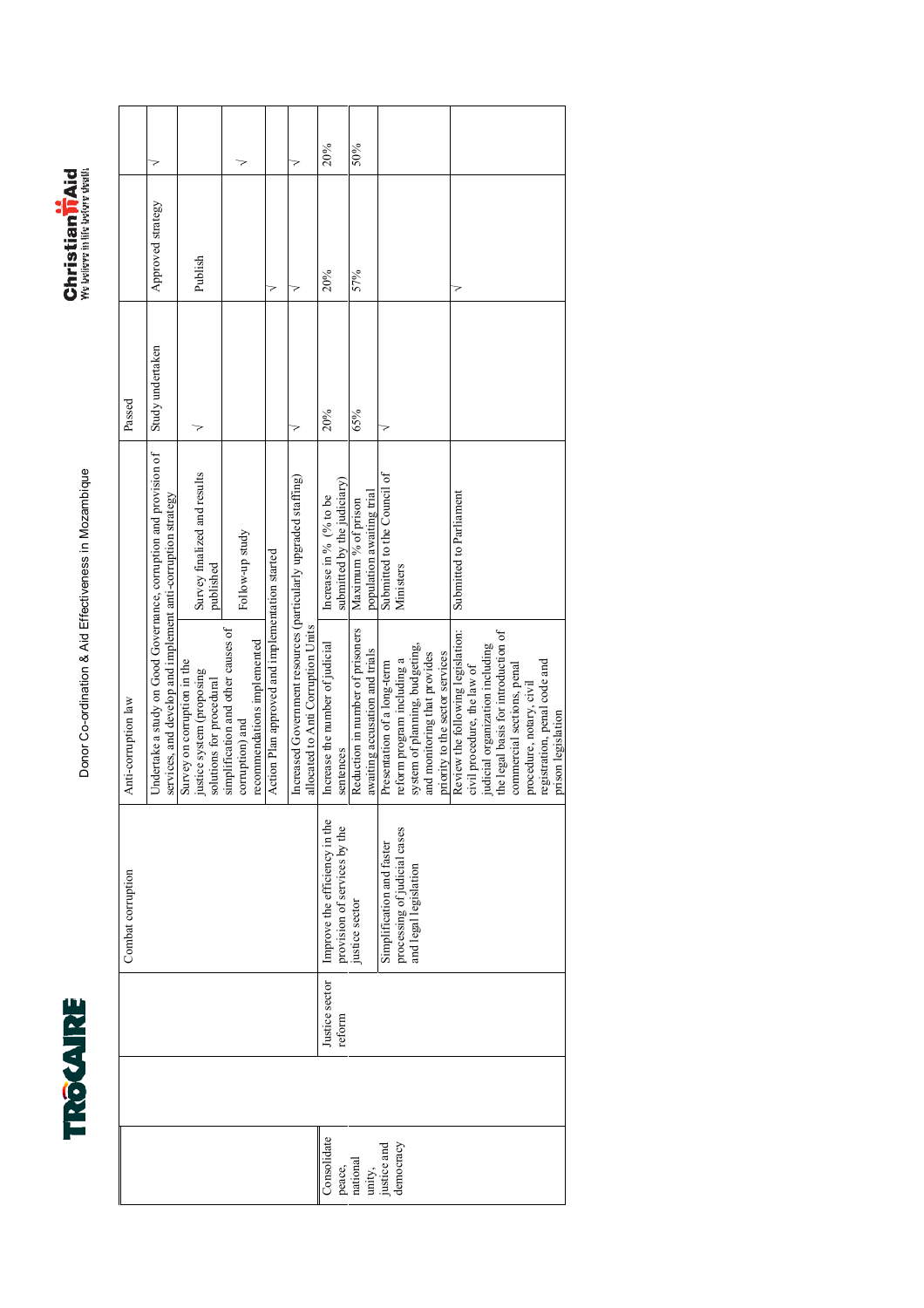



# **Annex V: Programme Aid Partners Performance Assessment Framework (PAPsí PAF) Matrix ñ September 2004**  Annex V: Programme Aid Partners Performance Assessment Framework (PAPs' PAF) Matrix - September 2004

G15 PAPs. It is based on the results of the 2004 Baseline Survey of PAP performance in 2003, which was performed by an independent team of consultants<sup>33</sup>. G15 PAPs. It is based on the results of the 2004 Baseline Survey of PAP performance in 2003, which was performed by an independent team of consultants<sup>33</sup>. The first section of the matrix reflects specific and broad commitments PAPs signed up to in the MoU. The second section reflects broader aid effectiveness The first section of the matrix reflects specific and broad commitments PAPs signed up to in the MoU. The second section reflects broader aid effectiveness objectives to be monitored, which are not specifically set out in the MoU but reflect the determination declared by PAPs in the MoU to work in the spirit of objectives to be monitored, which are not specifically set out in the MoU but reflect the determination declared by PAPs in the MoU to work in the spirit of This matrix, agreed at the September 2004 Mid-Year Review, is the result of a period of consultation with the Government of Mozambique and among the This matrix, agreed at the September 2004 Mid-Year Review, is the result of a period of consultation with the Government of Mozambique and among the NEPAD, the Monterrey Consensus and the Rome Declaration on Harmonisation. NEPAD, the Monterrey Consensus and the Rome Declaration on Harmonisation.

### **1. Indicators on core MoU donor commitments**  1. Indicators on core MoU donor commitments

| Areas of concern             | Objectives                                                                      | ivities<br>Acti                                                                                                                                                                                                                                        | Indicators                                                                                                                                             | actual<br>2003 | target<br>2004 | target<br>2005 | target<br>2006 |
|------------------------------|---------------------------------------------------------------------------------|--------------------------------------------------------------------------------------------------------------------------------------------------------------------------------------------------------------------------------------------------------|--------------------------------------------------------------------------------------------------------------------------------------------------------|----------------|----------------|----------------|----------------|
| Predictability               | Short-term predictability of<br>BS/BoPS improves                                | disbursement schedules for year<br>n+1 by 31 December of year n<br>Donors agree with MPF on                                                                                                                                                            | subject to no breach of underlying<br>disbursements and commitments<br>according to agreed schedule of<br>1. Share of donors disbursing<br>principles) | 40%            | $^{960%}$      | $> 80\%$       | 100%           |
|                              |                                                                                 |                                                                                                                                                                                                                                                        | 2. Same as 1. but in terms of the $%$ of<br>total BS/BoPS                                                                                              |                | $^{960%}$      | $> 80\%$       | 100%           |
|                              |                                                                                 | (exceptions exist in MoU Annex<br>weeks of the annual review and<br>Donors confirm commitments<br>for year n+1 by 31 August<br>commitments within four<br>commitments afterwards<br>do not change the size of<br>Donors inform GoM of<br>$\widehat{=}$ | stated in the MoU (taking account of<br>NOT meeting these commitments as<br>3. Number of instances of agencies<br>MoU exceptions)                      | n.a.           | 0              | 0              | 0              |
|                              | Medium-term predictability of<br>BS/BoPS improves                               | Donors commit funds on a<br>multiyear basis                                                                                                                                                                                                            | 4. Share of donors with a multiyear<br>indicative commitment                                                                                           | 60%            | $>70\%$        | $> 80\%$       | $>90\%$        |
| Harmonisation<br>Alignment & | Full alignment and harmonisation<br>of BS/BoPS in the spirit of the<br>2004 MoU | requirements, and bilateral legal<br>administrative & reporting<br>& statutory requirements<br>Reduction of bilateral<br>conditions, bilateral                                                                                                         | 5. Share of donors strictly adhering to<br>framework (PES PAF matrix)<br>the common conditionality                                                     | 87%            | 87%            | $^{9000}$      | $>95\%$        |

<sup>33</sup> Baseline Study on PAP Performance in 2003 – September 2004 – Report to the G15 Programme Aid Partners and Government of Mozambique by Richard Gester and Alan Harding. <sup>33</sup> Baseline Study on PAP Performance in 2003 - September 2004 - Report to the G15 Programme Aid Partners and Government of Mozambique by Richard Gester and Alan Harding.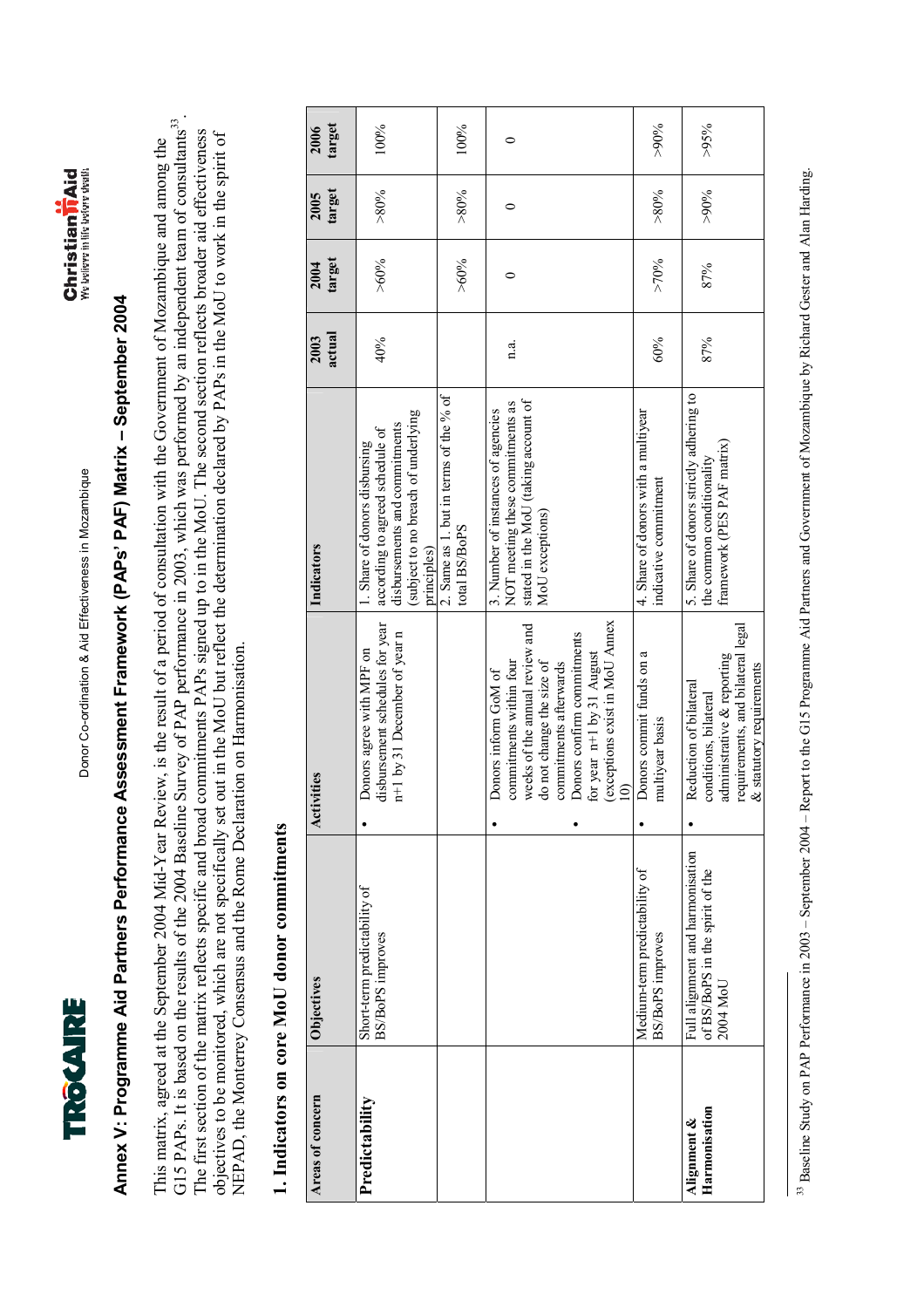



| target<br>2006   | $55\%$                                                                | $\mathbf 2$                                                                                                                         | $\mathrel{\sim}$                                                                                                            |                                                                                                              |                                                                                                                                                             |
|------------------|-----------------------------------------------------------------------|-------------------------------------------------------------------------------------------------------------------------------------|-----------------------------------------------------------------------------------------------------------------------------|--------------------------------------------------------------------------------------------------------------|-------------------------------------------------------------------------------------------------------------------------------------------------------------|
| target<br>2005   | $55\%$                                                                |                                                                                                                                     | $\mathrel{\sim}$                                                                                                            |                                                                                                              | yes                                                                                                                                                         |
| target<br>2004   | 53%                                                                   | 3                                                                                                                                   | (JR & MYR<br>only)                                                                                                          |                                                                                                              |                                                                                                                                                             |
| actual<br>2003   | n.a.                                                                  | n.a.                                                                                                                                | c                                                                                                                           | n.a.                                                                                                         | n.a.                                                                                                                                                        |
| Indicators       | exceptions in the MoU (Annex 10)<br>6. Share of donors with bilateral | 7. Number of donors NOT using the<br>(disbursement in year n+1 based on<br>core MoU response mechanisms<br>performance in year n-1) | 8. Number of missions related to<br>BS/BoPS is reduced                                                                      | NOT meeting these commitments<br>9. Number of instances of donors                                            | strategy for Technical Assistance is<br>drafted in 2005 and discussed with<br>10. An issues paper exploring the<br>possibility for a long term joint<br>СоМ |
| Activities       |                                                                       | Harmonise response<br>mechanisms                                                                                                    | The number of missions related<br>Donors increasingly use joint<br>to BS/BoPS is reduced<br>missions                        | Provision of quarterly report on<br>within 2 weeks of the end of<br>release of Programme Aid<br>each quarter | Explore the possibility for a<br>long term joint strategy for<br>Technical Assistance                                                                       |
| Objectives       |                                                                       |                                                                                                                                     | The administrative burden on GoM<br>related to the number of visits on<br>BS/BoPS and overlapping<br>activities is reduced. | obligations (MoU Annex 3, §3)<br>PAPs fulfil their information<br>requirements according to                  | monitor and evaluate GoM PARPA<br>Capacities to design, implement,<br>are strengthened                                                                      |
| Areas of concern |                                                                       |                                                                                                                                     | Administrative burden                                                                                                       | Transparency                                                                                                 | Capacity building                                                                                                                                           |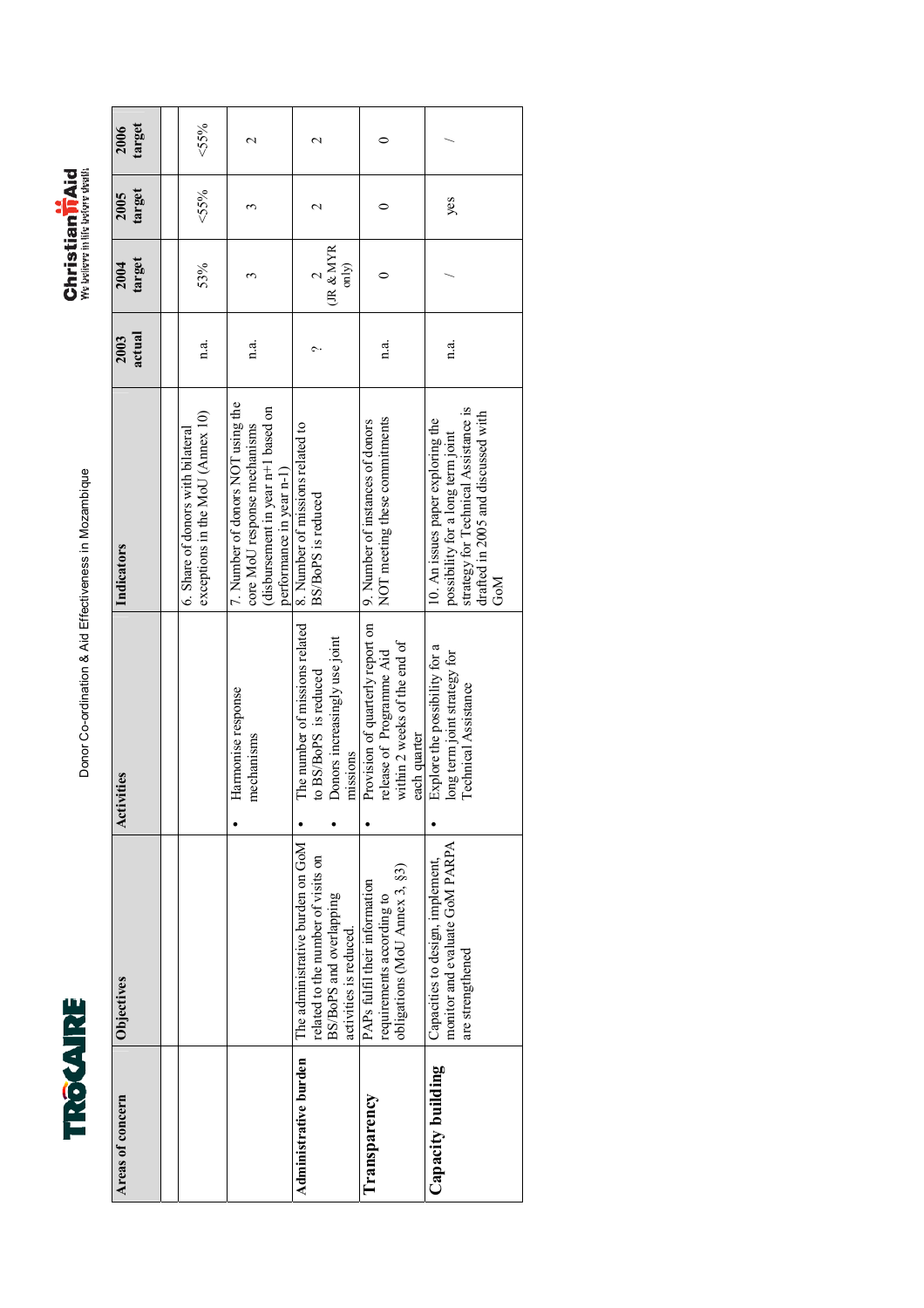



### **2. Monitorable indicators**  2. Monitorable indicators

| Areas of concern         | Objectives                                               | Activities                                                                                                                                                                                                                                              | Indicators                                                                                                                                                                                                                  | actual<br>2003 | target<br>2004    | target<br>2005 | target<br>2006 |
|--------------------------|----------------------------------------------------------|---------------------------------------------------------------------------------------------------------------------------------------------------------------------------------------------------------------------------------------------------------|-----------------------------------------------------------------------------------------------------------------------------------------------------------------------------------------------------------------------------|----------------|-------------------|----------------|----------------|
| Predictability           | Short-term predictability of<br><b>BS/BoPS</b> improves  | Based on performance in year n-<br>1 donors commit funds for year<br>n+1 at the start of the GoM<br>budget preparation cycle                                                                                                                            | guaranteed unless there is a breach of<br>11. % Total BS/BoPS committed for<br>year n Joint Review and for which<br>year n+1 within four weeks of the<br>disbursement in year n+1 is<br>underlying principles <sup>34</sup> | 1.3.           | (estimate)<br>55% | tbm            | tbm            |
|                          | Medium-term predictability of<br><b>BS/BoPS</b> improves | Donors commit BS/BoPS in line<br>with GoM planning horizon                                                                                                                                                                                              | indicative multiyear commitments of<br>BS/BoPS on a rolling basis in line<br>12. Number of donors providing<br>with the MTFF                                                                                                | 0              | tbm               | tbm            | tbm            |
| composition<br>Portfolio | Donors make use of the most<br>effective aid modalities  | effectiveness of BS/BoPS as a<br>increase volume of BS/BoPS<br>and turn other aid modalities<br>PAPs and GoM evaluate the<br>objectives stated in section 1<br>Where appropriate donors<br>modality in terms of the<br>and 2 of the MoU<br>into BS/BoPS | 13. Share of BS/BoPS in PAPs' total<br>aid (excl. aid to NGOs and private<br>sector)                                                                                                                                        | $35\%^{35}$    | tbm               | tbm            | tbm            |
| Administrative burden    | Donors contribute to reduction of<br>GoM burden          | Donors manage funds for other<br>donors or conclude agreements<br>to perform tasks for other<br>agencies<br>٠                                                                                                                                           | 14. Number of examples of delegated<br>cooperation among donors                                                                                                                                                             | 4              | tbm               | tbm            | tbm            |
|                          |                                                          | Donors co-ordinate sector work                                                                                                                                                                                                                          | 15. Number of sectors with 10 or<br>more PAPs is decreasing                                                                                                                                                                 | 3              | tbm               | tbm            | tbm            |
|                          |                                                          | Donors pool project funding                                                                                                                                                                                                                             | 16. Pooled funding/stand alone<br>projects <sup>36</sup>                                                                                                                                                                    | $1.2^{37}$     | tbm               | tbm            | tbm            |

<sup>34</sup> Taken to be total BS/BoPS minus the variable tranches and WB BoPS

<sup>34</sup> Taken to be total BS/BoPS minus the variable tranches and WB BoPS<br><sup>35</sup> The percentage does not exclude aid to NGOs and the private sector as part of total aid because of a lack of data. Belgium, Germany and Portugal a <sup>35</sup> The percentage does not exclude aid to NGOs and the private sector as part of total aid because of a lack of data. Belgium, Germany and Portugal are excluded as they did not yet disburse budget support in 2003. Denmark is excluded from the calculation because the required information was not provided.